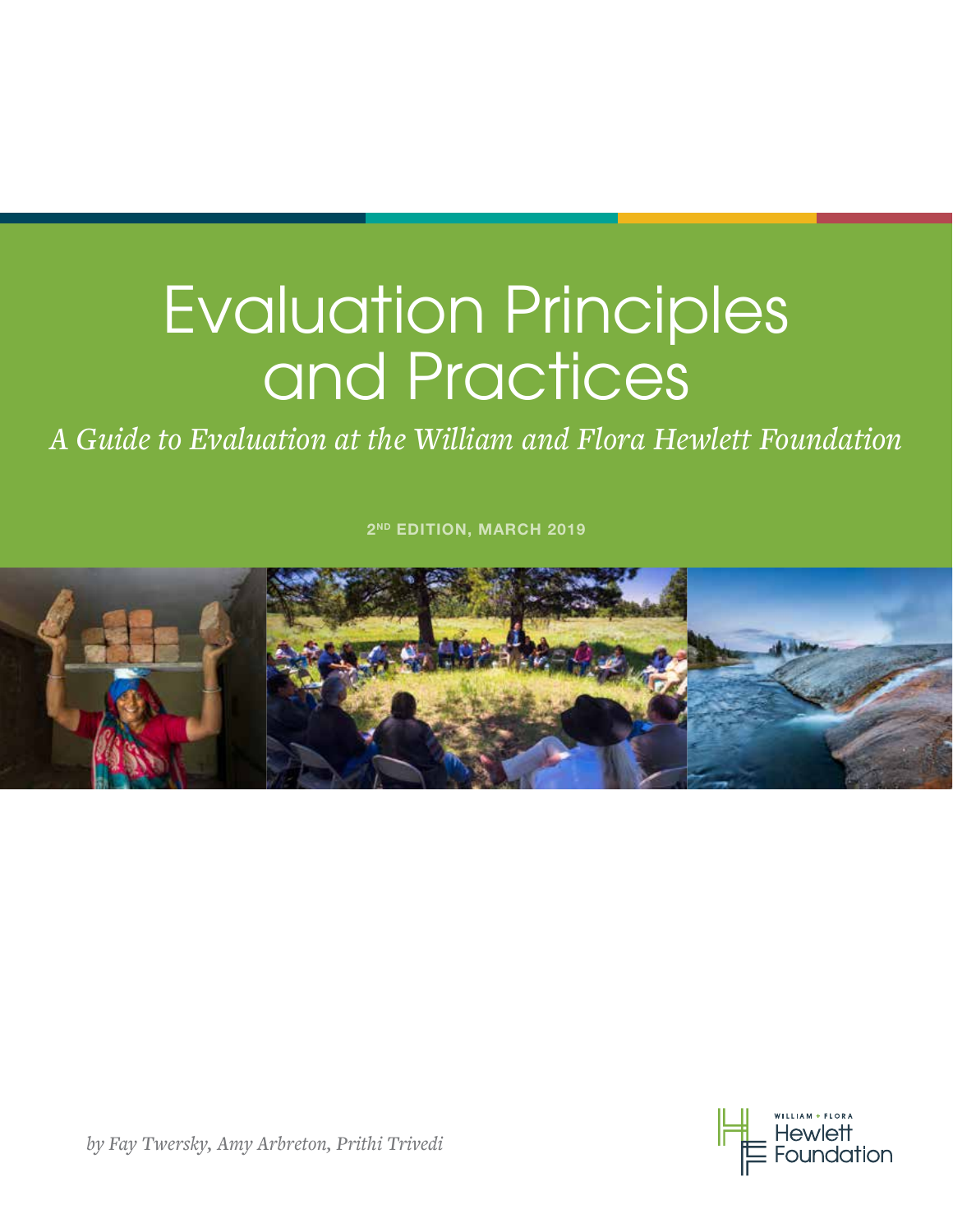| <b>7 PRINCIPLES OF EVALUATION</b>                                        |
|--------------------------------------------------------------------------|
| We lead with purpose.                                                    |
| Evaluation is fundamentally a learning process.                          |
| Evaluation is an explicit and<br>key part of the strategy lifecycle.     |
| We strategically choose what to evaluate.                                |
| We choose methods that maximize rigor<br>without compromising relevance. |
| We share our findings with<br>appropriate audiences and publicly.        |
| We use the data!                                                         |
|                                                                          |

The William and Flora Hewlett Foundation is a nonpartisan, private charitable foundation that advances ideas and supports institutions to promote a better world. Learn more at www.hewlett.org.

cover photos © (L to R): Paula Bronstein/Getty Images Reportage Tim Peterson Oscity/Shutterstock



Attribution CC BY All text is licensed CC BY; photos and images are excluded from this license.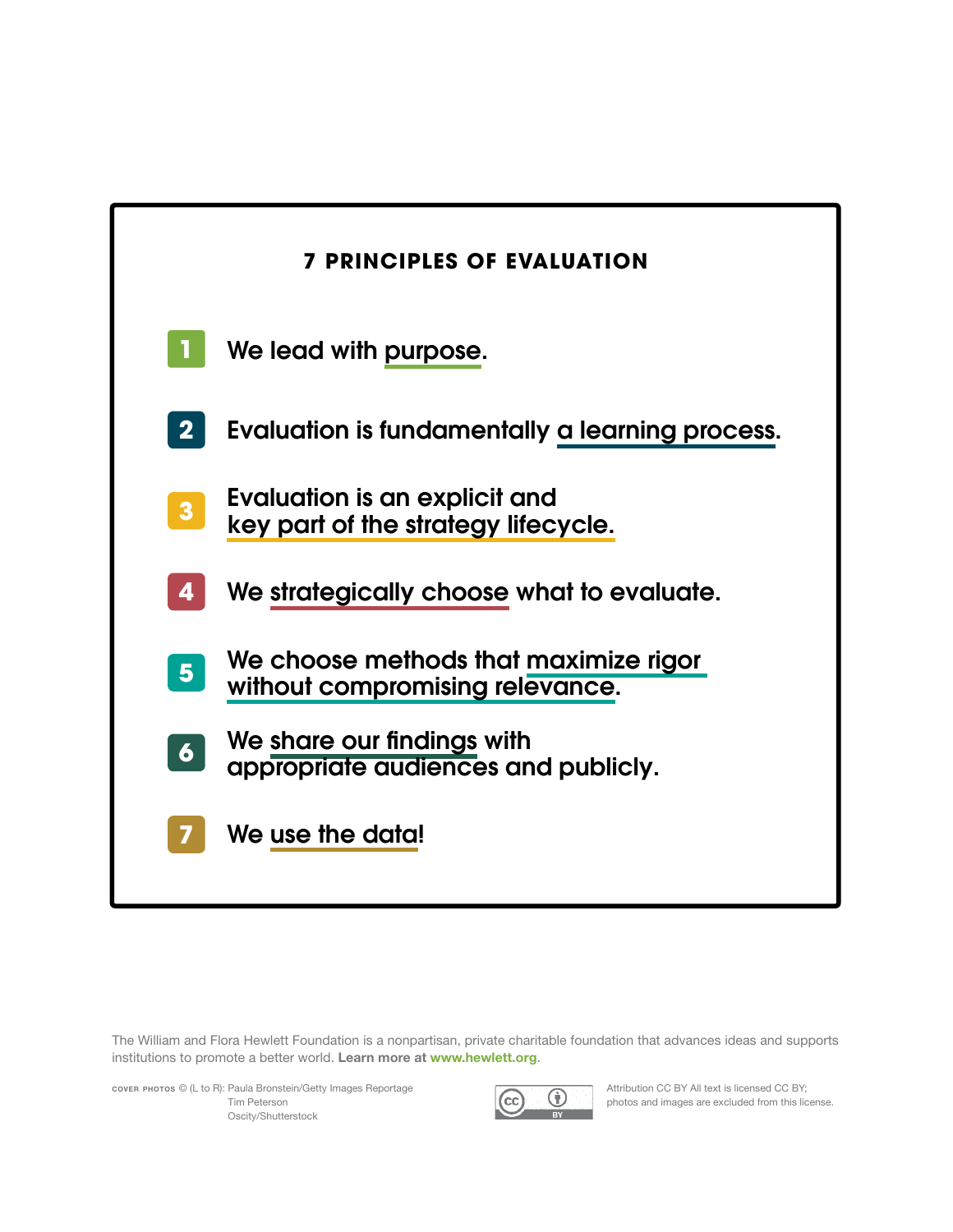# **TABLE OF CONTENTS**

| Foreword                                                                       | 1              |
|--------------------------------------------------------------------------------|----------------|
| <b>Introduction</b>                                                            | $\overline{2}$ |
| The Hewlett Foundation's Seven Principles of Evaluation Practice               | 5              |
| <b>Roles and Responsibilities</b>                                              | $\overline{7}$ |
| Program Staff                                                                  | $\overline{7}$ |
| Grantees                                                                       | $\overline{7}$ |
| The Effective Philanthropy Group                                               | $\overline{7}$ |
| <b>Other Departments</b>                                                       | 8              |
| <b>Evaluation Consultants</b>                                                  | 9              |
| Practice Guide: Planning, Implementation, and Use                              | 10             |
| <b>PLANNING</b>                                                                | 10             |
| <b>Beginning Evaluation Planning Early</b>                                     | 10             |
| Choosing What to Evaluate Throughout the Strategy Lifecycle                    | 13             |
| <b>Engaging With Grantees</b>                                                  | 17             |
| <b>Allocating Sufficient Time</b>                                              | 18             |
| Clarifying an Evaluation's Purpose                                             | 19             |
| <b>Defining Evaluation Questions</b>                                           | 22             |
| <b>Identifying Methods</b>                                                     | 26             |
| Crafting an RFP for an Evaluator                                               | 27             |
| Considering Whether or Not-and How-to Have the Evaluator Offer Recommendations | 28             |
| Choosing an Evaluator and Developing an Agreement                              | 28             |
| <b>IMPLEMENTATION</b>                                                          | 31             |
| Managing and Staying Involved with an Evaluation                               | 31             |
| Responding to Challenges                                                       | 33             |
| <b>USE (Including Interpreting and Sharing Findings)</b>                       | 34             |
| <b>Sharing Results Internally</b>                                              | 36             |
| <b>Sharing Results Externally</b>                                              | 36             |
| <b>Key Terms</b>                                                               | 38             |
| APPENDIX A. Evaluate Throughout a Strategy                                     | 41             |
| APPENDIX B. Editorial Guidance: What Evaluators Need To Know                   | 42             |
| APPENDIX c. Engage Grantees In Evaluation                                      | 44             |
| <b>APPENDIX D. Evaluation Principles</b>                                       | 45             |
| <b>End Notes</b>                                                               | 46             |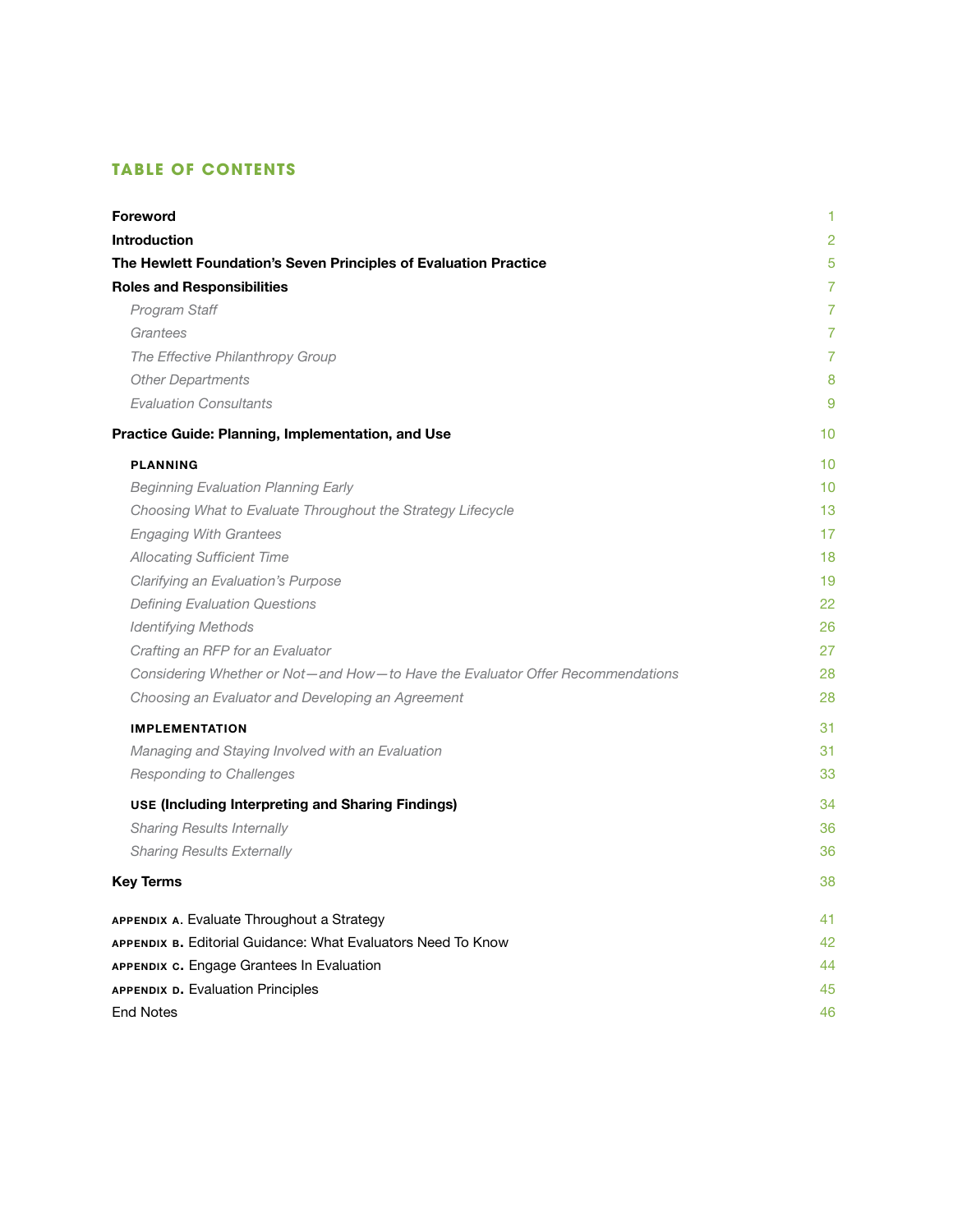<span id="page-3-0"></span>

# Evaluation Principles and Practices

*A Guide to Evaluation at the William and Flora Hewlett Foundation*

2<sup>nd</sup> Edition, March 2019

# Foreword

Evaluation is, and has long been, an important tool to help us learn and improve our strategies at the William and Flora Hewlett Foundation. In 2012, we harmonized our approach to evaluation across our programs, with input from staff and external advisors. This resulted in our first commonly defined set of [Evaluation Principles and Practices,](https://hewlett.org/library/evaluation-principles-and-practices/)<sup>1</sup> designed to guide program staff on how to commission purposeful evaluations and use evaluation findings to inform decision making.

In 2017, after five years of implementing these principles and practices, we took a step back to systematically analyze the foundation's [evaluation quality and spending patterns.](https://hewlett.org/value-evaluations-assessing-spending-quality/)<sup>2</sup> Based on our findings, which were largely positive but did surface areas for improvement, we thought it made sense to update our evaluation guidance. The updated guidance in this document reflects lessons from living these principles and insights from the broader field of evaluation. As such, this document is a revision of the original Principles and Practices paper and aims to supplement the principles—which remain the same with the practical lessons that have been gained over the past five years.

*Fay Twersky, Amy Arbreton, and Prithi Trivedi*

# Acknowledgements

This paper benefitted from significant input and insights of many people. We wish to thank the following Hewlett Foundation staff for their review and comments on earlier drafts of this paper: Pat Scheid, Angela DeBarger, Kerry O'Connor, Lori Grange, Carla Ganiel, Heath Wickline, Vidya Krishnamurthy, Ruth Levine, Larry Kramer, Marc Chun, Andrea Keller Helsel, Eli Sugarman, Lindsay Louie, Daniel Stid, Kent McGuire, Jonathan Pershing, Emiko Ono, and Pooja Raval. We would also like to thank the following individuals who served as external reviewers: Megan Colnar, Maribel Morey, Lisa Ranghelli, Patricia Rogers, David Devlin-Foltz, Susanna Dilliplane, Sarah Stachowiak, Julia Coffman, Scott Chaplowe, Meredith Blair Pearlman, and Jacob Harold. We also thank and acknowledge Karen Lindblom for her contribution to and authorship of the first edition of the principles and practice guidance.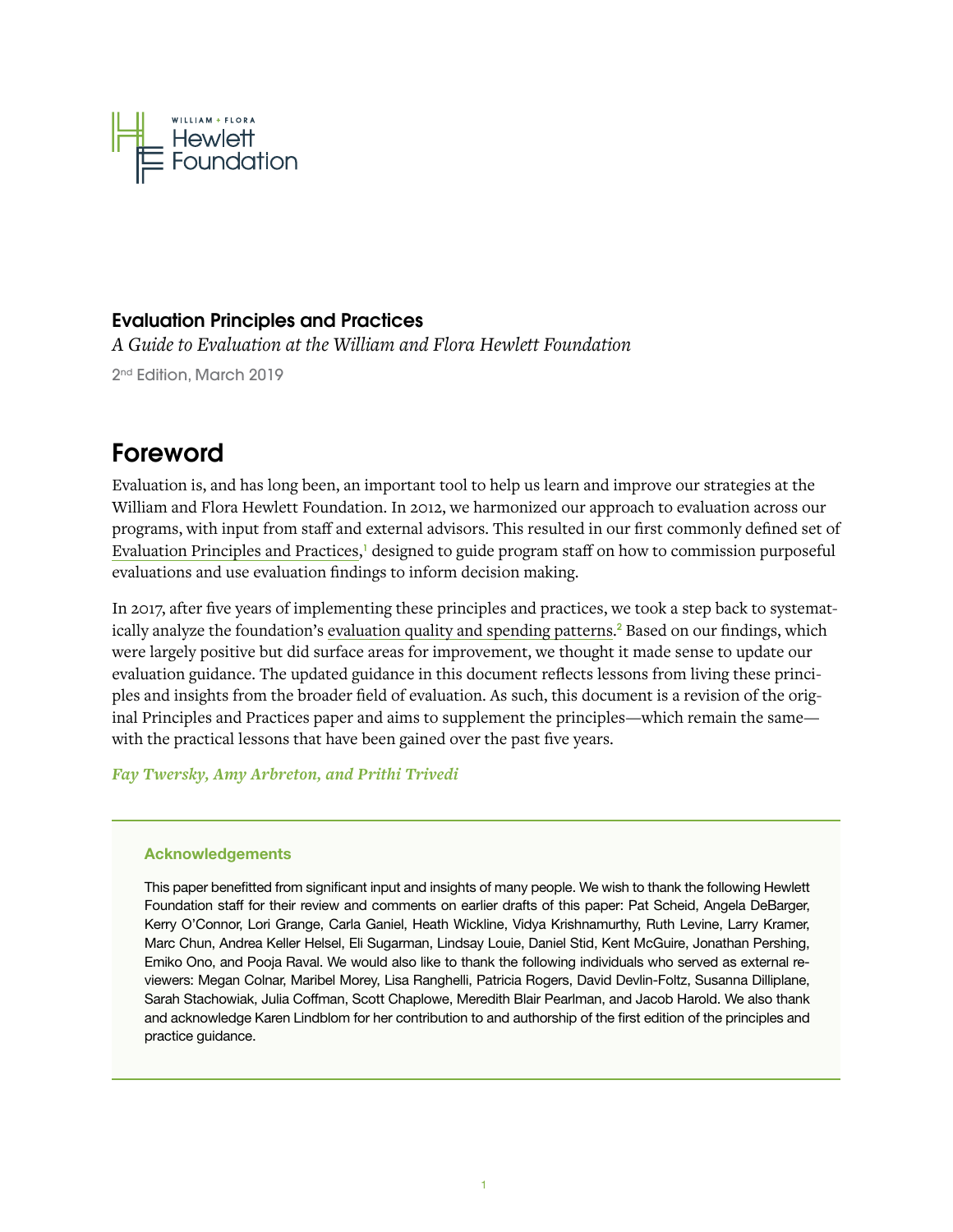# <span id="page-4-0"></span>**Introduction**

Evaluation is part of the fabric of the William and Flora Hewlett Foundation. It is referenced in [our Guiding Principles](https://hewlett.org/about-us/values-and-policies/)<sup>3</sup>. Evaluation is also an explicit element of our strategy lifecycle (described in [Outcome-Focused Philanthropy\)](https://www.hewlett.org/wp-content/uploads/2016/12/OFP-Guidebook.pdf)4 and is meant to be practiced with frequency, intensity, and skill across all programs.

The purpose of this document is to provide a refreshed description of our philosophy, purpose, and expectations specifically regarding evaluation at the Hewlett Foundation; to clarify staff roles; and to outline available support. Although the foundation's programs and initiatives differ widely, our evaluation principles and guidance for practice apply to all of them. The principles described in the original version of this paper are enduring, but this version of the paper includes additional details, as well as updated sections on practice—with new examples and refined guidance.

There are many ways that foundation staff learn and measure progress—evaluation, monitoring, and feedback. Evaluation is the focus of this paper.

### What is evaluation?

Evaluation is an independent, systematic investigation into how, why, to what extent, and for whom outcomes or goals are achieved. It can help the foundation answer key questions about strategies, substrategies, clusters of grants, and (occasionally) single grants.

### What is monitoring?

Strategy monitoring—what we call "t**racking progress"<sup>5</sup>—is a process for checking in on a regular basis to** make sure we are on track toward strategy outcomes. Tracking progress and evaluation are complementary but different. Tracking progress helps keep track of and describe progress toward some longer-term change we want to see, whereas evaluation helps us understand why and how change is happening (or not). When tracking progress, staff identify the key signs and landmarks that will help them understand if they are on the right track or off course; we call these signs "implementation markers." In contrast, evaluation will often draw on progress tracking data but will typically include other methods and data sources to answer more strategic questions.

#### What is feedback?

Foundation staff also learn through feedback from the experience of the people who we hope will ulti-mately be positively touched by our work. [Feedback](https://ssir.org/articles/entry/time_for_a_three_legged_measurement_stool)<sup>6</sup> provides new information and insight that can be a valuable source for learning; while it complements evaluation and tracking progress, it merits focus as a distinct channel.

The following paper is organized into three substantive sections: (a) Principles, (b) Roles and Responsibilities, and (c) Practice Guide.

Our primary audience for this paper is our foundation staff, to promote an internal culture of inquiry and practical evaluation. In particular, **program staff—as those responsible for planning, budgeting, commissioning, and using third-party evaluations**—should carefully review the guidance and tips presented throughout the practice guide.

We share the paper broadly—not as a blueprint, but in a spirit of collegiality—and with an interest in contributing to others' efforts and continuing our collective dialogue about evaluation practice.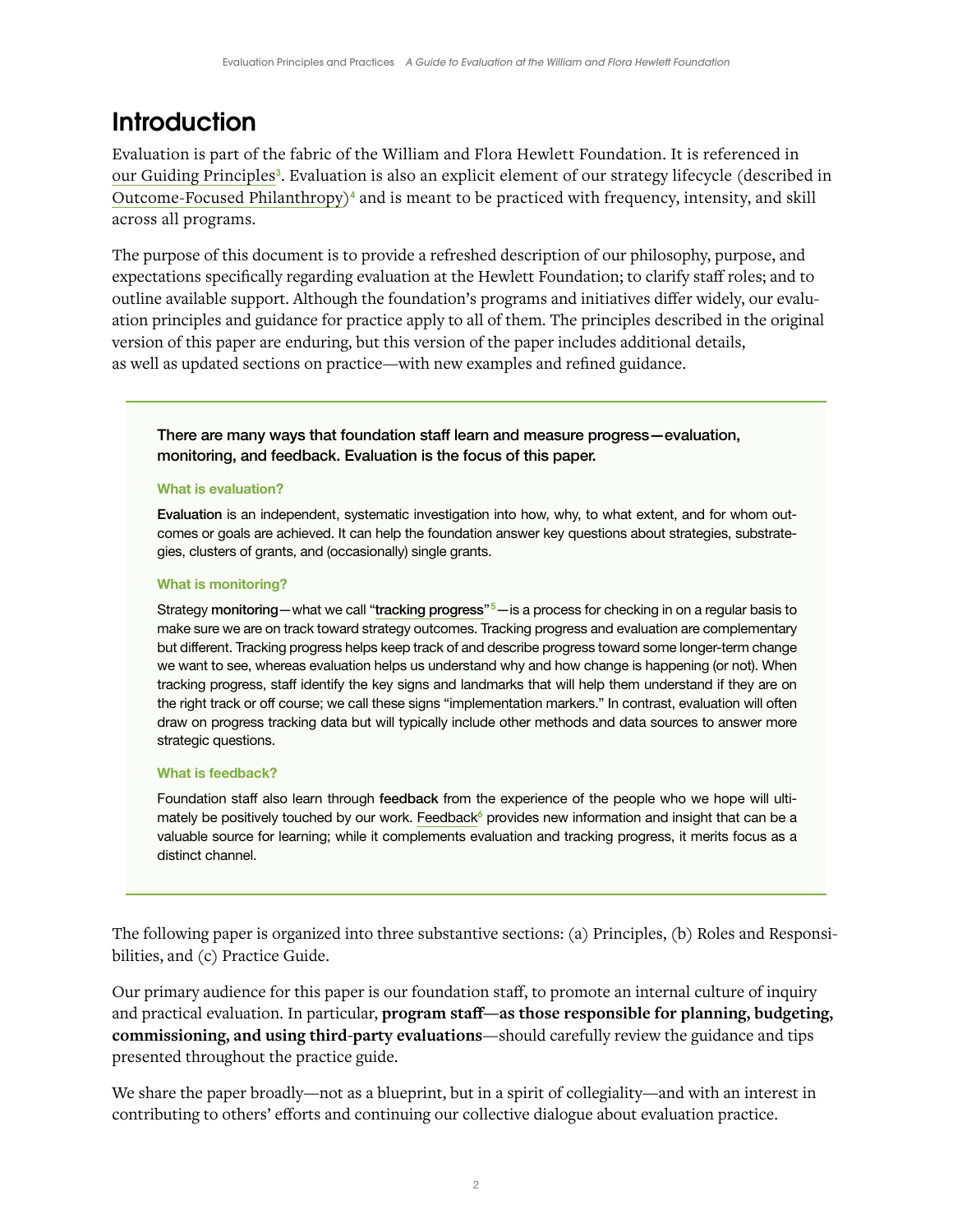This document has been updated to reflect many lessons, including those from three significant bodies of work the foundation has undertaken since the original principles and practices guidance was developed and adopted in 2012.

# **OUTCOME-FOCUSED PHILANTHROPY**

In 2016, the foundation formally adopted [Outcome-Focused Philanthro](https://hewlett.org/practical-guide-outcome-focused-philanthropy/)[py \(OFP\), an evolution of our approach to strategy](https://hewlett.org/practical-guide-outcome-focused-philanthropy/); <sup>7</sup> **OFP incorporates evaluation into its guidance, outlining its importance at every stage of the strategy lifecycle: origination, implementation, refresh, and exit.** OFP reinforces both the importance of evaluation and the strong connections between strategy and evaluation. The OFP guidebook states:

The usual practice in philanthropy has been to think about evaluation as something to do [only] at the refresh or exit stage. In fact, evaluation is relevant and important at every stage of the strategy lifecycle. Done well, it clarifies assumptions, contextualizes evidence, and helps us learn and adapt as our work proceeds. It is useful and important to integrate evaluation planning into the development of a new strategy from the outset. Building evaluation into the origination stage provides a proper "baseline" against which to measure subsequent developments, prepares staff to collect data in a useful and common format, lets grantees know what to expect and when, and sets us up to engage in ongoing evaluation in the implementation phase.

# **DIVERSITY, EQUITY, AND INCLUSION WORK**

The foundation refined its Guiding Principles in 2016, bringing additional attention and explicit focus to issues of [diversity, equity, and inclusion](https://hewlett.org/diversity-equity-inclusion/) $\delta$ (DEI)—both internally, at the foundation, and externally, in our grantmaking and related activities. It is now referenced specifically in the [Hewlett Foundation's Guiding Principles](https://hewlett.org/diversity-equity-inclusion/): 9

We seek to promote the values and practice of [diversity, equity, and](https://hewlett.org/diversity-equity-inclusion/)  [inclusion](https://hewlett.org/diversity-equity-inclusion/) in our workforce, our culture, and our grantmaking. When we speak of diversity and inclusion, we mean the whole range of attitudes, outlooks, and perceptions that matter to the people who work with us—whether coming from familiar sources of personal identity, like race, gender, or religion; from less common sources that are particular to our institution, like place in the foundation's hierarchy; or from sources that are idiosyncratic and individual in nature.

The foundation's work on diversity, equity, and inclusion has included a growing number of projects, workgroups, and activities—all charged with improving how we consider, acknowledge, and account for groups that have been marginalized or historically disadvantaged. How we practice evaluation at the foundation has been one area of focus through this process. There are three types of considerations we want to make to apply a DEI lens in evaluation: first, the specific *evaluation questions asked*, includThe foundation seeks to promote the values and practice of diversity, equity, and inclusion in its workforce, its culture, and its grantmaking.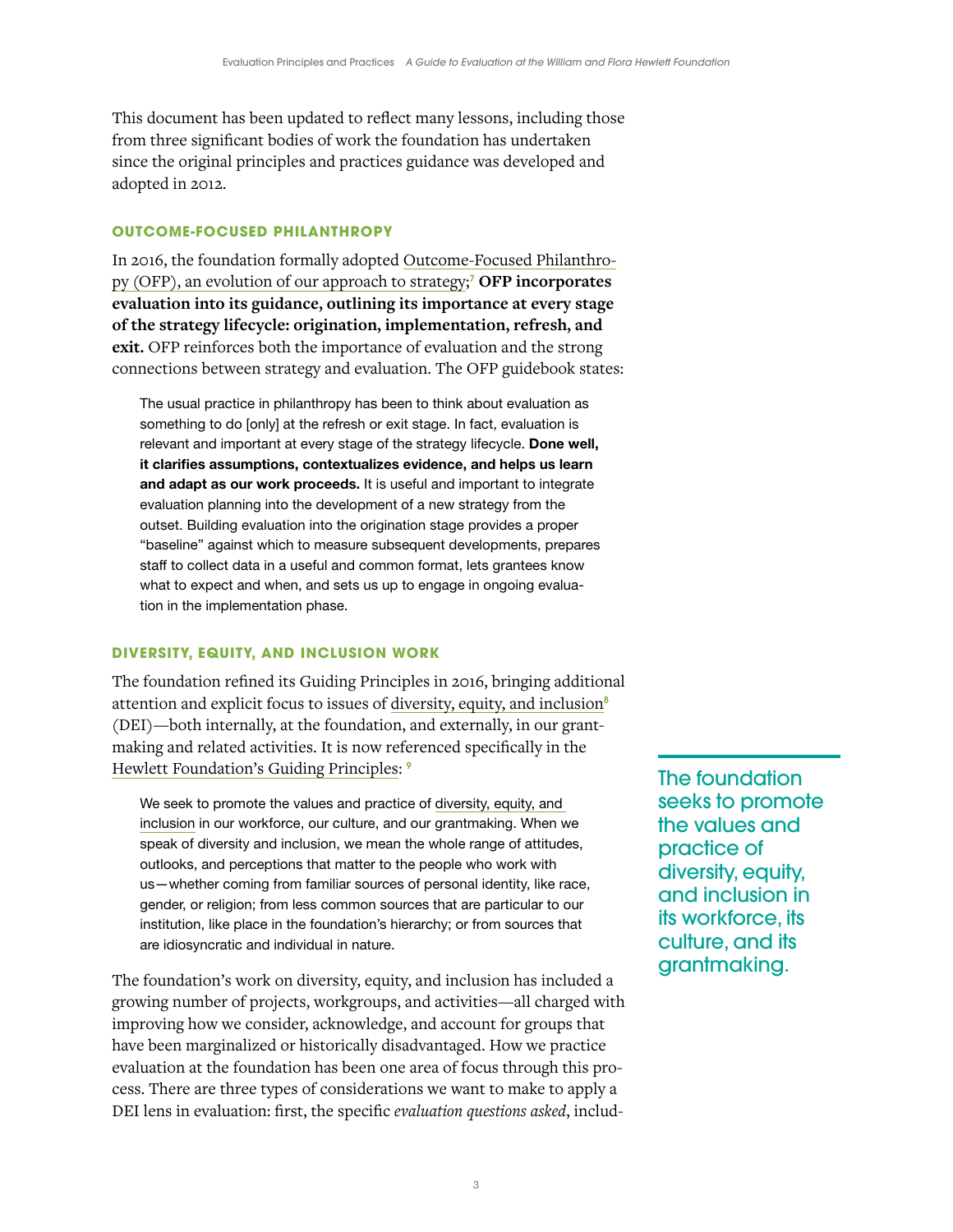ing who asks them and whether any address strategy-related issues of diversity, equity, and inclusion; second, *the process and lens* the evaluator uses to gather and interpret different types of data, from whom the data are collected, and whether and how different stakeholders are engaged in interpreting and using findings; and third, *who conducts the evaluations* and their competencies related to understanding the relevant contexts, communities, issues, and tools.

### **AN ASSESSMENT OF THE QUALITY OF OUR EVALUATIONS**

In 2017, we took [stock](https://hewlett.org/value-evaluations-assessing-spending-quality/) of our evaluation practice—and found both strong positive developments and areas for improvement.10 On the positive side, the quality of the evaluations we commission has improved over time. They are more rigorous, more purpose-driven, more useful and used, and more widely shared. The analysis also uncovered three primary ways in which we can make our evaluations still more valuable.

First, our evaluations would benefit from more rigor, including sharper evaluation questions and more sources of comparison—which would strengthen our ability to learn from our evaluations.

Second, we can and should do much more to engage grantees when planning, implementing, and using evaluations.

Third, we need to take greater steps to ensure that we share what we are learning, publicly, from every evaluation we commissionwhether in full form, executive summary, or a presentation; this is part of our commitment as a foundation to increased [openness and transparen](https://hewlett.org/openness-transparency-learning/)[cy,](https://hewlett.org/openness-transparency-learning/)<sup>11</sup> as reflected in our [foundation's guiding principles,](https://hewlett.org/about-us/values-and-policies/)<sup>12</sup> and allows more interested parties to learn from the evaluations we have commissioned.

The foundation is committed to openness, transparency, and learning.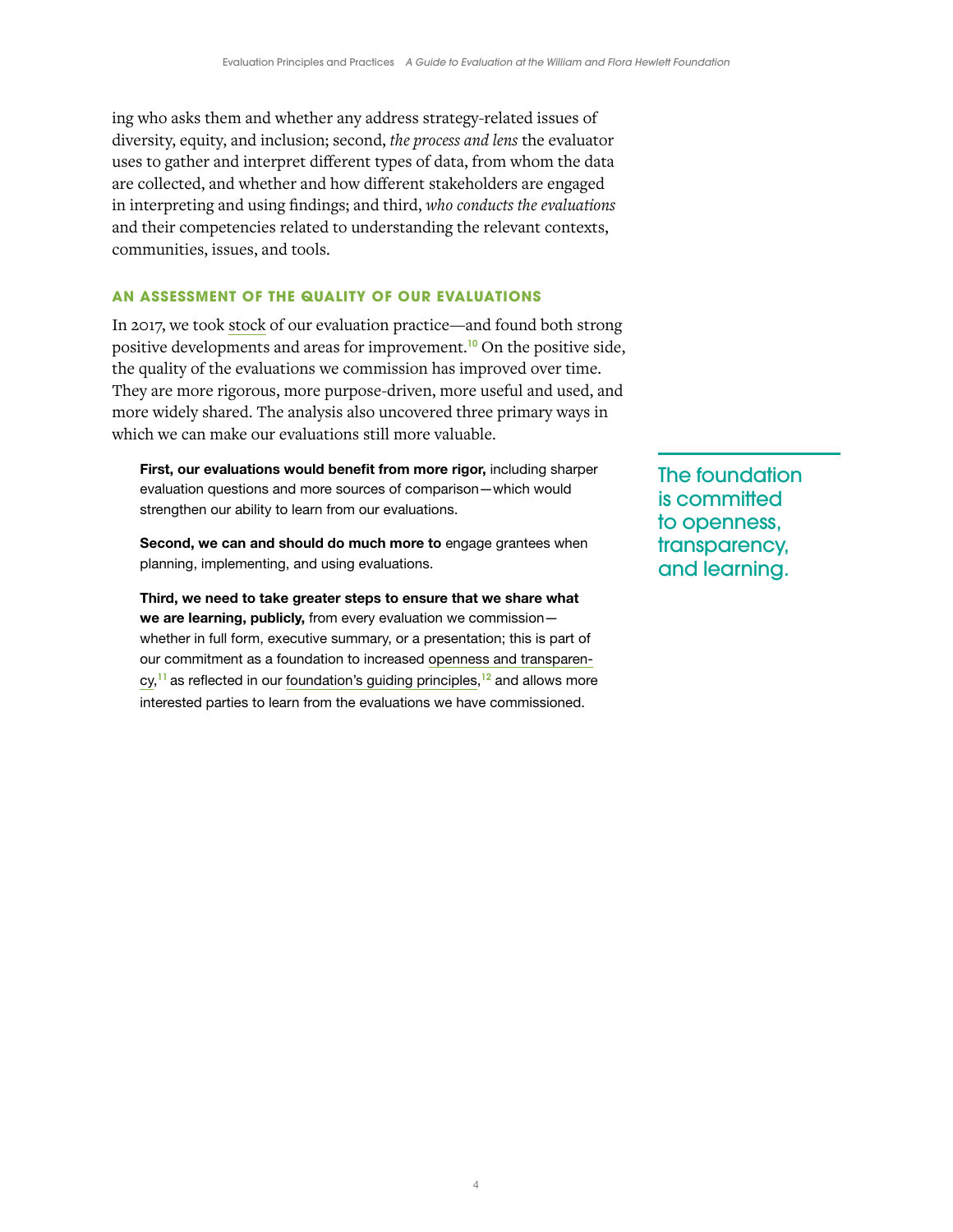# <span id="page-7-0"></span>The Hewlett Foundation's Seven Principles of Evaluation Practice

*We aspire to have the following principles guide our evaluation practice:*



# **1. WE LEAD WITH PURPOSE.**

We design evaluation with actions and decisions in mind. We ask, "How and when will we (and others) use the information that comes from this evaluation?" By anticipating our information needs, we are more likely to design and commission evaluations that will be useful and used. It is all too common for evaluations to be commissioned without a clear purpose and then to be shelved without generating useful insights.

# **2. EVALUATION IS FUNDAMENTALLY A LEARNING PROCESS.**

As we engage in evaluation planning, implementation, and use of results, we actively learn and adapt. Evaluative thinking and planning inform strategy and target-setting. They help clarify evidence and assumptions that undergird the approach to our work. Establishing evaluation questions helps us make visible and refine our thinking about how, why, to what extent, for whom, and when outcomes or goals are expected to be achieved. As we implement our strategies, we use evaluation as a key vehicle for learning, bringing new insights to our work and to the work of others. A key part of learning from evaluation is taking time to reflect on findings and to [ask, "Now what?"](https://medium.com/@jcoffman/5-a-day-learning-by-force-of-habit-6c890260acbf)<sup>13</sup>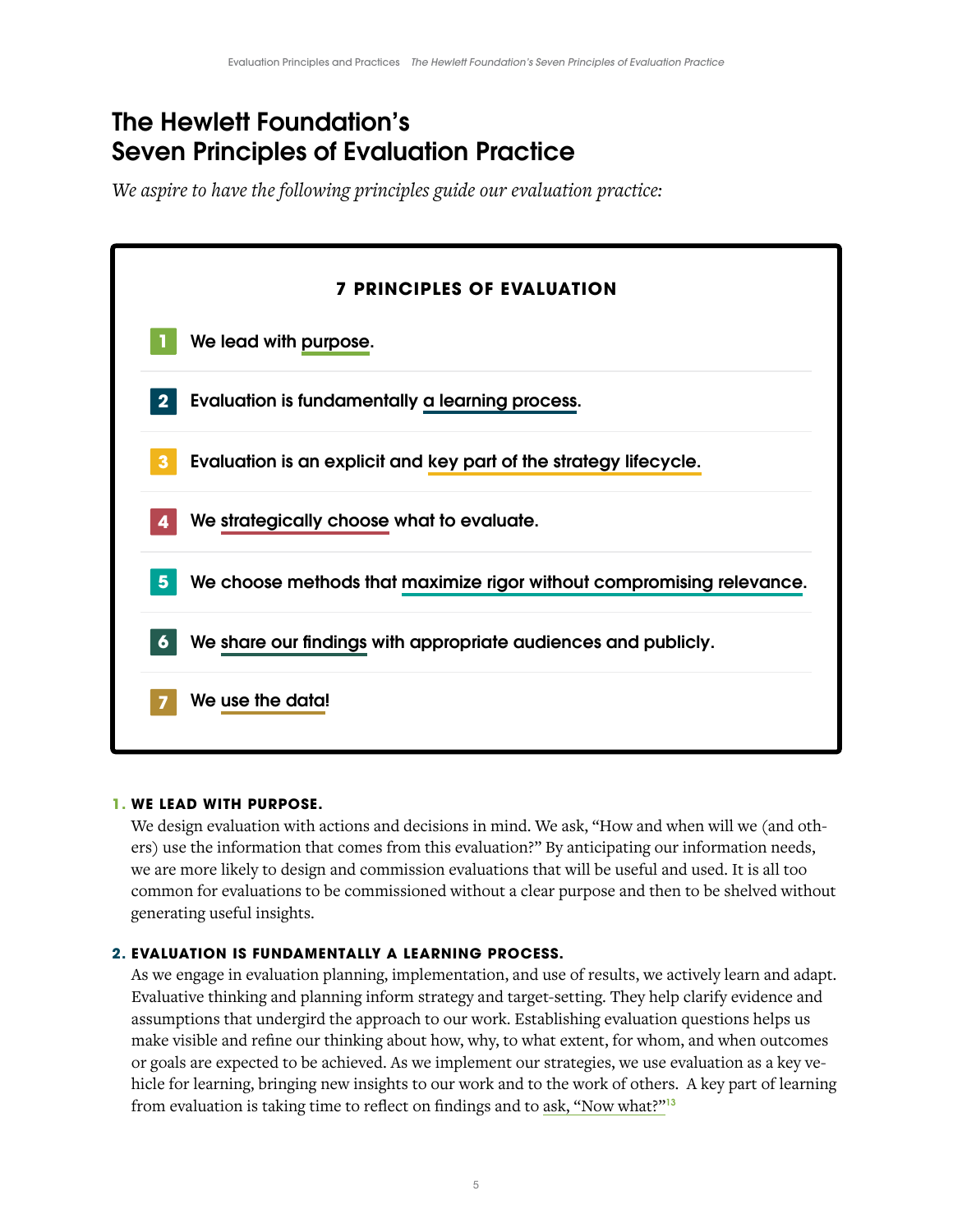# **3. WE TREAT EVALUATION AS AN EXPLICIT AND KEY PART OF THE STRATEGY LIFECYCLE.**

Building evaluative thinking into strategy does two things: (a) it helps articulate key assumptions and logical (or illogical) connections in a theory of change; and (b) it encourages us to establish a starting point for evaluation questions and propose a way to answer those questions in a practical, meaningful sequence, with actions and decisions in mind, throughout the strategy lifecycle. In practice, this can take many forms, such as a planned series of periodic evaluations of substrategies or clusters of grantees, a developmental evaluation that is ongoing, a formative or summative evaluation planned for a key juncture, or a summary of lessons learned at a planned exit.

# **4. WE CANNOT EVALUATE EVERYTHING, SO WE CHOOSE STRATEGICALLY.**

Several criteria guide decisions about where to put our evaluation-related time and dollars, including urgency to consider course corrections or future funding decisions; the opportunity for learning; the potential for strategic or reputational risk; and size of investment as a proxy for importance. Within these parameters, every strategy, or a key part of every strategy, will have an evaluation underway within three years of origination or refresh. Planning for an evaluation within such a timeframe ensures that we do not go too long without getting an external, third-party perspective on how well (or not) the work is going and whether any unexpected issues have arisen.

# **5. WE CHOOSE METHODS OF MEASUREMENT THAT ALLOW US TO MAXIMIZE RIGOR WITHOUT COMPROMISING RELEVANCE.**

We match methods to questions and do not choose one approach, or privilege one method over others. We select evaluation designs that use multiple methods and data sources, when possible, in order to strengthen our evaluation design and reduce bias. All evaluations clearly articulate methods used and the limitations of those methods. Evaluations include comparative reference points or methods to help us assess how well we are doing compared with our own and others' expectations—over time, and across types of interventions, organizations, populations, or regions.

# **6. WE SHARE WHAT WE ARE LEARNING WITH APPROPRIATE AUDIENCES AND SHARE PUBLICLY, SO THAT OTHERS CAN LEARN AS WELL.**

As we plan evaluations, we consider and identify audiences for the findings. We communicate early with our grantees and co-funders about our intention to evaluate and our plans to share findings, and we involve them as appropriate in issues of planning, design, and interpretation. We presumptively share the results of our evaluations so that others may learn from our successes and failures. We will make principled exceptions on a case-by-case basis about whether to share a full report, executive summary, or presentation from an evaluation, with care given to issues of confidentiality and not wanting to cause harm.

# **7. WE USE THE DATA!**

Not using our findings is a missed opportunity for learning, improvement, and course correction and a waste of time, energy, and resources. It is imperative that we take time to reflect on the evaluation results; generate implications for our strategies, grantees, policy, and/or practice; and adapt as appropriate. We recognize the value in combining the insights from evaluation results with our own experiences. We support our grantees in doing the same.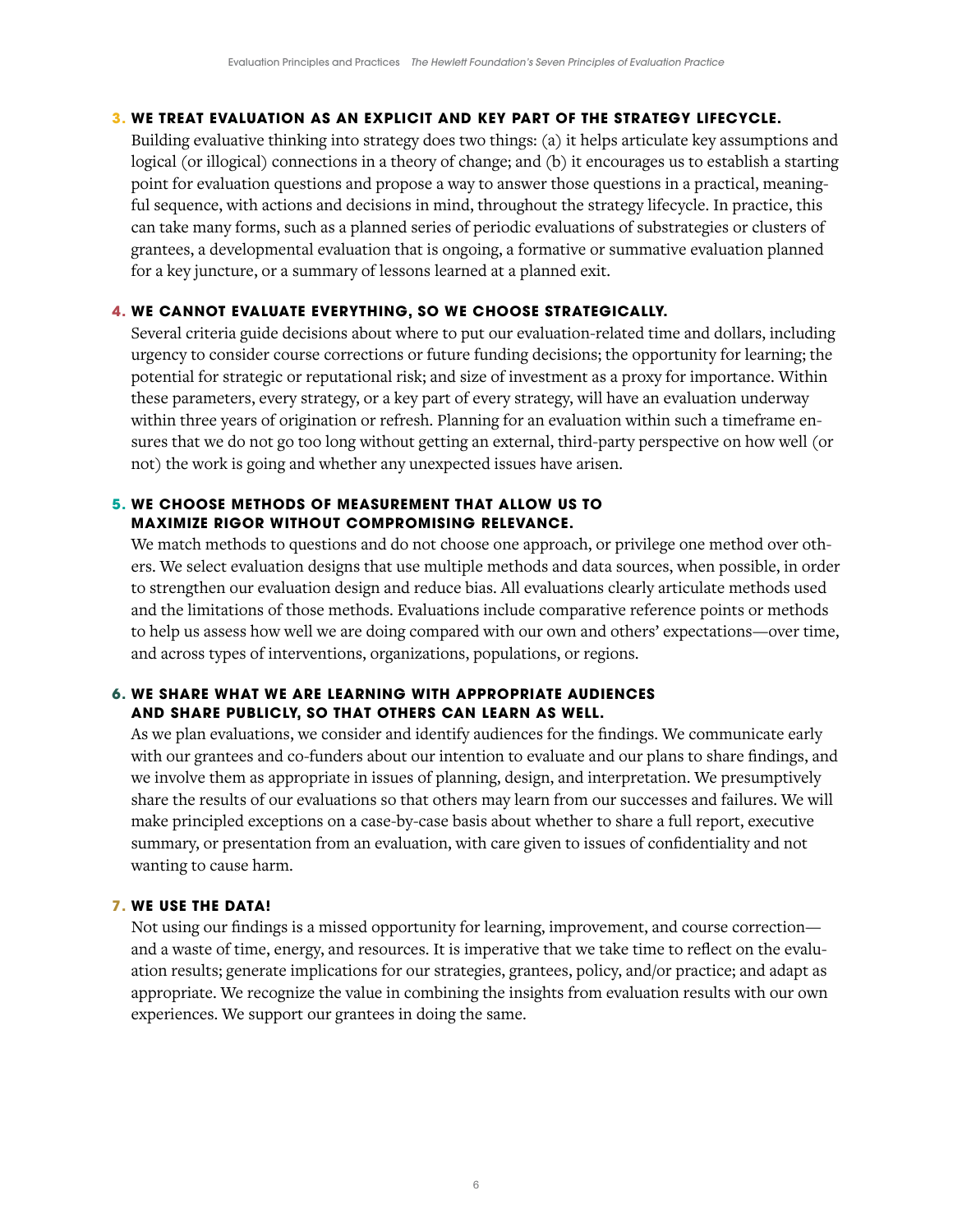# <span id="page-9-0"></span>Roles and Responsibilities

Many people are involved in evaluations. **Programs have the primary responsibility for evaluations. They are responsible for building evaluations into their strategy, identifying what and when they will evaluate, and commissioning, managing, and using findings from the evaluations.** The evaluation officer in the Effective Philanthropy Group is available to support program staff. Grants management, legal, communications, and finance staff also have roles in the process.

# **PROGRAM STAFF**

Program officers or directors play the leading role in planning for when and what aspects of their strategies to evaluate, for commissioning evaluations, and for managing them from planning and implementing to using and sharing. **Commissioners are the primary point people for coordinating evaluations, and they must carefully review evaluation reports, executive summaries, and presentations before public release. They are responsible for checking for sensitive information that may not be appropriate for public sharing and making sure that the evaluator has accurately described, for example, advocacy work with an appropriate disclaimer (see Appendix B for examples).** The evaluation commissioner is responsible for managing adherence to the foundation's "Evaluation Checklist: Components for a Successful Evaluation."

Most commonly, program associates create a system for accessing data internal to the foundation (such as background documents and grant reports) to share with the evaluator. This is an important role and can be time-consuming at key junctures of the evaluation process. The program associates also typically assist with review and selection of evaluators, support contract development and monitoring of the contract, and help organize and participate in workshops (e.g., with grantees to discuss findings, and with evaluation advisory groups).

Some programs teams have selected one team member to manage their evaluations. This person coordinates with other members of a strategy team and acts as the point person with evaluation consultants. (For example, the program director for the Madison Initiative manages evaluations for that team, which consists of the director, two program officers, and a program associate. A Global Development and Population Program Officer manages the formative evaluation of the Transparency, Participation, and Accountability strategy, working with a team of four program officers and three program associates.) Other programs have individual staff manage their own substrategy or grant cluster evaluations.

# **GRANTEES**

Grantees are involved as participants and often as intended audience and users of evaluation findings. Grantees should be informed about plans for evaluation as early as possible and should be included—to the extent reasonable and feasible—throughout the planning, implementation, and use (and sharing) phases of an evaluation. (See Appendix C for guidance on engaging grantees.)

# **THE EFFECTIVE PHILANTHROPY GROUP**

As the foundation's approach to evaluation has become more deliberate and systematic, the foundation's leadership has come to appreciate the value and timeliness of expert support for evaluation. Therefore, as part of its Effective Philanthropy Group (EPG), in 2013 the foundation created a central support function for programs' evaluation efforts.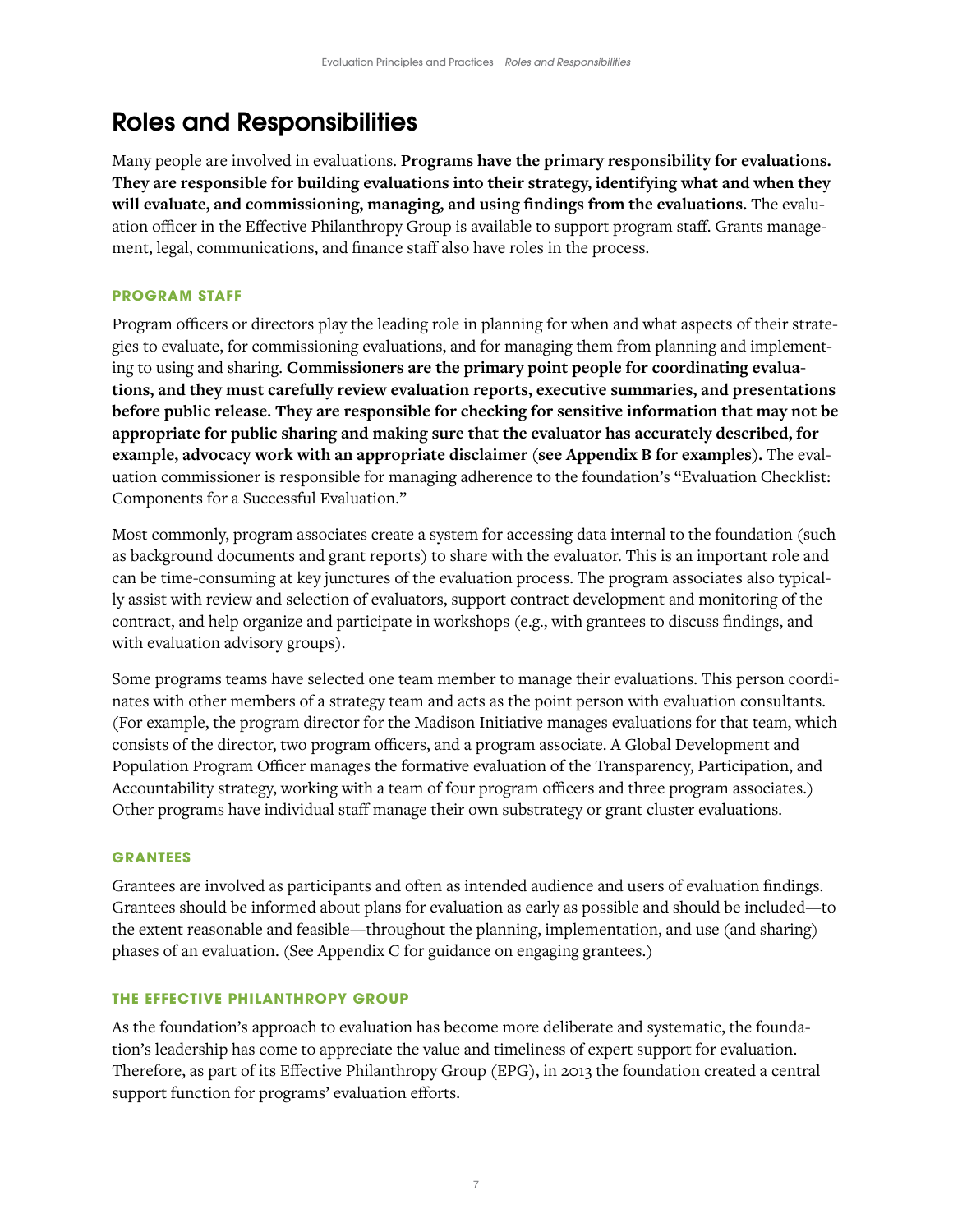<span id="page-10-0"></span>EPG staff act as the Hewlett Foundation's in-house experts on philanthropic practice, combining institutional knowledge and technical assistance to help program staff be more effective grantmakers. In the case of the evaluation officer's role, this includes all things related to evaluation, as well as coordinating effectively as needed with the other internal EPG officers—Strategy, Organizational Learning, and Organizational Effectiveness—on any overlapping areas of learning, assessment, and training.

Programs are not technically required to use the evaluation officer's support; however, it is a central form of support the foundation makes available to any program staff seeking evaluation assistance. The evaluation officer's role currently includes the following:

# *Internal Consulting to Program Staff*

The bulk of the evaluation officer's time is spent on internal consulting, to support program staff as they work on their evaluations. Like the other EPG staff, the evaluation officer provides support in three main ways:

- *Resource Provider.* Maintain updated, practical resources to share with programs as examples and templates for each step in the evaluation process: e.g., an "Evaluation Checklist" one-pager and examples of evaluation planning tools, requests for proposals (RFPs), evaluation designs, and evaluation products.
- *Ad-Hoc Advisor.* On a periodic and as-requested basis, step in and support program staff: e.g., in framing evaluation priorities, questions, sequencing, and methods; in development of RFPs and review of proposals; and in supporting internal and external sharing of results—coordinating with relevant program, legal, and communications staff as well as grantees and other external partners.
- *Guide-by-the-Side.* When needed, provide deep ongoing support to program staff throughout an evaluation.

If program staff are unsure what type of support is needed, they can ask the evaluation officer to review options.

# *Institutional Knowledge of Evaluation Principles and Practices*

The evaluation officer is responsible for keeping the principles and practices up to date; serving as the internal source for all questions (internal and external) related to evaluation practice at the foundation; tracking evaluation quality and spending (with assistance from the finance department), and orienting and training staff in the foundation's principles and practices guidance. As a centralized function in a foundation with decentralized program staff, the evaluation officer also plays a role in sharing relevant lessons across programs, so all program staff can benefit from promising practice and lessons learned.

# *Sharing Evaluations Externally*

The evaluation officer considers how to position the foundation as a good citizen and leader by staying current with, and contributing to, the philanthropic evaluation field. This is done in close coordination with the communications staff.

# **OTHER DEPARTMENTS**

The communications department helps program staff to consider with whom, what, how, and when to share evaluation findings. Particularly if informing the field is a key objective of sharing evaluation findings, communications staff work with programs and consultants to plan for the best dissemination approach.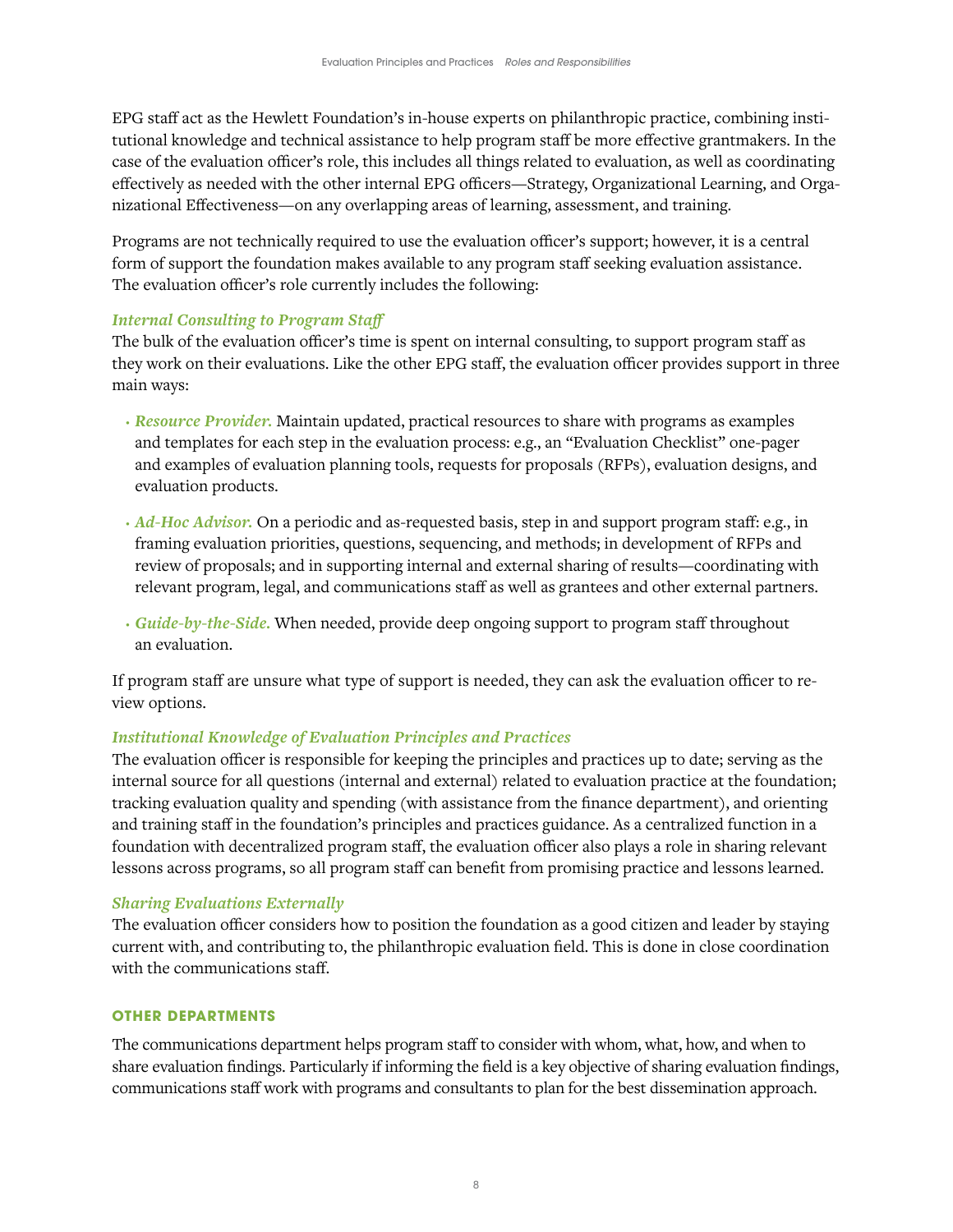<span id="page-11-0"></span>**Program staff and communications staff are required to discuss proposed evaluations that raise specific legal concerns, such as lobbying or election-related work, with their legal team partner.** For example, staff should speak with their legal team partner if evaluation questions refer to legislation, ballot initiatives, or campaigns and elections, or if evaluators plan to interview U.S. or foreign legislators. The legal department should be contacted before requests for proposals are issued or evaluation work begins to ensure that the evaluation is compliant with the laws on lobbying and electioneering. In addition, the legal department will review contracts for all types of evaluation in accordance with the foundation's normal contract review process.

The Grants management staff is often asked to provide data from the grants management system. This might include grant reports or other information relevant to a particular strategy. The Hewlett Foundation will typically provide a consultant access to grant materials (proposals, reports, previous reviews, etc.), contact information for grantees, and our own internal strategy materials.

The finance department reviews spending on evaluations and works closely with the evaluation officer to track evaluation spending as a proportion of each program's grant spending, to determine whether it is in line with our [benchmark of 1.5 to 2 percent](https://www.hewlett.org/wp-content/uploads/2018/02/Evaluation-Quality-and-Spending-Analysis-2018.pdf) of the total grantmaking budget.<sup>14</sup>

# **EVALUATION CONSULTANTS**

By definition, our evaluations include third-party evaluators. We expect the evaluators with whom we contract to follow [the American Evaluation Association Guiding Principles for Evaluators.](https://www.eval.org/p/cm/ld/fid=51)15 We rely on the evaluators to gather data, ensure appropriate confidentiality, analyze and interpret findings, and prepare and present findings to the different audiences identified.

Typically, we expect an evaluator to draw on a variety of quantitative and qualitative data collection techniques—going beyond, for example, review of grant reports. The data collection strategy should, in most cases, be geared toward capturing multiple and diverse perspectives and use varied sources, to allow for triangulation across sources.

We expect the evaluator will: be dispassionate in reporting to us—i.e., we want honest, accurate, and useful information, and we do not expect or want flattery; be transparent about time commitment and expectations for evaluation participants (program staff, grantees, other participants); collect all data with appropriate confidentiality; as needed, share/interact with other evaluator(s) working with the same key partners; synthesize data and provide findings in formats and ways that encourage feedback on interpretation; and support discussion and learning.

In reporting, evaluators should address the evaluation questions and report on key successes and challenges. Evaluation reports should explain the evaluation's limitations and include data collection protocols and tools in appendices. In reports, the evaluators should clearly distinguish findings, conclusions, and (if they are requested to provide them) a prioritized set of recommendations.

**Editorial guidance for evaluation reports to be shared publicly is included in Appendix B. This editorial guidance is shared with evaluators with every evaluation contract.**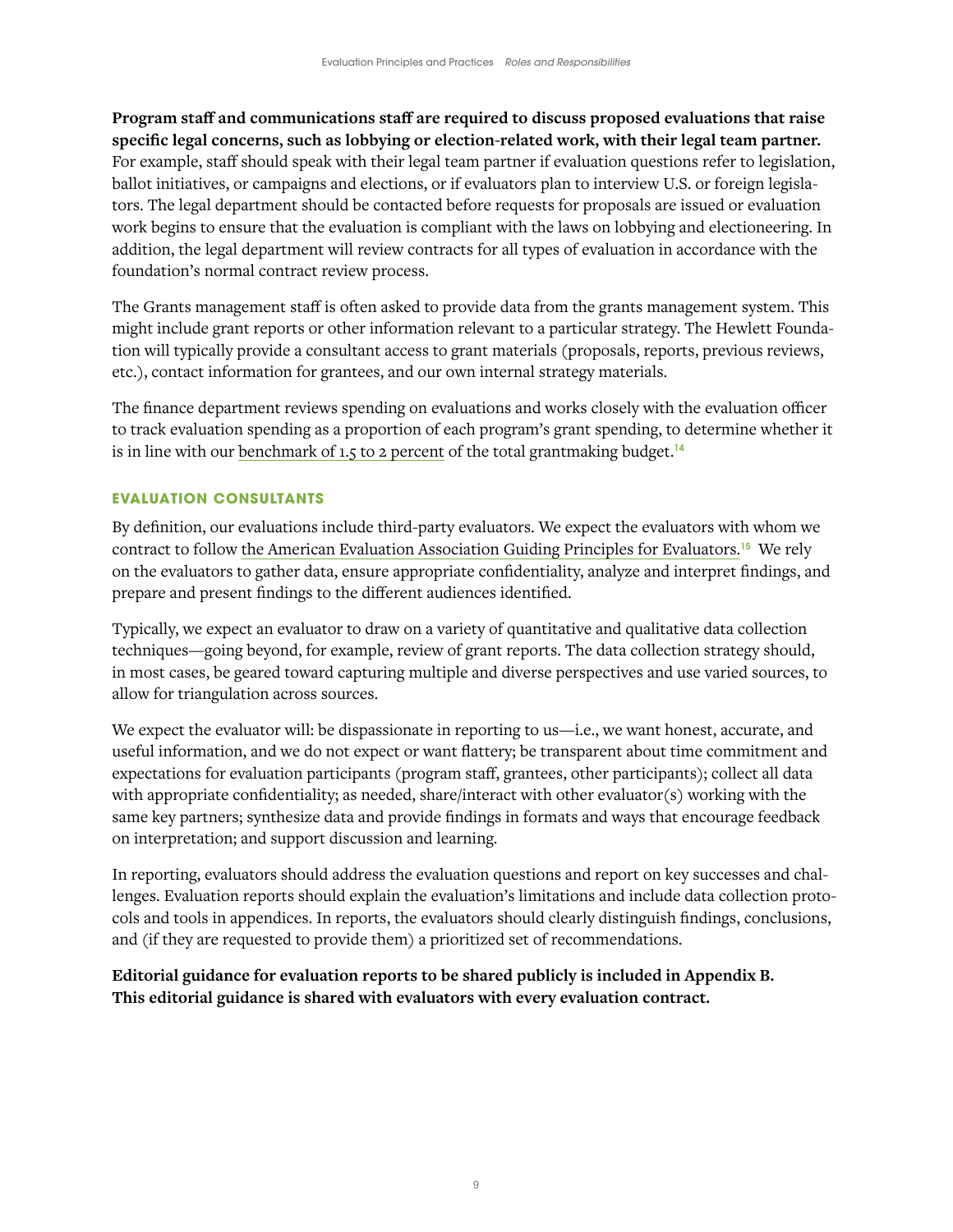# <span id="page-12-0"></span>Practice Guide: Planning, Implementation, and Use

*This practice guide follows the three stages of evaluation: (a) planning, (b) implementation, and (c) practical use of the evaluation findings.* 



The seven evaluation principles apply across these three stages of an evaluation—and are visible at various points across the following practice guide.

Included in the practice guide are case examples illustrating successes, challenges, and lessons learned.

# **Planning**

Planning is perhaps the most important and complex part of evaluation. We plan for evaluation at two levels:

- *Big picture:* As part of strategy, we use evaluative thinking to make explicit the assumptions that undergird our theories of change, consider when and how evaluation data will be used, and plan for commissioning specific evaluations to help us learn and adapt throughout the strategy lifecycle (see Appendix A).
- *Specific evaluation focus:* This includes articulating evaluation questions, planning for the time and budget to engage grantees, finding and contracting with an appropriate evaluation partner, and being well prepared to use and share the findings.

# **BEGINNING EVALUATION PLANNING EARLY**

Even before commissioning a specific evaluation, **evaluative thinking** can help sharpen a theory of change—an articulation of beliefs and assumptions, explaining why proposed activities are expected to contribute to outcomes and long-term goals. As part of the OFP process, for example, a program team should consider and make explicit its key assumptions—often the assumptions that link our theories of change together. For instance, consider this example of a simplified generic theory:

- If we invest in an innovative model, we hope and plan for it to be successful, and…
- If proven successful, it will be expanded to reach many more people.

In between each link are potential assumptions to be tested:

- This innovative approach can be successful.
- Effective organizations exist that can implement this approach.
- This approach can become a "model" and not just a one-off success.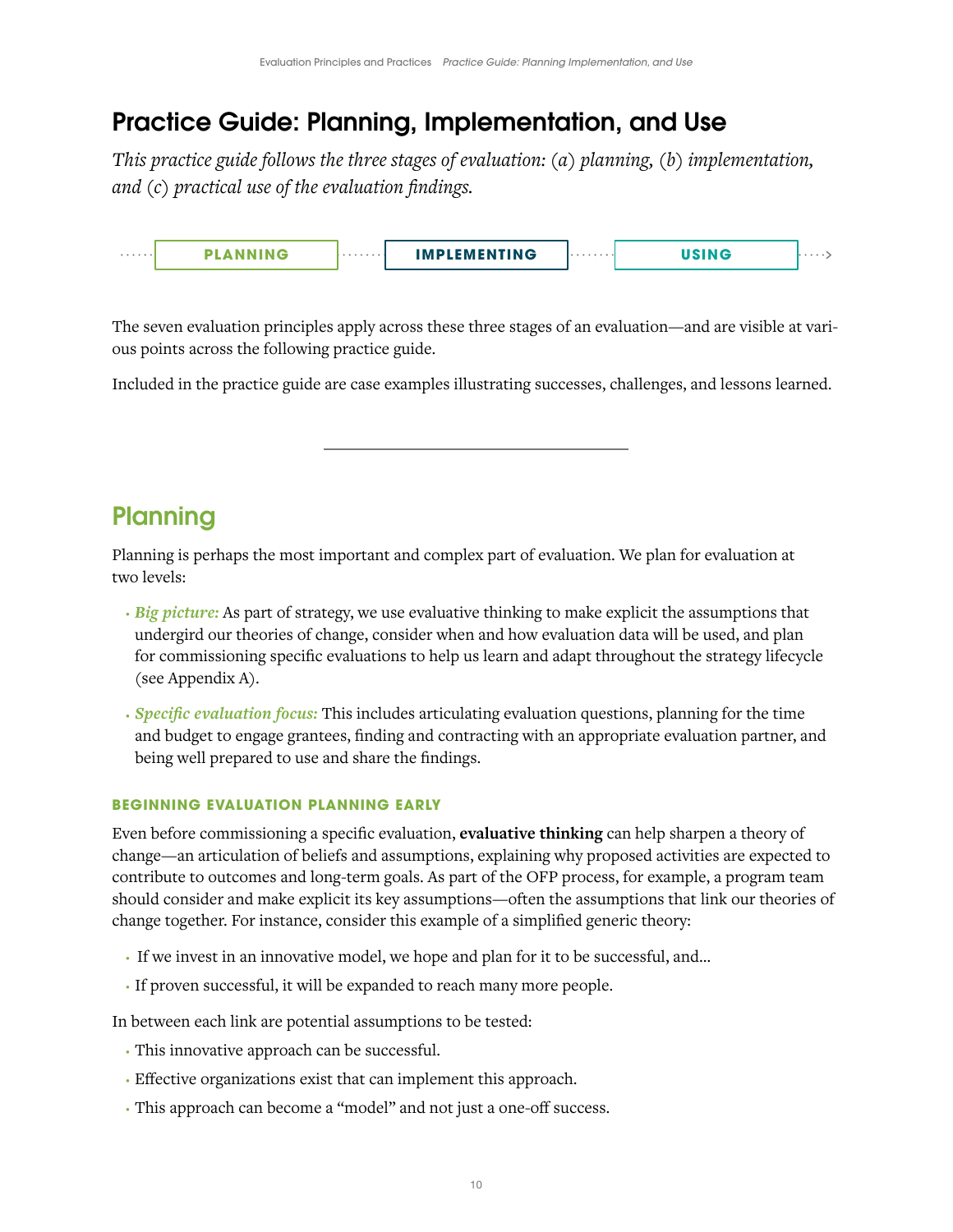- Others will be interested in adopting and supporting the model.
- Resources for growth and expansion exist to expand the model.
- When resources for growth are invested, the approach can be widely and effectively implemented with high quality.

As with many strategies, each link builds on the one before it.

### Why Start Evaluation Planning Early?

The Hewlett Foundation's Organizational Effectiveness (OE) strategy, which began in 2004, seeks to help nonprofits become high-performing organizations that are healthy, sustainable, and successful in achieving their goals. OE provides relatively small, targeted grants to help build Hewlett Foundation grantees' internal capacity in areas like strategic planning, board development and governance, fundraising, and communications. In 2014, the foundation commissioned its first-ever evaluation of the OE strategy. A new OE officer had many questions—including understanding what was working, what was not, why, and whether OE grants were strengthening grantees' health and resiliency in both the short and longer terms.

The [evaluation](https://hewlett.org/wp-content/uploads/2016/10/Evaluation-of-OE-Program-November-2015.pdf)<sup>16</sup> found that, by and large, OE grants deliver what they promise in the near term: solid strategic plans, fundraising campaigns, leadership transition plans, and so forth. The evaluation also inspired new research into [organizational assessment tools](https://hewlett.org/assessing-nonprofit-capacity-guide-tools/)<sup>17</sup> that might be useful for future assessment and evaluation. But the evaluators were not able to address other important questions, including whether OE support also provides positive, broader, and longer-term value to grantees after the grant term. Crucially, the evaluators did not have the information they needed because the program had not planned for evaluation early enough and had not been collecting data consistently and systematically. They may or may not have been able to answer vexing questions about broader and longer-term value, but at least they would have been equipped to try.

Starting evaluation planning early, including sharing those plans with grantees and others who will likely be involved (e.g., other funders), protects against four common pitfalls: (a) missing a "baseline"; (b) not having data available or collected in a useful common format; (c) surprised, unhappy, or unnecessarily burdened grantees; and (d) a strategy or evaluation that is not optimally designed to generate the desired information to inform learning and decision making. It also helps identify opportunities for small tests or experimentation in a strategy that could make a big difference for the strategy's long-term trajectory.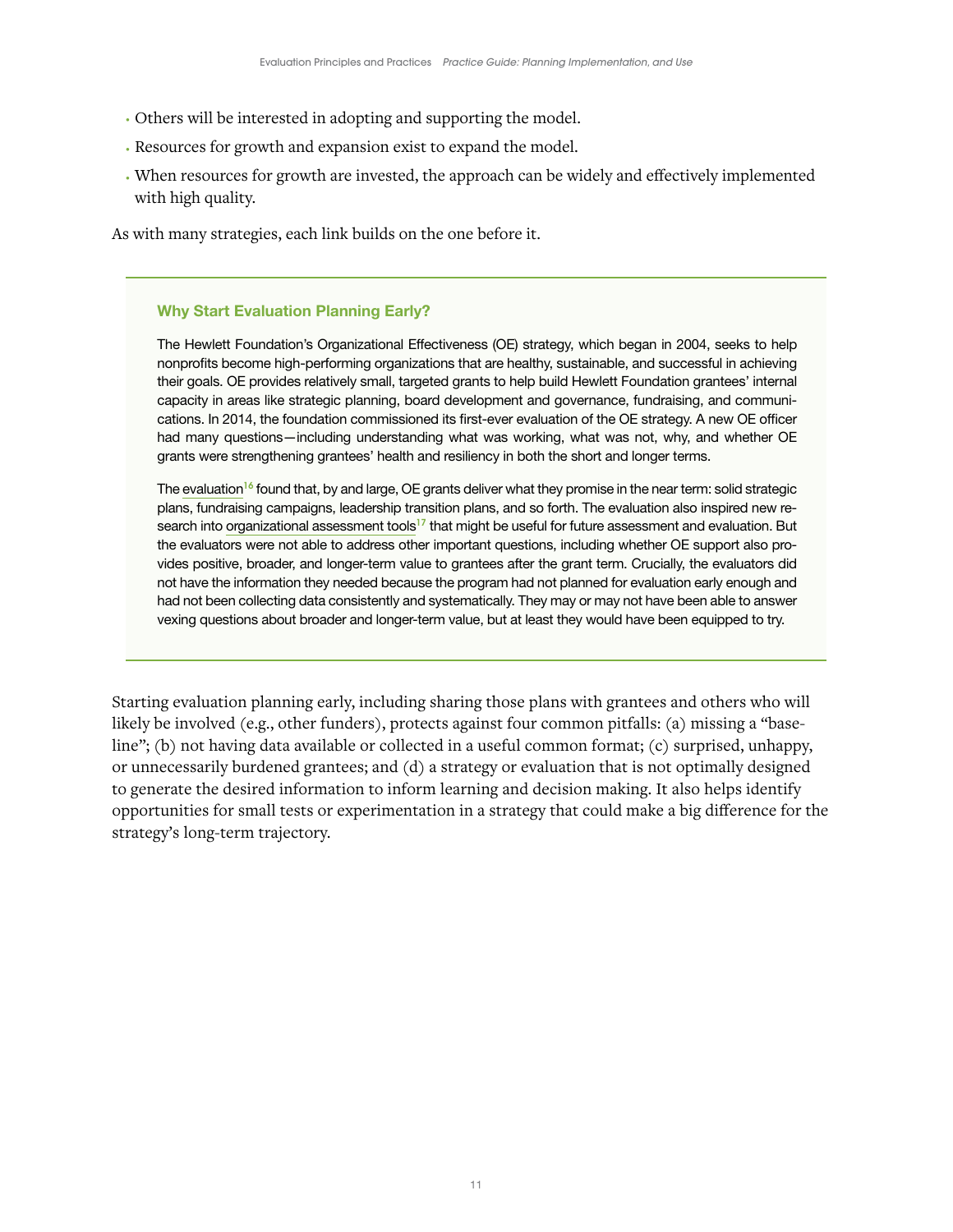Planning for evaluation does not mean casting those plans in concrete. In fact, given that our strategies typically unfold dynamically, it is essential to revisit and modify evaluation plans, as a strategy matures and refreshes.

#### Purpose-Driven Evaluation Will Shift Focus Over Time

The [Madison Initiative](https://hewlett.org/library/evaluating-the-madison-initiative/)<sup>18</sup>, which focuses on strengthening U.S. democracy and its institutions—especially Congress—in a time of political polarization, commissioned the Center for Evaluation Innovation to work closely with foundation staff throughout the initiative's initial three-year exploratory period. During these early years, the Madison Initiative team selected a developmental evaluation design, an approach that embeds evaluation in the process of strategy development and implementation. The role of developmental evaluators is to be a "critical friend" to the strategy team, asking tough evaluative questions, uncovering assumptions, applying evaluation logic, and collecting and interpreting evaluative data to support strategy development with timely feedback.

Early in the evaluation, the evaluators developed a systems map. This map helped the Madison team establish a common understanding of what the initiative was trying to do—and the key variables both inside and outside of the Madison Initiative's funding areas. Working with the map helped the team recast its thinking and see holes and gaps in different ways, which then allowed the team to change the grantmaking avenues it pursued. However, the map was less helpful for informing decisions specific to what the foundation could do, relevant to their grant clusters.

Thus, as the strategy matured, smaller evaluations were commissioned of specific grant clusters working toward similar outcomes. These cluster evaluations informed strategic pivots and grantmaking decisions. As an example, by early 2016, the Madison Initiative had been investing in campaign finance grantees for several years, and began wrestling with whether, in light of technological advances and talk of "the big data revolution," foundation support for basic campaign finance data collection and curation was still necessary. Findings provided by the evaluator affirmed the team's convictions that these grantees in fact do play an important role in reform; a decision was made to support large, long-term funding to those grantees.

After a strategy refresh in 2016, the team continued its focus on smaller, targeted evaluations of grantee clusters, working toward specific outcomes. A series of sequenced evaluations will examine questions about what is, and is not, working. These evaluations are timed to produce findings at key junctures in the grantmaking process, in order to position the Madison Initiative and its grantees to act on lessons learned.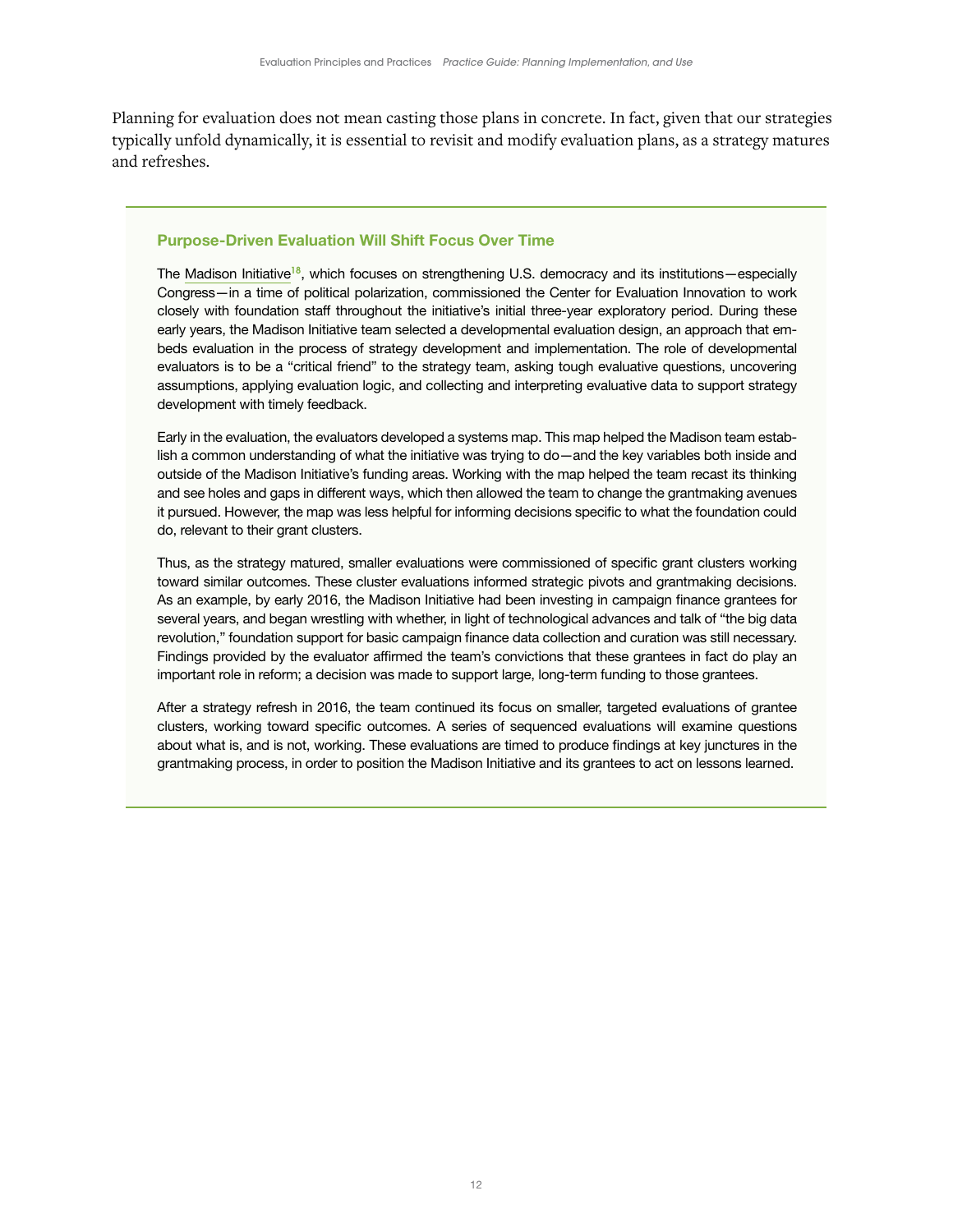# <span id="page-15-0"></span>**CHOOSING WHAT TO EVALUATE THROUGHOUT THE STRATEGY LIFECYCLE**

We cannot (and need not) evaluate every aspect of a strategy, nor do we evaluate every grant. One criterion for what program staff choose to evaluate is their openness to change—and readiness to **challenge strongly held beliefs.** Often the most strongly held beliefs are those assumptions embedded in the theory of change—that an innovation will succeed, for instance, or that others will adopt a "successful model."

Several other criteria guide our decisions about where to put evaluation dollars. Highest priority is given to the following considerations:

- Urgency for timely course correction or decisions about future funding.
- Opportunity for learning, especially for unproven approaches.
- Risk to strategy, reputation, or execution.
- Size of grant portfolio (as a proxy for importance).

Program officers, with the supervision of program directors, determine what aspects of the strategy to evaluate and when. Teams submit an evaluation plan on an annual basis and update these plans each year.

Most of the time, program staff will plan for an evaluation to focus on a strategy, substrategy, or cluster of grants that meet these criteria, rather than focusing on a single grant. The exception is when a grant is essentially operating as an initiative or cluster in and of itself.



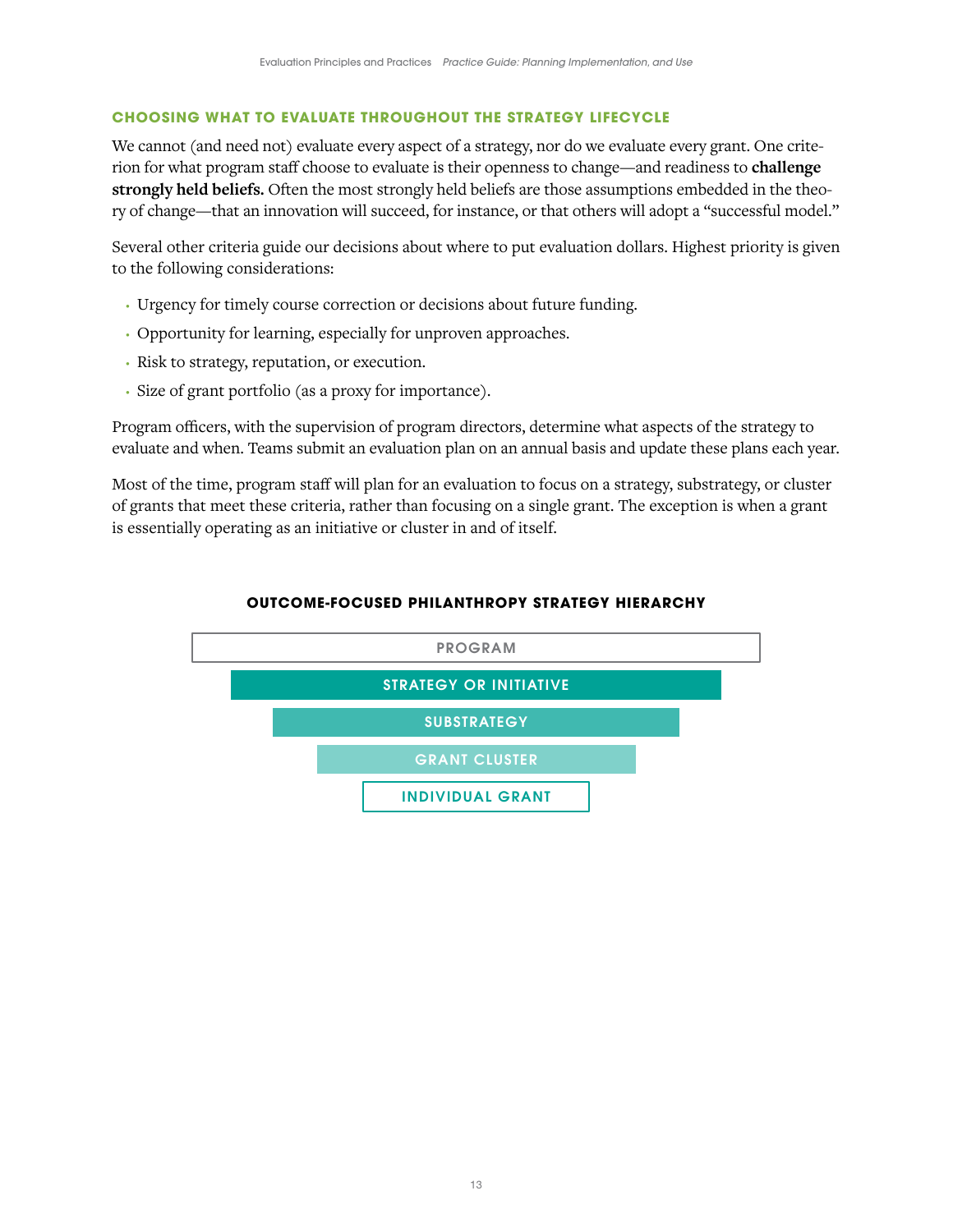**While we encourage choosing strategically what to evaluate, we recommend that all strategies should begin an evaluation (in whole or in part) within three years of origination or refresh.** Planning for an evaluation within that time frame encourages us not to let too much time go by without an external set of eyes on progress; doing so also sets us up with evaluations that can inform strategy refreshes—which most strategies go through roughly every five years.

Most strategies operate with several substrategies, often with multiple clusters nested in each. **Many program staff identify smaller substrategy and grant cluster areas as highest priority for evaluation, to inform strategy and grantmaking decisions.** For example, the Cyber Initiative chose to evaluate its work on [network building](https://hewlett.org/wp-content/uploads/2018/02/Evaluation-of-network-building-Cyber-2016.pdf)19 early in the life of the strategy, since that work was identified as a necessary element to support the overall strategy goal. After a strategy refresh, the Global Development and Population Program's International Reproductive Health team identified for evaluation several substrategies it was introducing. These included [testing new tools and approaches](https://hewlett.org/library/evaluation-of-the-hewlett-foundations-strategy-to-apply-human-centered-design-to-improve-family-planning-and-reproductive-health-services-in-sub-saharan-africa/),<sup>20</sup> working in [Francophone West Africa](https://hewlett.org/promise-and-progress-on-family-planning-in-francophone-west-africa/),<sup>21</sup> and supporting local advocacy in sub-Saharan [Africa.](https://hewlett.org/wp-content/uploads/2016/11/Supporting-Local-Advocacy-in-Sub-Saharan-Africa.pdf)<sup>22</sup> These substrategies were identified because they held more risk for successful implementation and because the team believed there were benefits to early learning and adaptation. In fact, that plan turned out perfectly, as the specific evaluations for these substrategies did, in fact, substantially inform decisions during implementation.

When it comes to strategy-level evaluation, typically, no single evaluation can tell us if a strategy has been successful or is on track. Such a comprehensive assessment—most commonly used to inform a strategy refresh likely requires synthesis of multiple evaluations of smaller, cluster-level evaluations; summary and analysis of relevant implementation markers; and active reflection on, and interpretation of, the results in context. This process can be more of a "quilting art" than an exact science. There is value in having a third party assist with such an evaluation to increase ob-jectivity. The [2018 Western Conservation strategy refresh,](https://hewlett.org/library/western-conservation-strategy-2018-2023/)<sup>23</sup> for example, relied on a third-party consultant to weave together a [comprehensive ret](https://hewlett.org/library/best-practices-for-enduring-conservation-five-year-retrospective-of-the-hewlett-foundations-western-conservation-grantmaking-strategy/)[rospective evaluation](https://hewlett.org/library/best-practices-for-enduring-conservation-five-year-retrospective-of-the-hewlett-foundations-western-conservation-grantmaking-strategy/)<sup>24</sup>; a set of cluster-specific evaluations; a deep dive into equity, diversity, and inclusion issues among grantees; and research on best practices for effectively communicating and collaborating with rural Western communities.

Frequently, the foundation uses regranting intermediaries to extend its reach and increase the impact of its grant dollars and results. **Because we are delegating to these intermediaries what might be considered our stewardship role, we have an even greater responsibility to evaluate their efforts.** By definition, large intermediaries rank high on the risk and size criteria above, and evaluating them typically offers important learning opportunities. Also, whenever we contribute to creating a new inter-

When it comes to strategy-level evaluation, typically, no single evaluation can tell us if a strategy has been successful or is on track.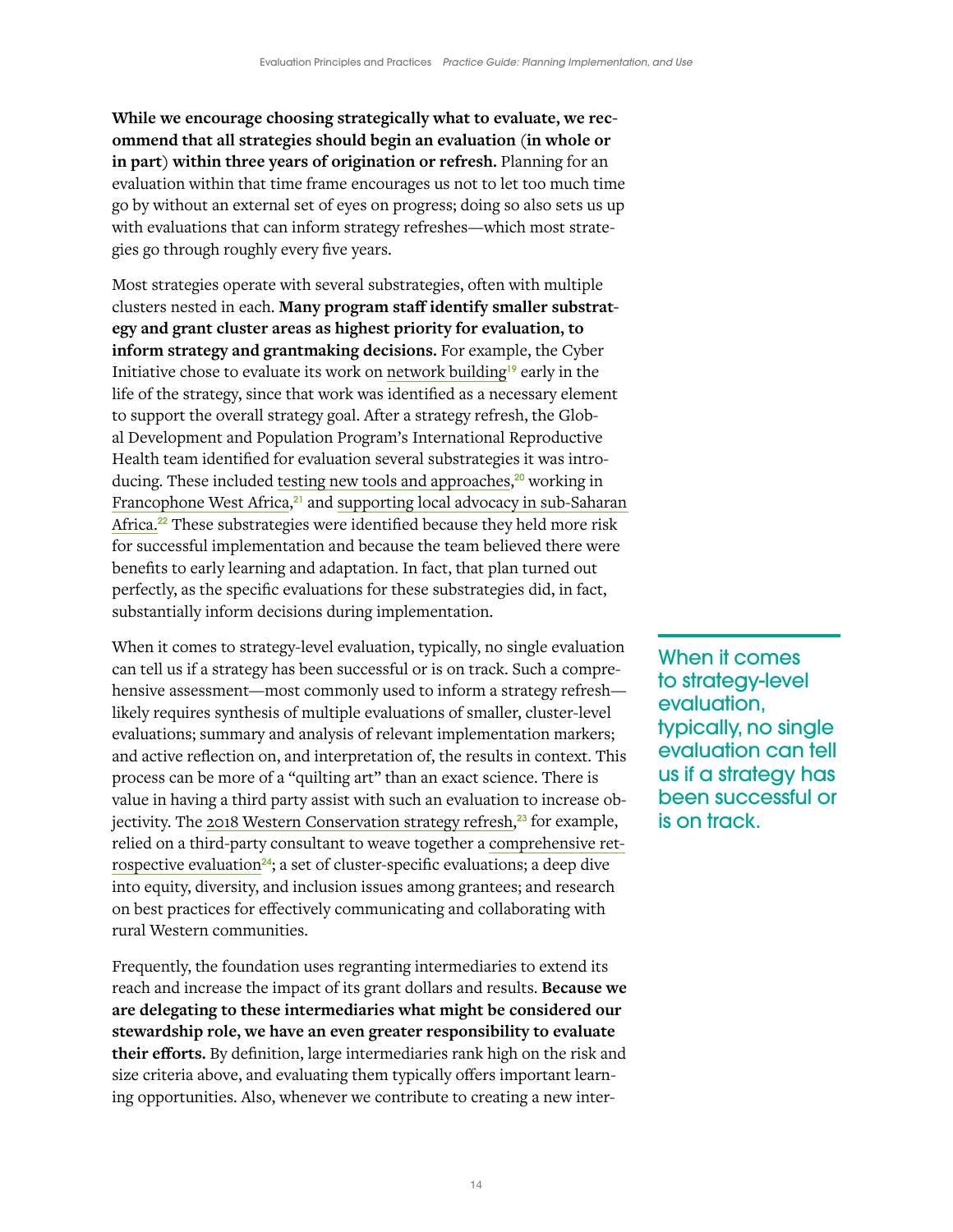mediary organization or fund the launch of a major new initiative, it is important to evaluate not only the strategic elements, but also issues of organizational health (e.g., leadership and board development) and effective execution (e.g., to what extent is something happening, as planned)—challenges that vex many startups. In some cases, we commission an evaluation ourselves, such as the [evaluation of the](https://hewlett.org/library/research-on-open-oer-research-hub-review-and-futures-for-research-on-oer/)  [Open Educational Resources Research Hub;](https://hewlett.org/library/research-on-open-oer-research-hub-review-and-futures-for-research-on-oer/)<sup>25</sup> in other cases, particularly for funder collaborations, we may contribute to pooled funding for evaluations. This was the case with the evaluation of the [Fund for](https://www.fundforsharedinsight.org/knowledge/?t=evaluating-our-work#knowledge-tabs%7C3||knowledge-tabs|3)  [Shared Insight](https://www.fundforsharedinsight.org/knowledge/?t=evaluating-our-work#knowledge-tabs%7C3||knowledge-tabs|3),<sup>26</sup> where many funders contribute and the intermediaries commission the evaluation. When we are interested but will not be involved in a decision-making role, we might give a supplemental grant to a grantee for them to commission an evaluation and serve, for example, on an evaluation advisory committee. As with all of our evaluations, it is important to be clear on the purpose and to weigh the benefits and challenges of each approach—with regard to quality, buy-in, likelihood of use, and broad sharing.

# Multiple Evaluations Across the Strategy Lifecycle Strengthen Learning and Adaptation

When the Hewlett Foundation introduced its Deeper Learning strategy in 2010, the goal was to spread a concrete set of skills that American students should be learning. The strategy anticipated that high schoolers who gain academic knowledge alongside inter- and intrapersonal skills will be better prepared as college students, workers, and citizens. The Deeper Learning team commissioned multiple evaluations over its first six years.

The team commissioned a [strategy-level evaluation](https://hewlett.org/library/the-hewlett-foundation-education-program-deeper-learning-review-executive-summary/) $^{27}$  in 2013 with a formative purpose: to assess the execution of the strategy during its first four years, assess the viability of the strategy's assumptions, and provide concrete recommendations on how to improve the prospects of attaining the ultimate 2017 goal to ensure that 8 million students (about 15 percent of the K-12 public school population) were taught higher-order skills.

In deciding which aspects of the strategy to evaluate over the years following the 2013 evaluation, the team continued to lead with purpose and looked at which key decisions could benefit most from evaluation. The team also considered how smaller evaluations could serve as critical input to inform a larger strategy-level summative evaluation, which would likely be commissioned in 2016.

Between 2014 to 2016, the team commissioned numerous cluster evaluations. One evaluation was helpful in informing shifts in grantmaking, when program staff needed to reduce (and more strategically focus) its funding of policy work in order to increase funding for other aspects of its strategy—a recommendation that came out of the 2013 formative assessment. Staff used evaluation findings in a number of ways, including to identify the grantees best positioned to successfully advance Deeper Learning-aligned policies—those with both strong capacity for policy impact and high alignment with Deeper Learning goals; the team shifted funding for these organizations toward longer, larger, and more general operating support grants. Another evaluation—of communications efforts—was useful for establishing the (then) current status of how Deeper Learning was communicated and understood as a term and focus in the field, and grantees' roles in shaping it.

As the time approached for their planned [summative evaluation](https://hewlett.org/deeper-learning-six-years-later/)<sup>28</sup> of the strategy, the team settled on a set of broader strategy-level evaluation questions, with the intentional purpose of synthesizing progress from 2010 to 2015. As the team described it, "while the substrategy evaluations were precisely designed to test the individual links in our logic model, the broader 2016 summative evaluation would look at what happened in the boxes and interrogate the assumptions about the arrows linking the boxes together." This summative evaluation (along with a host of other inputs) then informed the program's strategy refresh, which began in late 2017.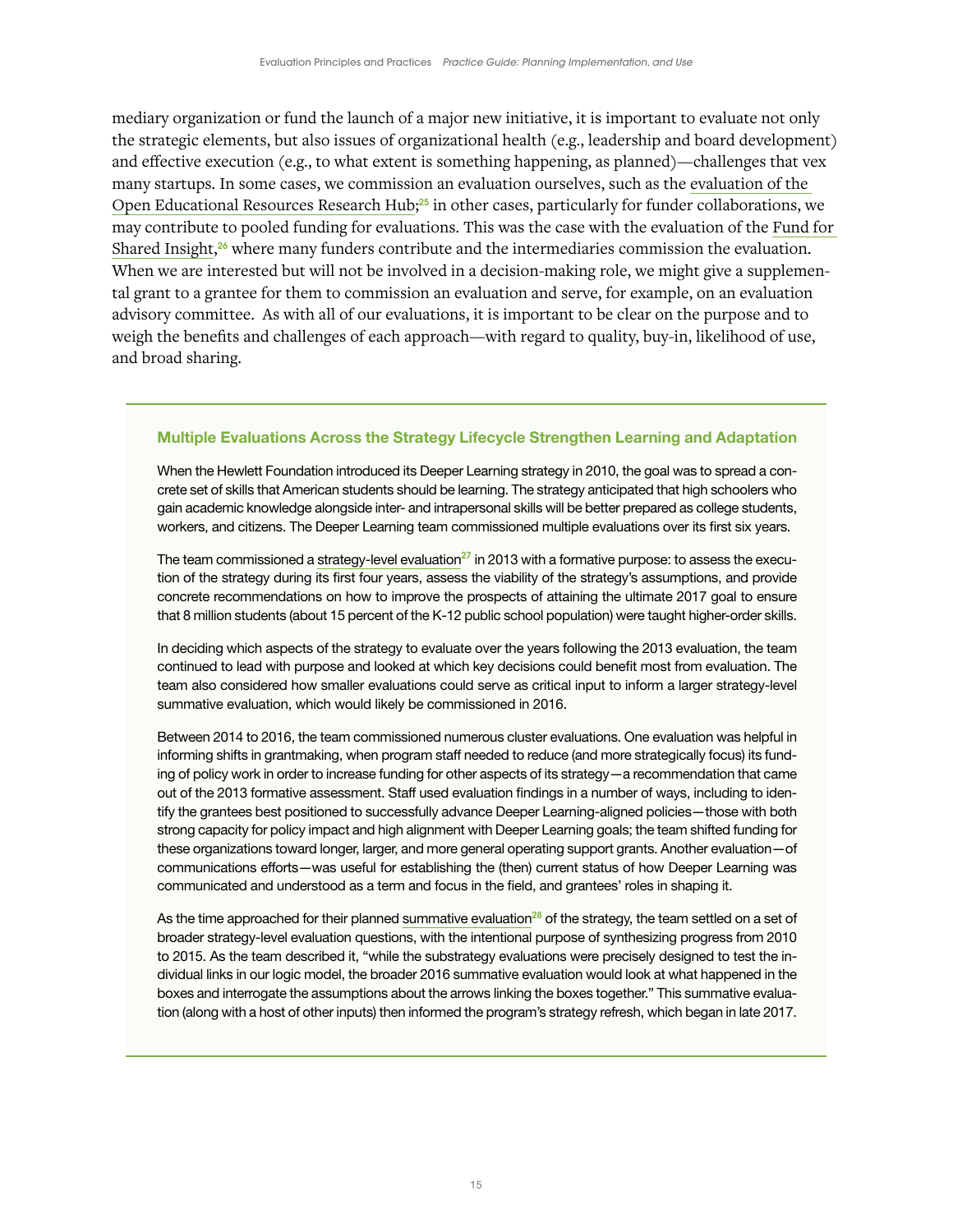# **It is also important to plan for commissioning an evaluation in cases where the foundation**

**exits**—to generate lessons that will be useful to multiple stakeholders inside, and potentially outside, the foundation. The [Nuclear Security Initiative](https://hewlett.org/library/the-william-and-flora-hewlett-foundations-nuclear-security-initiative-findings-from-a-summative-evaluation/) summative evaluation is a good example of this.<sup>29</sup> The evaluators summed up the lessons learned from this seven-year initiative, with respect to successes and challenges and how well the Initiative handled the exit. The evaluation also provided a [broader set of](https://scholarworks.gvsu.edu/cgi/viewcontent.cgi?article=1347&context=tfr)  [lessons](https://scholarworks.gvsu.edu/cgi/viewcontent.cgi?article=1347&context=tfr) on how the Hewlett Foundation and other funders might track progress and evaluate policy-related efforts.<sup>30</sup> Many of the lessons learned from the Nuclear Security Initiative evaluation are incorporated into OFP guidance on preparing for and handling an exit.

### Engaging Grantees is Critical to Building Trust and Buy-In

In 2014, the Global Development and Population program's International Reproductive Health strategy began funding new approaches to increase the effectiveness of service delivery by pairing service delivery grantees with organizations that could bring new insights about service design—drawing from the fields of behavioral economics and human-centered design (HCD). As the strategy began, program staff commissioned an evaluation to understand whether and how this new effort was working.

The program officer took several steps to ensure the success of the evaluation, including developing an RFP, being clear on the evaluation's purpose, identifying a set of evaluative questions—and sharing these items with some grantees for input. But early into the implementation of the evaluation, there were rumblings about how the evaluation was being carried out. Grantees wondered, "Why are these evaluation questions being asked?" "Why are the evaluators taking the approach to data collection they are using?" "Are there important ways in which the evaluators are biased toward their own approach to HCD?" These rumblings disrupted the ability of the evaluators to effectively carry out an evaluation.

It became clear that these evaluators would not be able to build trust and gain enough confidence to gather the data needed for the evaluation. As a result, after the completion of the contract for an initial evaluation design and inception phase, the program officer decided to end that evaluation relationship. Yet evaluating the work remained important. So the program officer tried again—this time, doing even more to get input and buy-in from all the grantees who would be involved in the evaluation. To do so, the program team took several steps: First, they traveled to and met with representatives from each of the grantees involved in the effort and asked what questions they wanted answered and what they would be looking for in an evaluation. Second, based on what the program officer heard, she put together a scoping document that identified overall purpose (key audiences and intended use) along with which questions a Hewlett Foundation-commissioned evaluation would answer, and which might be addressed by other funders, or, if appropriate, by individual grantees to answer as part of their own evaluation. Third, when she received evaluators' proposals from a subsequent RFP process, she ran the finalists by the grantees to hear of any concerns before finalizing the selection. Finally, she developed an advisory committee composed of representatives from each grantee and other funders and requested that the group weigh in at key junctures of the evaluation, including giving input on the design and data collection strategy, getting feedback on initial evaluator findings, and finally [discussing](https://hewlett.org/qa-with-margot-fahnestock-a-teen-centered-approach-to-contraception-in-zambia-and-kenya/) [findings and recommendations](https://hewlett.org/qa-with-margot-fahnestock-a-teen-centered-approach-to-contraception-in-zambia-and-kenya/) $31$  at a "co-creation workshop."

Taking the time to get grantee input early and often and using an advisory group as a mechanism for grantee engagement throughout the evaluation process helped build trust and limit surprises. An advisory committee composed of grantee representatives and other funders can support the use of findings for learning and project improvement.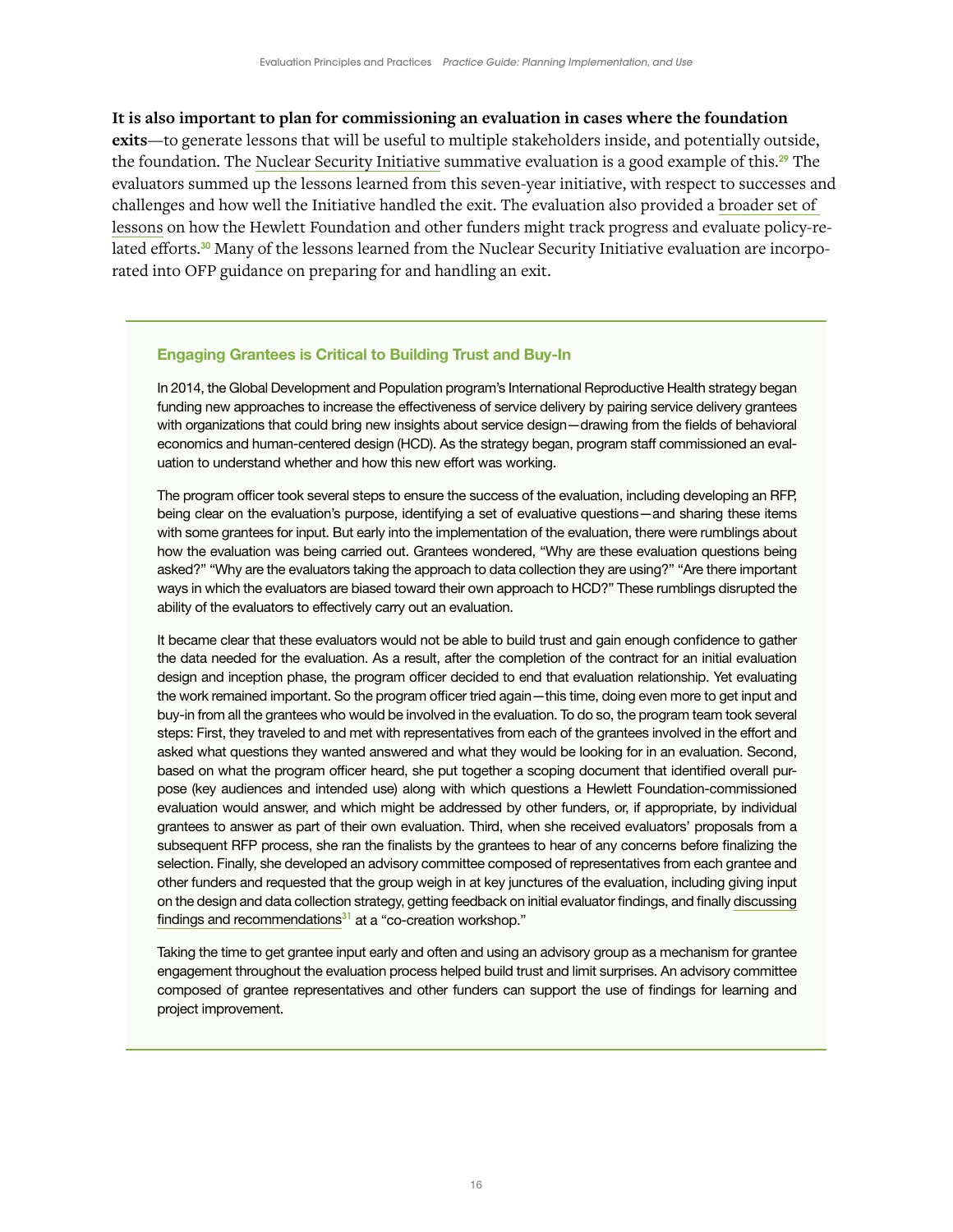#### <span id="page-19-0"></span>**ENGAGING WITH GRANTEES**

**Communication with grantees early and often about expectations for evaluation is crucial** though what information is communicated, and how that information is communicated, will depend on the purpose of the evaluation commissioned and the grantee's role in it. Often, this expectation needs to be communicated and reinforced several times—at a grant's inception, again as a specific evaluation is planned, during implementation of evaluation activities and data collection, and during the use and sharing phases. For example, at a grant's inception, program staff need to inform grantees that they may be expected to participate in an evaluation, share data with the foundation and evaluators, and have the results shared publicly in some form—full, executive summary, or presentation. The shared agreement from this discussion is then reflected in the language in the Grant Agreement Letter. As one grantee who reviewed an early draft of this guide advised us, "Don't sugarcoat what the evaluation experience will entail." In the long run, everyone does better when expectations are clear.

Some evaluations involve large numbers of grantees (for example, strategy-level evaluations can include the work of dozens to hundreds of grantees), but even in these cases, to the extent feasible, it is important to get at least some input from grantees who will be most directly involved in an evaluation.

#### Be Good Clients!

An effective consulting engagement—whether for an evaluation or anything else—requires that we be engaged and thoughtful clients. For evaluation, this requires planning for and allocating enough time to be a full participant in the process: planning, data collection, analysis and interpretation, and use and sharing. So what should you do?

- 1. Allocate enough time for you to participate in the evaluation as needed. Depending on the type of evaluation you commission, this tends to be more necessary at the beginning and toward the end of an evaluation process. An evaluation where you want interim results or a more participatory approach will take even more time, for you and the evaluator.
- 2. Check in with the evaluator about the time commitment they need from you, and, in advance, define a process to ensure the evaluators receive the support and information they need to do a great job.
- 3. At the start of the evaluation, take the time to orient consultants to the foundation's values and processes. Team culture, values, and dynamics are important, and it will help the consultant to understand what these are and what issues the team might be grappling with.
- 4. Give evaluators the time needed to design, gather data, analyze, reflect, and interpret. Don't drag your feet in commissioning an evaluation and then squeeze the evaluators with an unrealistic time frame.
- 5. Make sure evaluators are aware of, and you and they have the time and budget to address, priorities related to grantee engagement and DEI issues, including, as relevant, the questions posed, the methods used, and the process for interpreting and using the findings. (Appendix C and the [Equitable Evaluation site](https://www.equitableeval.org) offer helpful resources for this step.)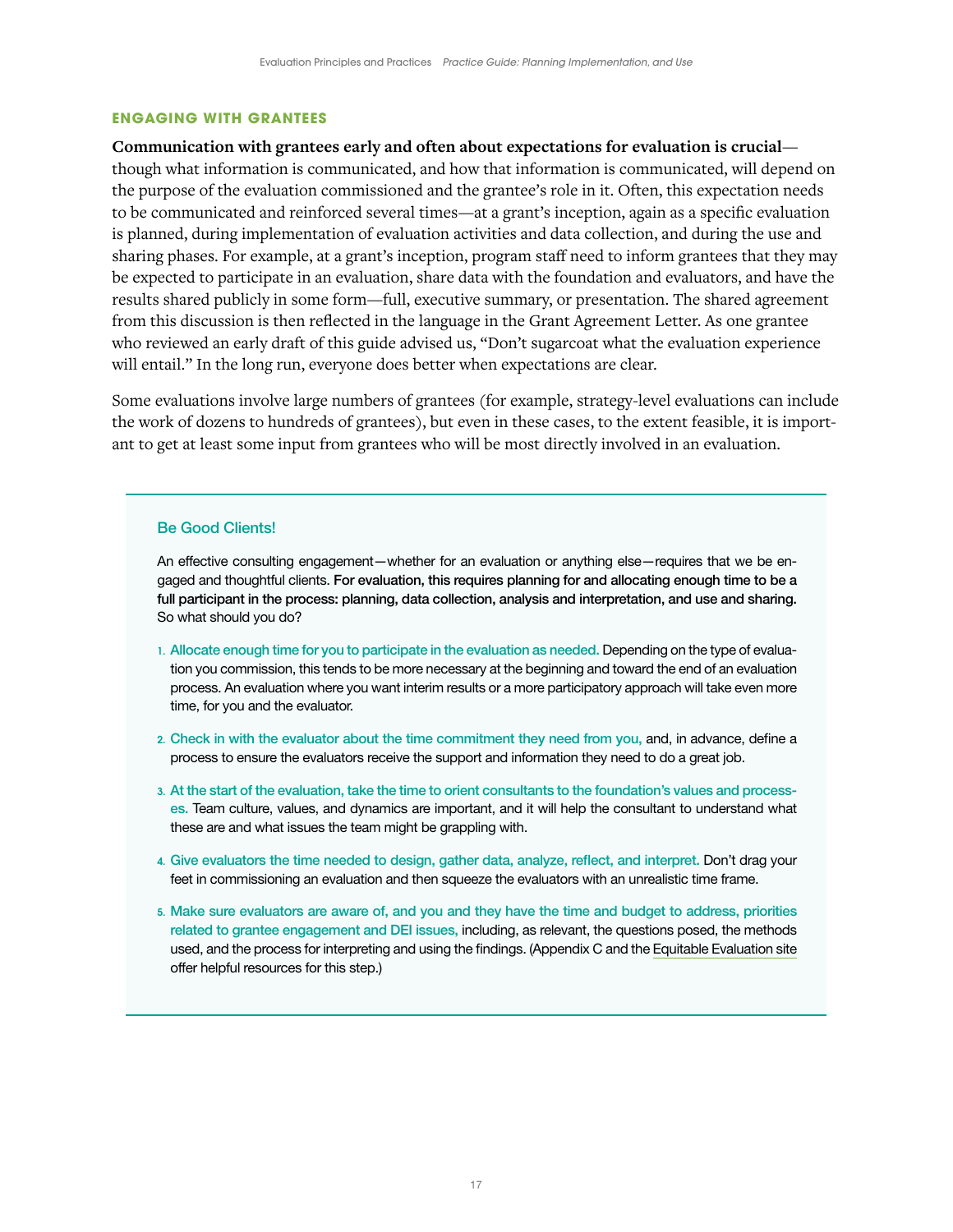# <span id="page-20-0"></span>**ALLOCATING SUFFICIENT TIME**

**Planning for and allocating sufficient time—for program staff and the evaluator—across the phases of an evaluation's life is a key ingredient for an evaluation that is useful and used.** In general, program officers are expected to effectively manage one significant evaluation at any given time; this includes proper oversight and engagement at each stage, from planning through use and sharing of results.

**Though evaluations take time, they should be considered an important part of a program team's work at each stage of the strategy lifecycle:** interacting with grantees and others involved, learning what is working and what is not, and informing course corrections. Program staff who have engaged in this way with evaluations have indicated the time spent has paid off.

**In general, program officers—who take the lead on the evaluations they commission—will spend 5 to 20 percent of their time planning, managing, and determining how to use the results from evaluations.** This overall expectation is amortized over the course of each year, though there are periods when the time demands will be more or less intensive. The most intensive time demands tend to occur at the beginning and end of an evaluation—that is, when staff are planning and then using results. During these periods, full days can be devoted to the evaluation. For instance, planning requires considerable time to clarify purpose, refine evaluation questions, pull together the necessary documents for the evaluation, engage grantees, choose consultants, and set up contracts. Program associates also typically spend quite a bit of time during these phases related to contracting, document collection and sharing, and convening activities.

During the use phase (including sharing), the time demand ramps up again as staff spend time meeting with consultants, interpreting results, reviewing report drafts, checking in with grantees and others, communicating good or bad news, identifying implications for practice, and sharing findings internally and externally—including publicly. Typically, the time demand for the program staff is not as intensive while the evaluator is implementing the evaluation data collection activities and doing the analysisthough program staff should not underestimate the time it will take to stay in touch, ask questions of the evaluators and the grantees, discuss draft protocols, and ensure everything is proceeding well.



# **THE TIME REQUIRED BY PROGRAM STAFF VARIES OVER THE COURSE OF AN EVALUATION. SOME EVALUATIONS, LIKE DEVELOPMENTAL EVALUATIONS, MAY REPEAT THIS CYCLE.**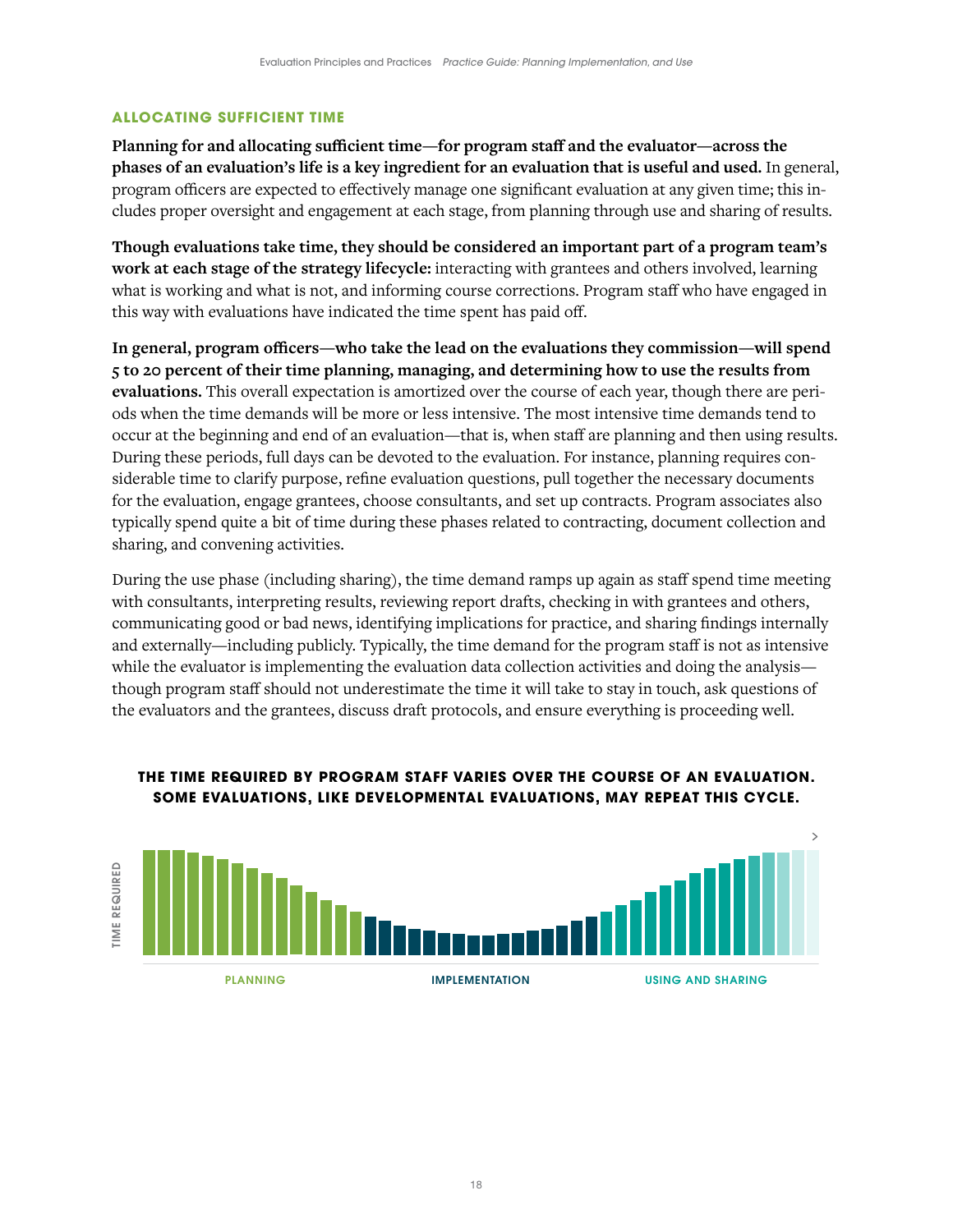#### <span id="page-21-0"></span>**CLARIFYING AN EVALUATION'S PURPOSE**

The purpose of an evaluation—which includes its planned **audience, use, and timeline** for when evaluation findings will be most useful—is central. Questions, methods, and timing all flow from a clear understanding of **how the findings will be used, by whom, and when**.

From the very beginning of the evaluation process, it is important to plan how the results will be used; if in the beginning, you take time to imagine how you might respond to different results scenarios, you are halfway toward actually using what you find out!

Below, we note three main uses (not intended to be mutually exclusive) for our evaluations:

- *To inform foundation practices and decisions.* Evaluations with this aim may inform our decision making about funding or adapting an overall strategy or substrategy, setting new priorities, or setting new targets for results. These evaluations are typically designed to test our assumptions about approaches for achieving desired results. While we share these publicly in keeping with our principles around openness and transparency, the primary audience for these evaluations is internal foundation staff.
- *To inform grantees' practices and decisions.* At times, the foundation may want to fund or commission evaluations that can be used by grantees to improve their practices and boost their performance. When the interests of the foundation and grantees overlap, it can be worthwhile to commission evaluations designed to be of value to both. Collaborating in this way can promote more candor and buy-in for the ways data are collected and results are used. In these cases, it is worthwhile to consider ahead of time the value of having an evaluator prepare an overall public report as well as individual private reports for each or select grantees. This costs more, but there is also typically greater benefit to the individual organizations.
- *To inform a field.* Evaluations that include informing a field or other funders as a distinctive purpose should be intentional about involving others (such as peer funders, or others who we hope will also benefit from the evaluation) in considering what questions would be most valuable to address. These evaluations are typically designed with influence in mind, so that others can learn what we are learning and help shape field-building or build trust in an idea or approach. Although all our evaluations involve sharing publicly, when informing a field is identified as an important purpose, it is worthwhile to work ahead of time with the evaluator to determine whether it would also be helpful to consider additional support for preparing final products for dissemination (e.g., from communications experts, editors, or data visualization specialists).

From the very beginning of the evaluation process, it is important to plan how the results will be used; if in the beginning, you take time to imagine how you might respond to different results scenarios, you are halfway toward actually using what you find out!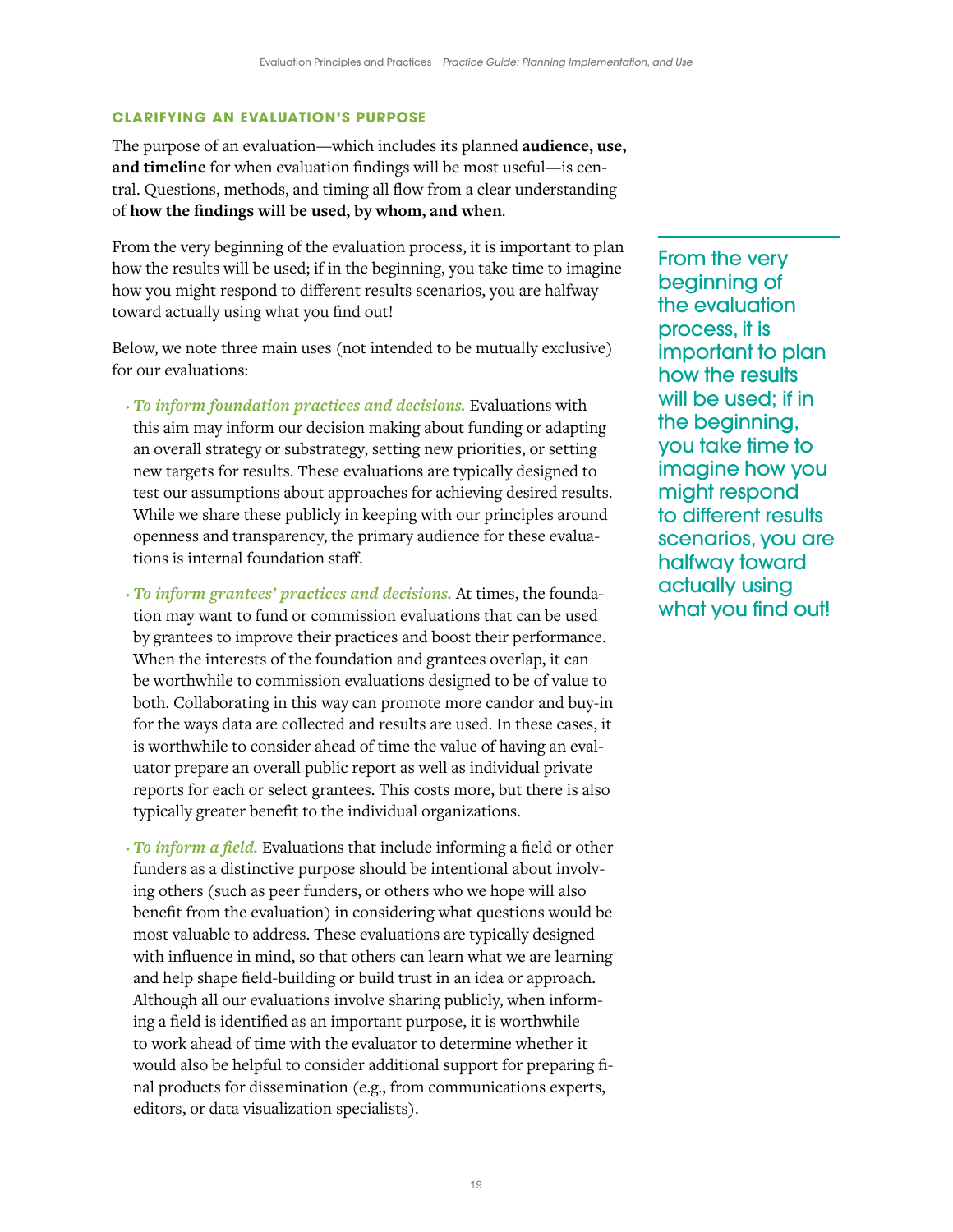**Most of the evaluations we are covering in this guidance have the dual purpose of informing foundation decisions and practices and those of our grantees—in both cases to support ongoing learning, adjustment, and improvement.** 

### We Distinguish the Evaluations We Commission from the Research We Fund

There is a lot written on the [differences between evaluation and research.](https://www.betterevaluation.org/en/blog/difference_between_evaluation_and_research)<sup>32</sup> Almost every program funds research as part of a strategy itself: to identify new opportunities and best practices in an area, to identify gaps in a landscape, or to generate knowledge for a field—and to have that knowledge shape policy and practice. For example, the Madison Initiative funds research on digital disinformation; the Knowledge for Better Philanthropy strategy funds research on best practice in philanthropy; and the Global Development and Population Program's Evidence Informed Policymaking substrategy funds organizations committed to commissioning impact studies.

The research studies funded are typically distinct—in terms of purpose, process, and audience—from the evaluations we commission to understand to what extent, for whom, how, and why a strategy is working or not. Indeed, because these research studies are part of our strategies, they are often subjects of the evaluations that we commission. For example, in the evaluations of the [Knowledge Creation and Dissemination](https://hewlett.org/library/an-evaluation-of-the-knowledge-creation-and-dissemination-strategy/)<sup>33</sup> and the [Population and Poverty Research](https://hewlett.org/wp-content/uploads/2016/08/RR527_REVFINALCOMPILED.pdf)<sup>34</sup> strategies, program staff addressed evaluation questions about the quality and reach of the research and adoption by intended audiences.

| <b>STRATEGY</b>                                                        | <b>RESEARCH (PART OF STRATEGY)</b>                                                                                                                                                                                                                                                                                                                                                                                                                                    | <b>EVALUATION QUESTIONS</b>                                                                                                                                                                                                                                                                                                                                                                                                                                                                                                                    |
|------------------------------------------------------------------------|-----------------------------------------------------------------------------------------------------------------------------------------------------------------------------------------------------------------------------------------------------------------------------------------------------------------------------------------------------------------------------------------------------------------------------------------------------------------------|------------------------------------------------------------------------------------------------------------------------------------------------------------------------------------------------------------------------------------------------------------------------------------------------------------------------------------------------------------------------------------------------------------------------------------------------------------------------------------------------------------------------------------------------|
| Knowledge<br>for Better<br>Philanthropy                                | In addition to supporting basic and applied re-<br>search on philanthropy, grants supported leading<br>journals in the field that disseminate knowledge<br>and efforts to create new systems and platforms<br>that would provide better solutions to learning and<br>professional development.<br>• Stanford Social Innovation Review<br>• Center for Effective Philanthropy<br>• Bridgespan Group<br>• Issue Lab<br>• National Committee for Responsive Philanthropy | • How do grantees measure and understand<br>their impact to-date related to knowledge<br>production and dissemination aimed at<br>informing, influencing, and improving<br>donors'/grantmakers'/funders' thinking and<br>decisionmaking?<br>. What knowledge on philanthropy and other<br>aspects of the social sector is being produced<br>by grantees?<br>• How have grantees disseminated knowledge<br>on philanthropy and other aspetcs of the<br>social sector?<br>. Who is using the disseminated knowledge and<br>how is it being used? |
| Population<br>and Poverty<br>Research<br><b>Initiative</b><br>(PopPov) | Between 2005-2014, the Hewlett Foundation in-<br>vested more than \$25 million in a body of research<br>on the relationship beetween population dynamics<br>and micro- and macroeconomic outcomes<br>• Center for Global Development<br>• Population Reference Bureau<br>• World Bank                                                                                                                                                                                 | . To what extent did PopPov strengthen the field<br>of economic demography?<br>. What contribution has PopPov made to the<br>evidence base?<br>• To what extent did PopPov yield policy-<br>relevant research?<br>• How did the design and implementation of<br>PopPov affect outcomes?                                                                                                                                                                                                                                                        |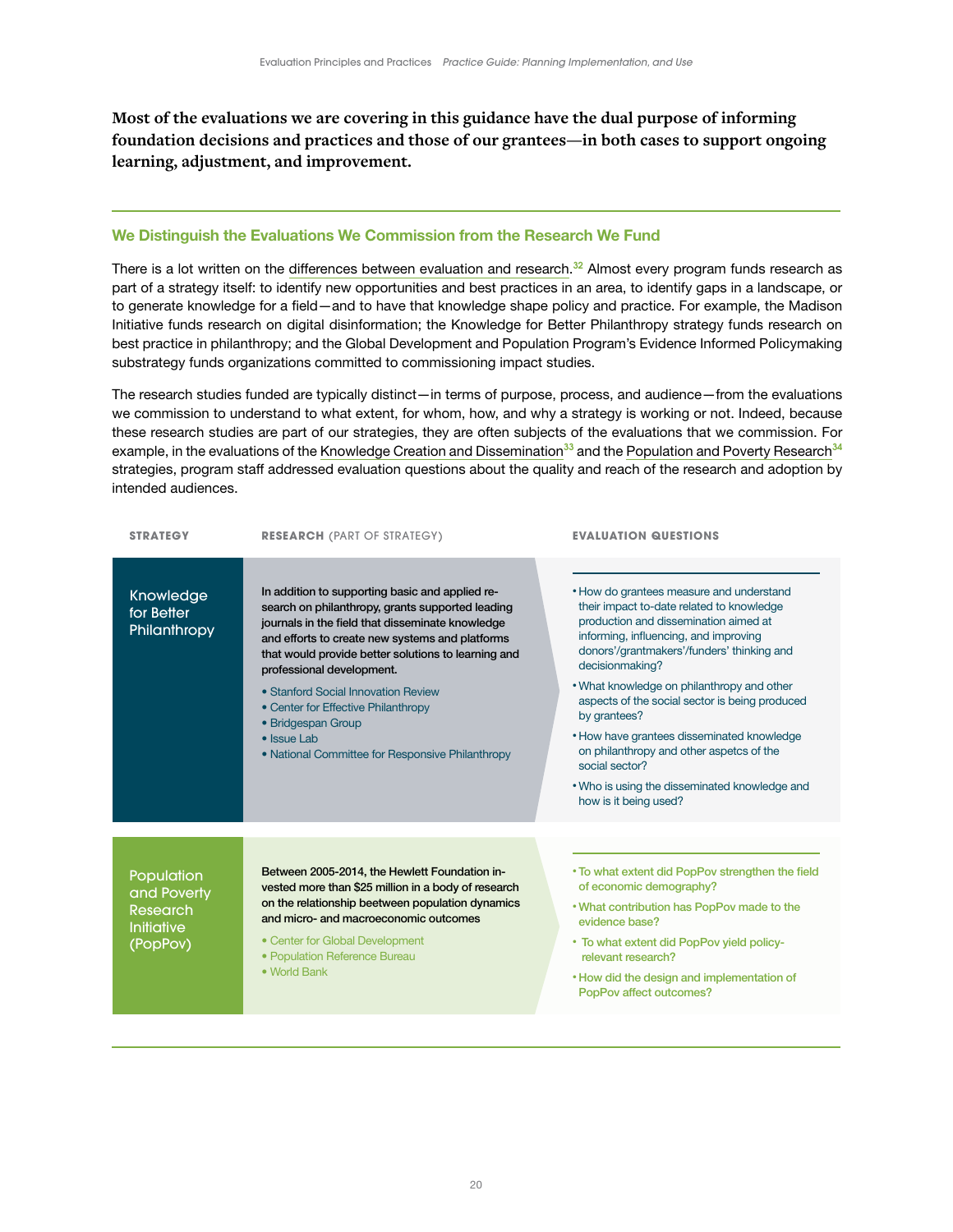**When considering use, it is important that we examine our level of openness to a range of results and pin down what degree of rigor and strength of evidence in the evaluation would be required to change the minds of the various users of the evaluation.** Evaluation is worthwhile only if one can imagine being influenced by the findings. What strength of evidence will change our minds and the minds of the others we hope to engage? If we are not willing to change our minds, or the degree of evidence to change our minds is too costly or time-consuming to obtain, we should reconsider the value of spending money on evaluation.

**What is the timeline for when the findings will be most useful?** One criticism of evaluation is that results often come **too late to be useful**. But that is in our control. There are trade-offs to keep in mind, but it is important not to sacrifice relevance by having evaluation findings be delivered too late to matter. Of course, considering evaluation early as part of strategy development will help define when specific information will be needed.

**Consider the following set of questions in preparing a timeline for evaluation—one that includes important dates, decisions, and a cushion for inevitable lags.** If we want to inform foundation decisions, what is our timetable for receiving at least preliminary results? How rigid is that timetable? Backing up from there, when would we need to have results in order to make sense of them and to bring them forward for funding considerations? Backing up again, how much time do we need to find the right evaluator and give the evaluator enough time to design an effective evaluation, then gather, analyze, synthesize, and bring those results to us? If we want actionable information, it is essential to grapple with what is knowable in what time frame. If we are aiming to inform grantees, how might their budgets or program planning cycles affect the evaluation timetable? Grantees also need time to make sense of findings and act upon them. If our purpose is to inform the field, or to engage other potential funders in an area, are there seminal meetings or conversations that we want an evaluation to influence? Are there planning processes or budget cycles that might be important to consider in our evaluation planning?

Be sure to consider how others in the foundation—program peers, the evaluation officer, communications staff, and at certain points grants management and legal—would also be helpful or necessary. For example, if evaluation questions refer to legislation, ballot initiatives, or campaigns and elections, or if evaluators will interview U.S. or foreign legislators, you must talk with legal before getting started. Leave a couple of weeks for contracting and contract review!

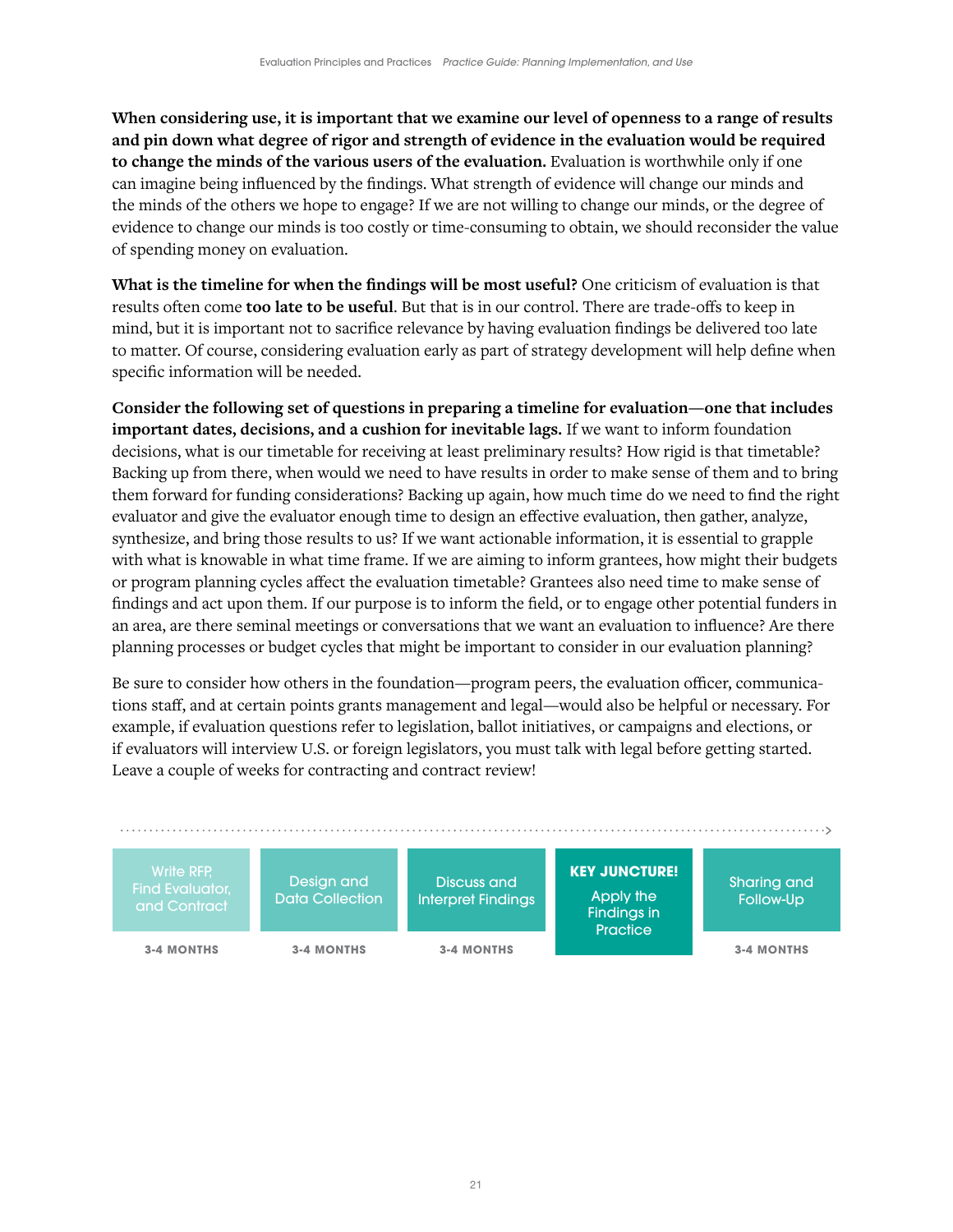#### <span id="page-24-0"></span>**DEFINING EVALUATION QUESTIONS**

Our evaluations begin with and are guided by clear, crisp questions. **Crafting a short list of precise evaluative questions increases the odds of receiving helpful answers—and a useful evaluation.** It also increases the odds that evaluation will support learning, because the program officer (and grantees) can ask questions that will be most informative for their learning. Well-designed questions can not only clarify the expected results, but also surface assumptions about design, causality, time frame for results, and data collection possibilities. These surfaced assumptions and questions can then help sharpen a theory of change and ensure effective planning for evaluation and learning.

Unfortunately, many evaluations begin to go awry when questions are drafted. It is useful to start by distinguishing between the following areas of inquiry. **Although not every evaluation should seek to answer this full range of questions, the categories below offer suggestions for effective investigation, depending on the nature and maturity of the strategy or area of interest selected for evaluation.** These are general examples of questions and should be tailored to be more precise.

- *Implementation:* How well did we and our grantees execute on our respective responsibilities? What factors contributed to the quality of implementation? *In much of the social sector, evidence shows that most program strategies and program interventions fail in execution. This makes evaluating implementation very important for driving improvement, understanding the ingredients of a successful or failed approach, and replicating or adapting approaches over time.*
- *Outcomes:* What changes have occurred and why? If not, why not? How do the changes compare with what we expected and the assumptions we made? To what extent and why are some people and places exhibiting more or less change? To what extent is the relationship between implementation and outcomes what was expected? *To be able to answer these questions, it is enormously helpful to have planned an evaluation from the outset so that measurements are in place and changes are tracked over time. While we tend to use implementation markers to track progress toward outcomes, we use evaluation to analyze more systematically underlying issues related to what caused or contributed to changes in these outcomes, why, why not, and for whom.*
- *Impact:* What are the longer-term sustainable changes? To what extent can these changes be attributed to the funded work or could the work be determined to have contributed to these impacts? *Impact questions are typically the most complex and costly to answer, particularly for much of the field-building, systems-level and research- and advocacy-related work that we fund.*
- *Context:* How is the (political, policy, funding, country) landscape changing? Have changes in the world around us played an enabling or inhibiting role in the ability to effect change? *Often our theories of change involve assumptions about how the world around us will behave, and unanticipated events—conflicts, new governments, social protests, disease, technological or scientific breakthroughs— can accelerate or slow progress toward long-term goals. Understanding these interplays can help us avoid false conclusions.*
- *Overall Strategy and Theory of Change:* Did our basic assumptions turn out to be true, and is change happening in the way we expected? *In order to answer questions about the overall strategy, it is likely that you will draw from more than one evaluation—with findings synthesized in order to gain deeper insight. It is helpful to develop overarching evaluation questions early on in the strategy process, however, to ensure that you are gathering the pertinent information you may need from each.*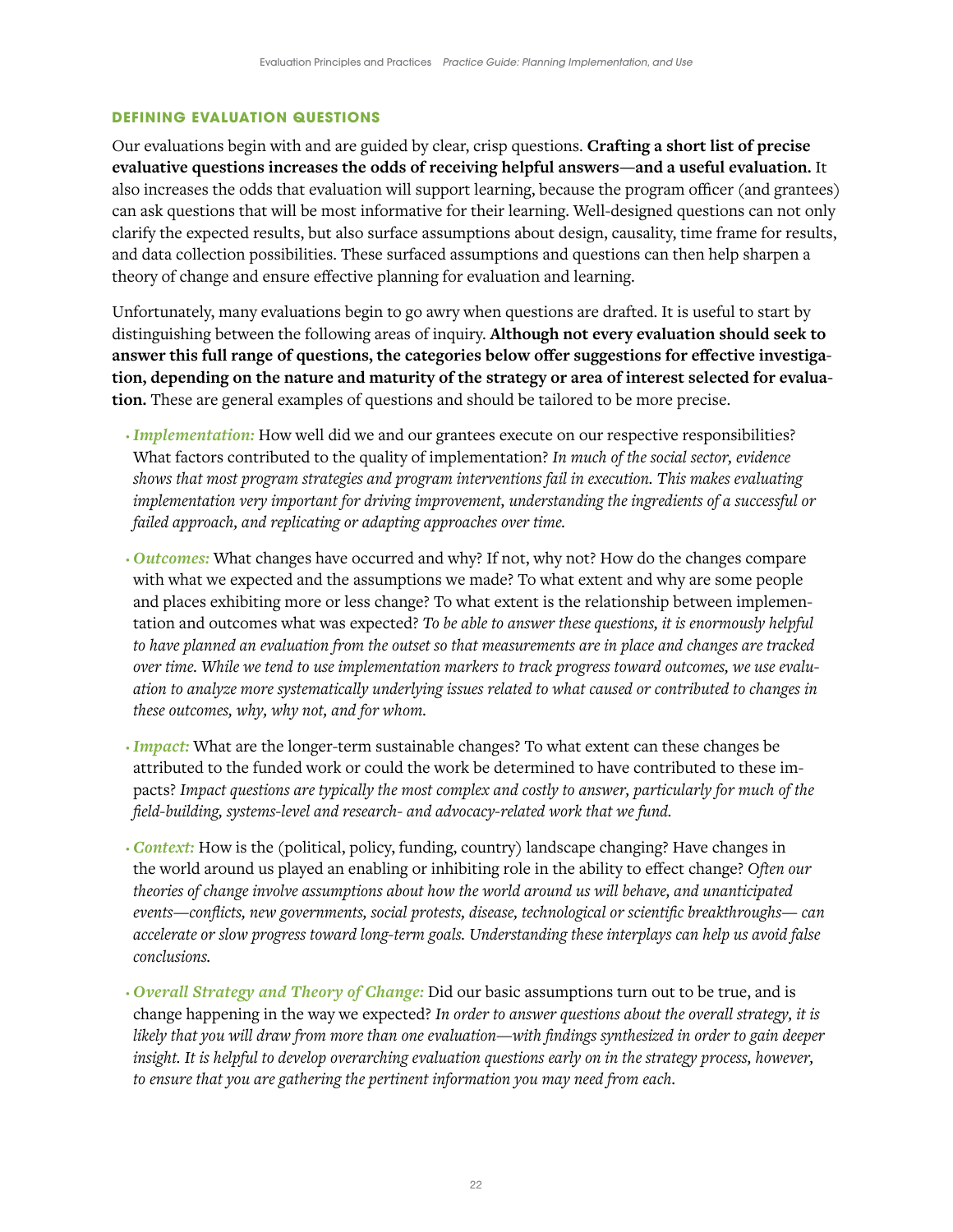What can you do to make these general evaluation questions more precise and evaluative?

- Make more specific (e.g., be more specific about what is meant by a word or phrase)
- Tie more closely to intended use (e.g., add a note about why answering this question will be helpful and for whom)
- Make more realistic (e.g., add time frame, location; narrow scope)
- Add "compared to" as part of the question (e.g., compared to other approaches, compared to where we expected)
- Ask to what extent? why/why not? How? For whom? (rather than just "did x happen?")

• *Special Case: Evaluating a Regranting Intermediary. This can require an additional set of questions:* How and to what extent is the intermediary adding value to its grantees? Is it just a go-between, supporting the transaction of regranting funds without adding significant additional value? Or is the intermediary able to offer important technical assistance to organizations by virtue of being closer to the ground? Where and for whom is the intermediary adding the most value, and where is it adding the least? What are the enablers and inhibitors to an intermediary's high performance? How does this intermediary's performance compare to other intermediaries? How transparent, efficient, and well managed is the subgranting process and related communications, and what is the subgrantees' experience? Did they get clear communications from the intermediary, or support to figure out how to prepare budgets that reflected their full costs?

• *DEI Issues: When we consider issues of diversity, equity, and inclusion in our strategies, we should also consider how DEI shows up in our evaluation questions.* Include questions to understand the perspectives and insights of those whose voices are least heard. As a hypothetical example, a gender-blind evaluation may ask: To what extent were the goals of the program met? Why or why not? A gender-inclusive evaluation may instead ask: To what extent were the goals of the program met—and how did the effects differ among males, females, and others? When changing systems that drive inequity is part of the strategy, then the evaluation might ask questions about whether and how those systems have changed, why, why not, and for whom? **At the very least, include questions about whether there were any unintended consequences—and for whom.**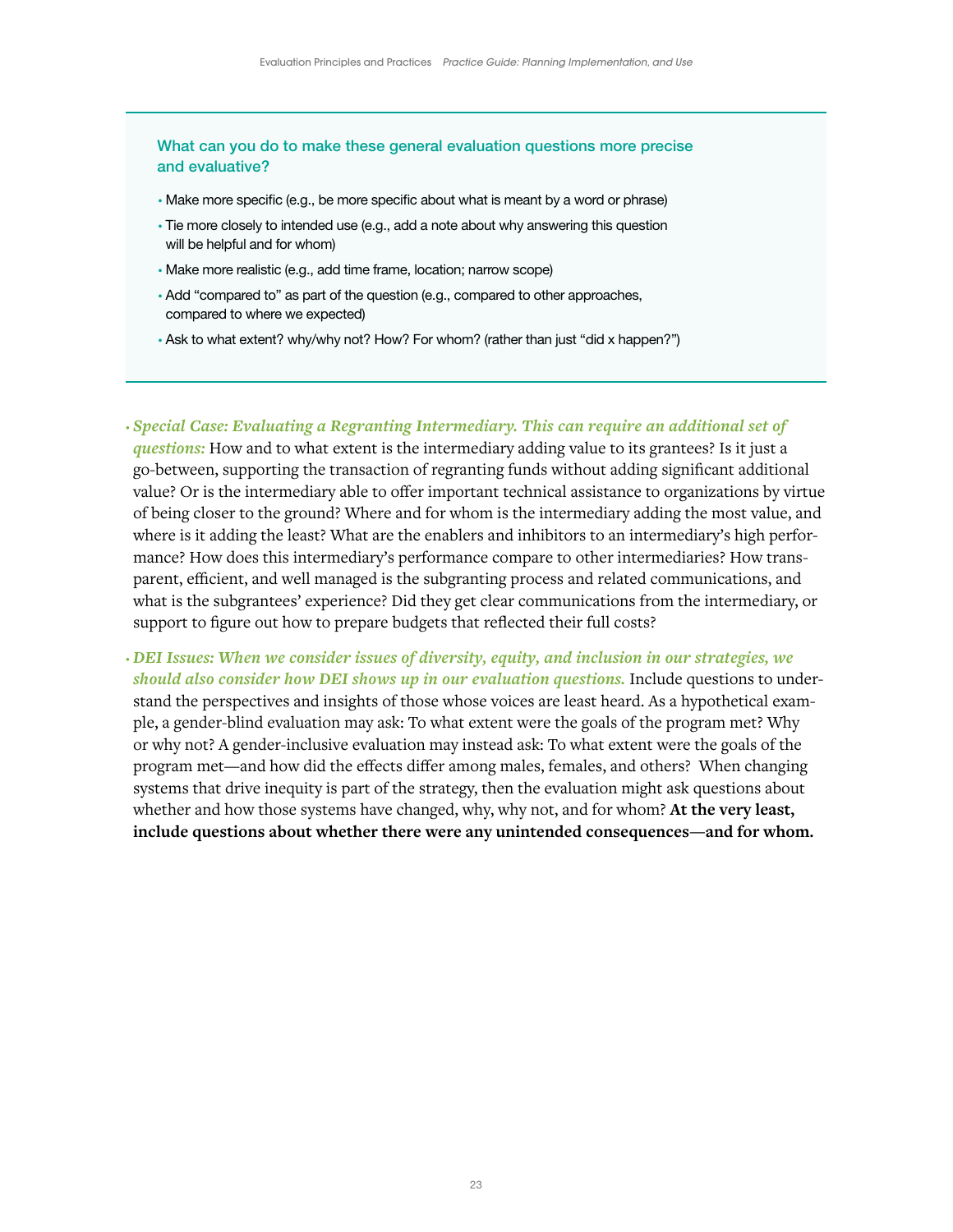# Integrating Diversity, Equity, and Inclusion into the 2018 Western Conservation Strategy Evaluation and Refresh

The Western Conservation strategy's long-term goal is the preservation of biodiversity and the conservation of the ecological integrity of the North American West for wildlife and people. In preparing for its most recent strategy refresh, program staff commissioned evaluations to assess the strategy's short-term, time-bound initiatives such as California Drought and Canadian Boreal Forest, as well as an [evaluation of](https://hewlett.org/library/best-practices-for-enduring-conservation-five-year-retrospective-of-the-hewlett-foundations-western-conservation-grantmaking-strategy/) [the overall strategy](https://hewlett.org/library/best-practices-for-enduring-conservation-five-year-retrospective-of-the-hewlett-foundations-western-conservation-grantmaking-strategy/).<sup>35</sup>

Among other evaluation questions about progress, successes, and challenges, the team included questions related to issues of diversity, equity, and inclusion. The team sought an evaluation that would: (a) unpack the foundation's blind spots related to the diversity of the current Western Conservation grantee portfolio; (b) identify the relationship of these DEI values to the strategy's policy objectives; and (c) recommend how the Hewlett Foundation could be more deliberate about supporting grantees led by and serving communities of color, and those working to make greater progress by embracing the values of equity and inclusion within their organizations and in how they approach their work in the world.

The strategy-level evaluation paid careful attention to soliciting diverse perspectives. For example, the evaluators talked to Hewlett Foundation grantees, farmers and ranchers, tribal governments, sportsmen and women, Latino and African-American organizations, faith communities, and youth and included their direct feedback, along with other qualitative and quantitative data. Paying specific attention to whom they were hearing from—with foresight, time, and intentionality—proved valuable for providing new insights.

Perhaps most important among the many lessons from this intensive evaluation process was new understanding of the critical role of inclusivity in securing lasting conservation outcomes. One ah-ha moment for the team from the evaluation: Equity and inclusion efforts must be paramount in the grantmaking strategy and precede a diversity push in order to intentionally signal to the field their importance and to avoid tokenism in hiring and outreach strategies (which might come from a focus on diversity alone). The evaluation findings also reaffirmed the value of diversity, equity, and inclusion as "not simply a moral issue, but a policy-making imperative." Building on these findings, the new strategy argues that to endure the winds of political change, conservation solutions must be place-based and account for the diverse cultural, economic, social, and ecological needs of a community, which requires engaging a broader range of stakeholders and constituencies in the development and defense of conservation solutions. Today, the Western Conservation grantmaking portfolio and [strategy](https://hewlett.org/a-new-conservation-grantmaking-strategy-for-todays-challenges/)<sup>36</sup> reflect a vision of a more inclusive conservation movement for the long-term benefit of western communities, ecosystems, and wildlife.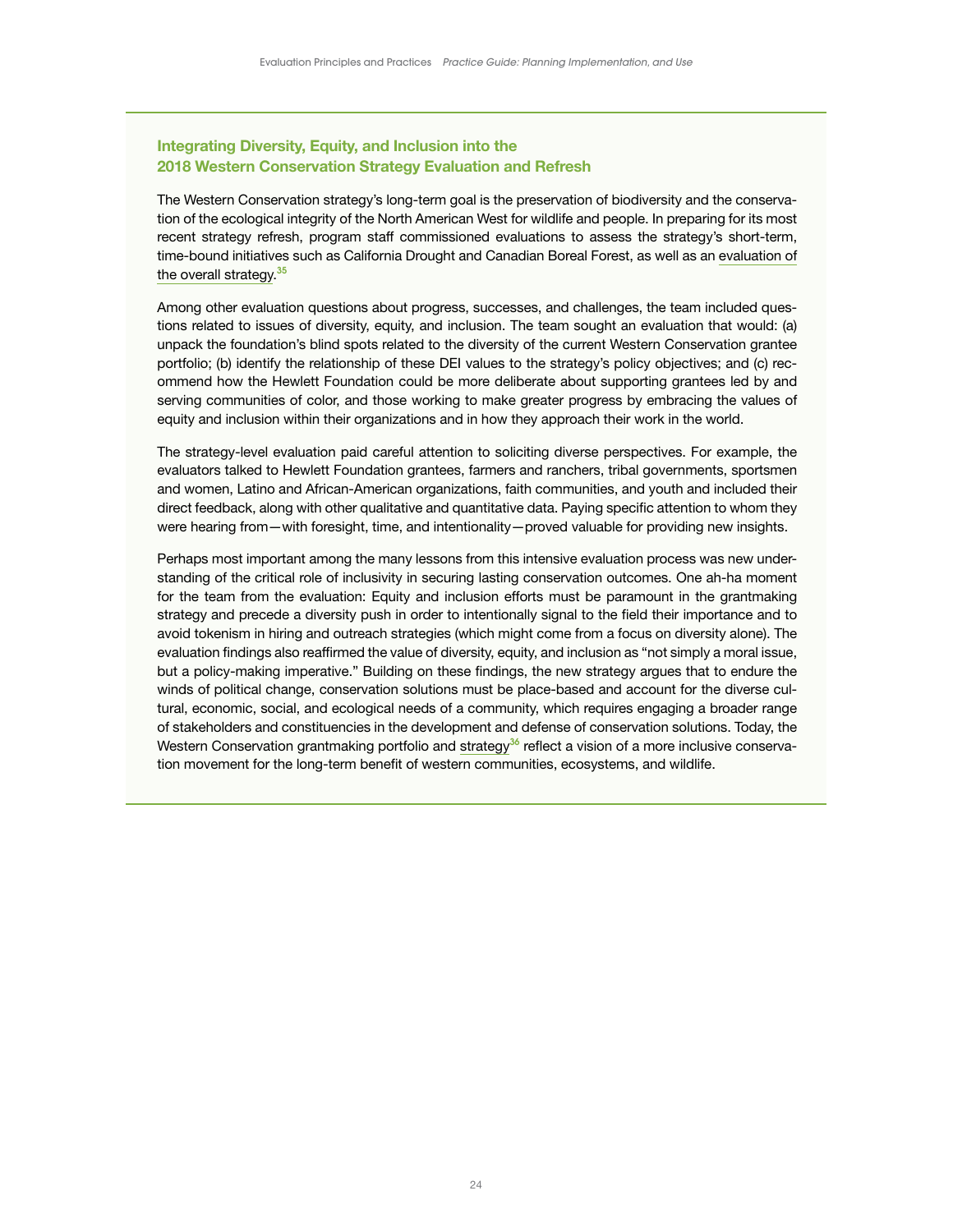# **HYPOTHETICAL** 'Teacher as Learner' Initiative Lessons on Crafting Precise Evaluation Questions

Imagine that we are supporting a new initiative called "Teacher as Learner" that aims to improve the quality of teaching and learning for students of all backgrounds in different places via a network of 100 self-organized groups called "communities of practice." Each group of local teachers is professionally facilitated and focused on their specific capacity needs. Having organized themselves around issues of local importance, the communities of practice draw on regional resources as needed. The initiative's key assumption, based on some evidence in other fields, is that a blend of professional support and local ownership will lead to improved outcomes. If this approach seems successful after an initial period of innovation, we might develop an experiment to rigorously assess impact.

#### What are our evaluation questions?

#### **POOR SAMPLE QUESTION**

#### Was the Teacher as Learner theory of change successful?

This question has limited value for several reasons. First, it is vague. Usually a theory of change has multiple dimensions and contains many assumptions about how change will happen. A useful evaluation question is explicit about which interventions and assumptions it is exploring or interrogating. A vague question gives the evaluator too much discretion. This often sets us up for potential disappointment with the findings when we receive an evaluation report that is not useful and does not answer questions of importance to us.

A second, related, point: it is unclear whether the question is aimed at issues of execution (e.g., Did x happen?) or issues related to the "causal chain" of events (e.g., If x happened, did it catalyze y?). It is often useful in an evaluation to look at execution and outcomes with a distinct focus, as well as the relationship between them.

Third, the definition of success is unclear, allowing the evaluator too much discretion. Does success mean that 80 percent of what we hoped for happened? What if 60 percent happened? What if two out of three components progressed exactly as planned, but a third, delayed by an unforeseen personnel challenge, has not yet been implemented? Asking a dichotomous Yes/No question about an unspecified notion of "success" will be less helpful than a few focused questions that precisely probe what we want to learn and anticipate how we might use the answers.

#### **GOOD SAMPLE QUESTIONS**

#### *About implementation:*

- **1.** How and to what extent did the Teacher as Learner initiative create a network of local, self-organized communities of practice?
- **2.** What was the nature of the variation in areas of focus for the communities of practice?

#### *About intermediate outcomes:*

- **3.** To what extent did teachers adopt or adapt improved teaching methods after participating in the communities of practice?
- **4.** What were the key factors that enabled or inhibited teachers from adopting new teaching methods?

#### *About outcomes:*

- **5.** In what ways and by how much did these teachers' students improve their learning?
- **6.** Is there any variation in students' learning gains for example, by gender, or by students with disability? If so, what are possible explanations for that variation (including student, teacher, or community characteristics, and features and approaches used in the communities of practice)?

Why are these better questions? As a valuable beginning, they break one vague question about success into clear, specific ones that generate insight about different steps in the initiative's causal chain: which parts may be working well and as expected, which less well, and possible explanations for this. They give more direction to the evaluator about our specific areas of interest. And, although they still need to be elaborated on with specific measurement indicators and methods of data collection, they are designed to generate data that can be used to correct course.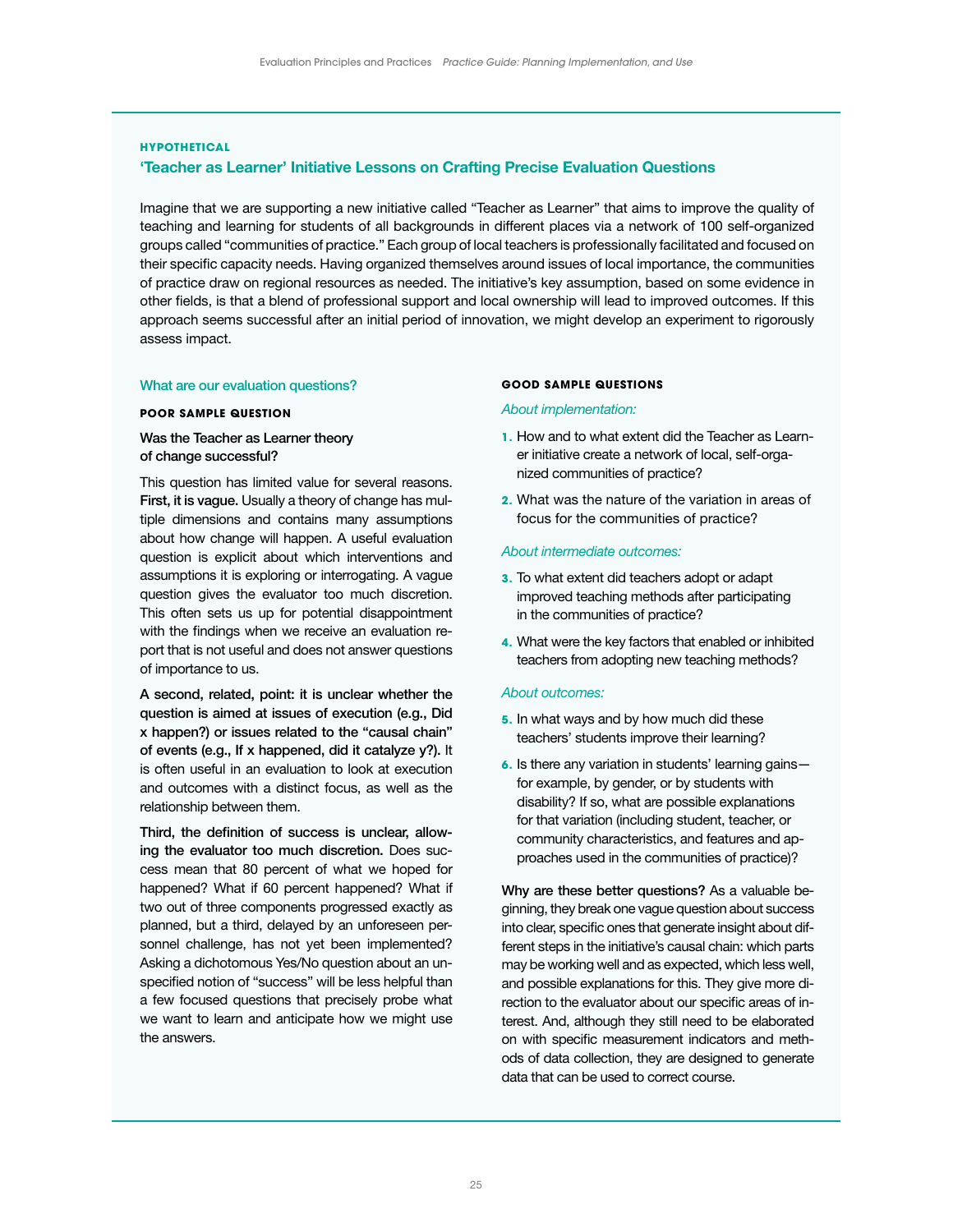#### <span id="page-28-0"></span>**IDENTIFYING METHODS**

Most strong evaluations use multiple methods to collect and analyze data. The process of triangulation allows one method's strengths to complement the weaknesses of another. For example, randomized experiments can determine whether a certain outcome can be attributed to an intervention, but complementary qualitative methods are also needed to answer questions about how and why an intervention did or didn't work—questions that are central to replication or expansion.

Multiple methods help reduce bias, as does active consideration of how the methods are applied. For instance, if an evaluation is primarily based on qualitative key informant interviews, it will be important to include respondents who are not cheerleaders but may offer constructive critiques.

The evaluator should be primarily responsible for identifying the methods, but it is helpful to set expectations that the evaluation will include **multiple methods and capture diverse perspectives,** and that it will use both qualitative and quantitative data collection.

**Grantees are good sources regarding methods.** Once an evaluator is selected, the evaluator should review data collection procedures and protocols with (at least some) grantees in order to assure consistency and applicability. Sometimes, grantees might give input on methods: for example, if they are aware that a certain methodology would prove ineffective or the language in an interview or survey might need adjustment.

**Our goal is to maximize rigor without compromising relevance.** 

While most evaluations of our strategies cannot definitively attribute impact to the funded work, the essence of good evaluation involves some comparison—against expectations, over time, and across types of interventions, organizations, populations, or regions. Even when there is no formal counterfactual (i.e., example of what happened or would have happened without the strategy), it can be helpful to engage in discussion of what else might be happening to explain findings, in order to challenge easy interpretations of data and consider alternative explanations.

Evaluators should be expected to take a systematic approach to causal inference. At the very least, this includes checking that the evidence is consistent with the theory of change and identifying alternative explanations to see if they can be ruled out as the cause of any observable results. Given the nature and complexity of many Hewlett Foundation strategies, it is likely that evaluators will need to identify noncounterfactual evaluation approaches that go beyond simple comparison. For example, [contribution analysis](https://www.betterevaluation.org/en/plan/approach/contribution_analysis)<sup>37</sup>, [process tracing](https://www.betterevaluation.org/evaluation-options/processtracing)<sup>38</sup>, [qualitative comparative analy](https://www.betterevaluation.org/evaluation-options/qualitative_comparative_analysis)[sis](https://www.betterevaluation.org/evaluation-options/qualitative_comparative_analysis)<sup>39</sup>, and [QuiP](https://www.betterevaluation.org/en/plan/approach/QUIP)<sup>40</sup> are techniques that have been developed to do this. It is not necessary for program staff to know the details of these approaches, but it can be helpful to surface in discussions with potential evaluators why they are suggesting a specific approach. A good resource for learning about different types of evaluation is [BetterEvaluation.org](https://www.betterevaluation.org).

The essence of good evaluation involves some comparison against expectations, over time, and across types of interventions, organizations, populations, or regions.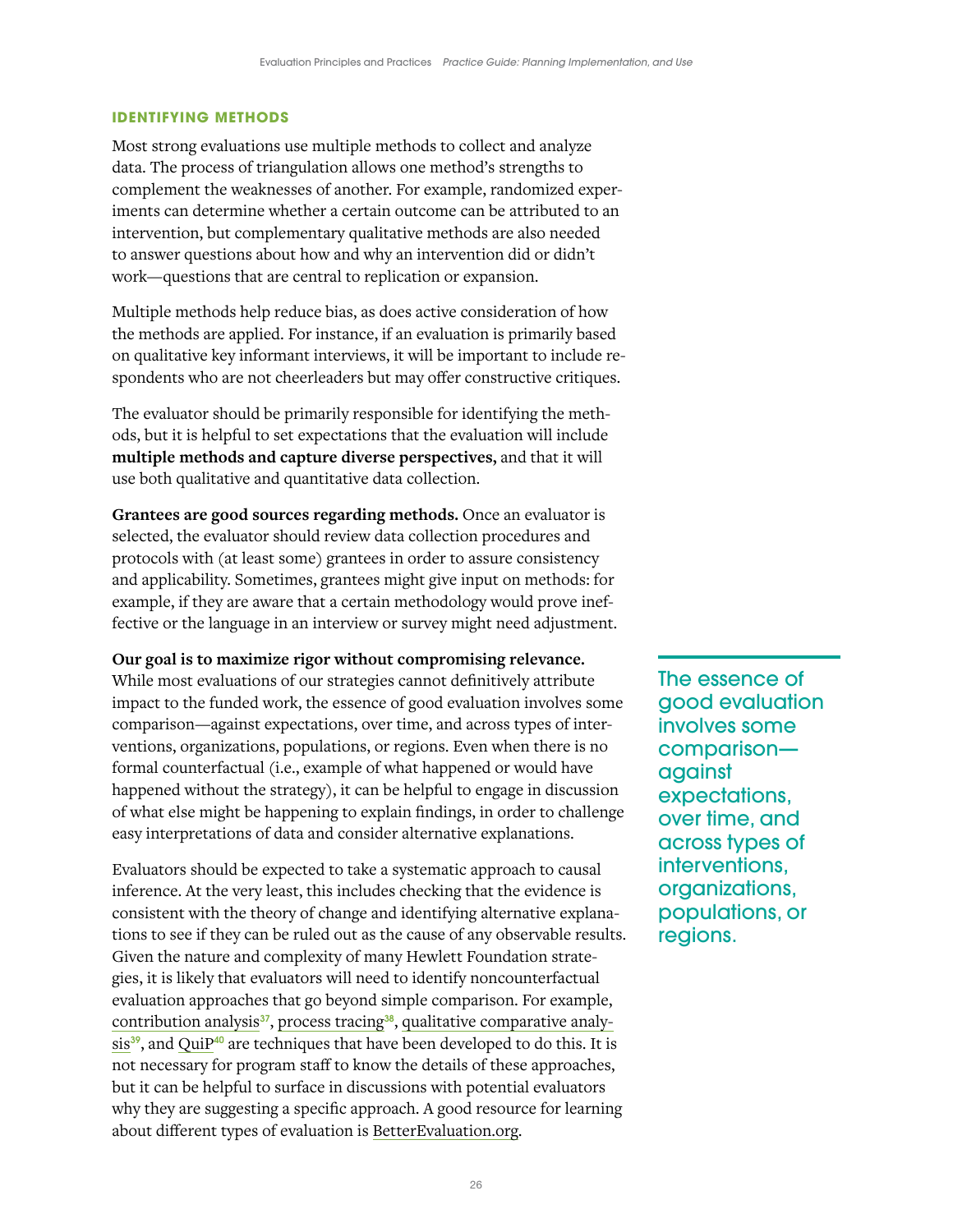### <span id="page-29-0"></span>Increasing Rigor and Relevance

In 2015, the Performing Arts program—which aims to sustain artistic expression and encourage public engagement in the arts in the Bay Area--commissioned a [midpoint evaluation of their strategy.](https://hewlett.org/taking-stock-of-our-performing-arts-grantmaking/)<sup>41</sup>

Two key questions in commissioning the evaluation were: which geographic and demographic communities have benefitted from Hewlett Foundation support, and where are the gaps? Data from an audience research project the program had previously supported for a group of grantees—the Audience Research Collaborative (ARC)—proved very informative for addressing this question. The evaluators were able to compare the demographics of the audiences of the grantees to the broader demographics, using census data for the area. As a result, the Performing Arts program could see where they had strengths and weaknesses, and where they could diversify their portfolio to better reach the participants and artists they hoped to reach. Since they had anticipated early on that demographic data would be valuable, they were able to build in a comparison point as part of their evaluation.

It's important to note that the data collection strategy was not without its limitations—which is the case with all evaluations. For example the survey methods used may have introduced bias towards more white, female and highly-educated respondents. What's more, U.S. Census categories themselves have not kept pace with rapid demographic change, and don't reflect the true diversity of our society, something many participants in ARC addressed by collecting data about both the census categories and expanded categories that better reflect the communities they serve (for gender identity, for example). Nevertheless, the findings were valuable for the program and the planning and foresight paid off—and they went in with eyes open to the limitations.

As noted in the section on purpose, **it is worth checking with intended users (including yourself as commissioner) to understand what degree of rigor is necessary for the findings to be useful for those who are in the position to use and make changes based on the findings.** An evaluation is worth doing only to the extent that it is going to affect decisions or challenge beliefs. In some cases, this means the strength of evidence needed will be time-consuming and costly to obtain. In other cases, the users might agree that less evidence is necessary to inform course correction or decision making.

**Be prepared to discuss with the evaluator how the data will be gathered, analyzed, and shared with regard to confidentiality.** Will the data be kept confidential, with no names or unique identifiers attached? Will grantee organizations be identified? There are pros and cons to different types of data gathering. If an evaluator tells the respondent the information gathered will be kept confidential, they cannot then turn around and share the name of the grantee or others who responded a specific way. If the information is only going to be useful with identifiers attached, then the pros of gathering it that way may outweigh the potential cons of too much courtesy bias.

### **CRAFTING AN RFP FOR AN EVALUATOR**

Once you have identified the purpose and an initial set of evaluation questions, it is time to identify a third-party evaluator. Start by crafting a thorough request for proposal (RFP). Evaluations chosen through competitive selection processes—even if only involving conversations with two or three different evaluators, rather than a formal paper proposal process—tend to offer greater opportunity to find an evaluator that will make the best partner for the evaluation project. At a minimum, if an evaluator is chosen without an RFP (perhaps in cases where the evaluator's work is already well known to the person commissioning the evaluation, or the evaluation is a continuation of earlier evaluation work), create an evaluation purpose document for discussion with the evaluator. **Establishing clarity about**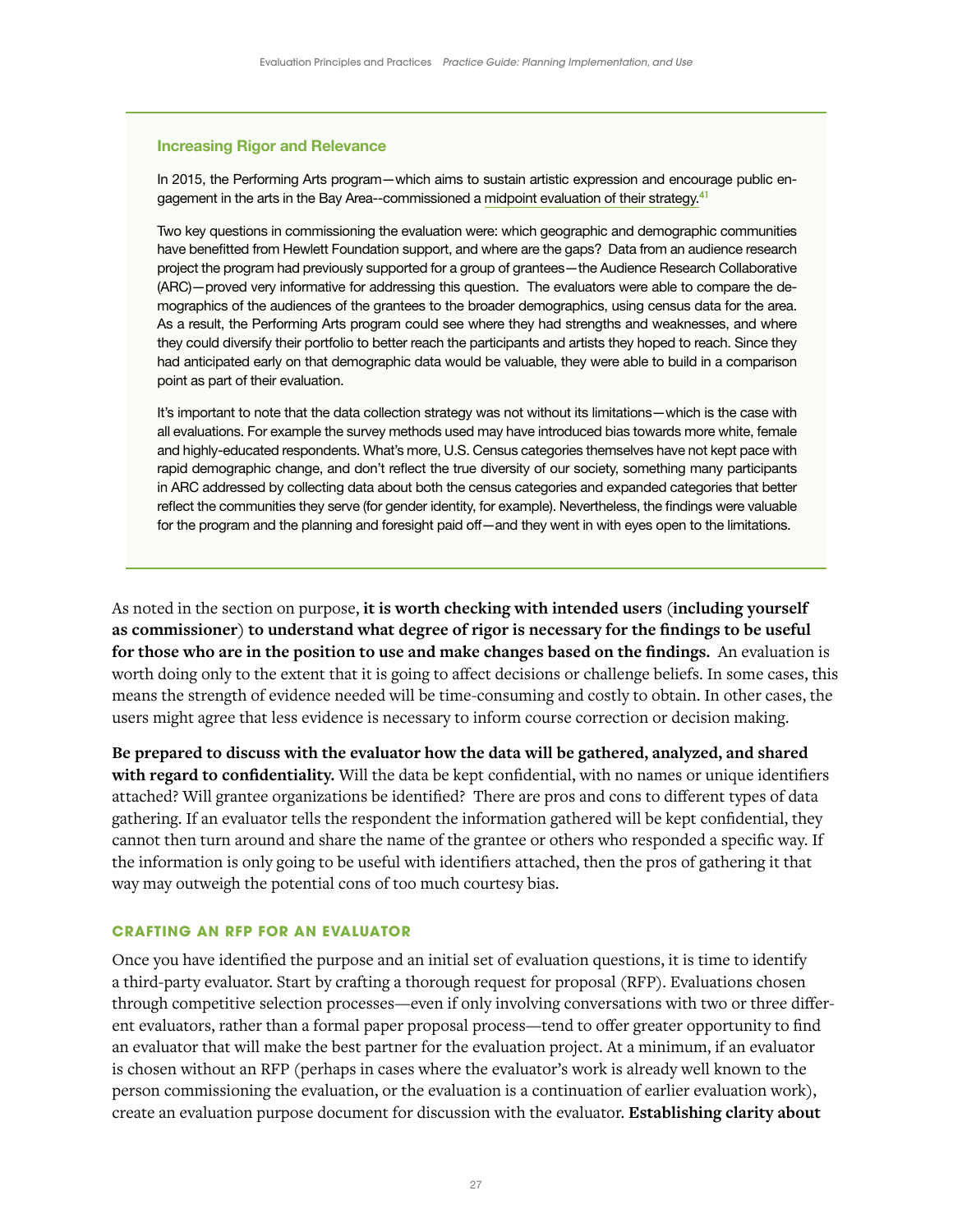<span id="page-30-0"></span>**the expectations for the project (on all sides) helps to make sure that all parties are in agreement regarding the purpose, approach, roles, and time commitments.** 

**The basic elements of an RFP to engage an evaluator include** background information about the strategy, substrategy, cluster, or grantee; background information about the evaluation, its purpose, intended audiences, and anticipated use; key evaluation questions; known available data sources; time frame for receiving results; preferred deadline for the deliverables and types of deliverables required (including internal foundation, external grantee, field, and public-facing deliverables); evaluator qualifications and roles/expectations; and evaluation budget (amount of available funding).

# **Include language in the RFPs, and ultimately the contract scope of work, so that the evaluator is aware of the foundation's expectation that there will be a product that will be shared publicly.**

During this planning phase, grantees can suggest evaluation questions, weigh in on terms of reference, and help identify potential evaluation consultants. (See Appendix C.) Some program staff have engaged grantees in this part of the process by circulating draft scoping documents that summarize purpose, key evaluation questions, and proposed timelines for data collection, synthesis, and reporting. Grantees will likely offer useful feedback on opportunities or challenges for timing the collection of data.

# **CONSIDERING WHETHER OR NOT—AND HOW—TO HAVE THE EVALUATOR OFFER RECOMMENDATIONS**

One important area to be clear on before beginning an evaluation is whether you want the evaluator to include recommendations along with the findings. **Sometimes asking an evaluator not to provide recommendations works best, since the evaluator may not be in a position to truly understand the context within which program staff will be making strategic decisions.** In fact, we have found that recommendations can sometimes be counterproductive, because if they are off-base or naive, they can undermine the credibility of the overall evaluation.

# **CHOOSING AN EVALUATOR AND DEVELOPING AN AGREEMENT**

The ideal evaluator is strong technically (typically in social science research techniques), has subject matter expertise, is pragmatic, and communicates well, both verbally and in writing—whether about good or bad news. Cultural awareness and sensitivity to the context in which nonprofits are operating are also very important, as is the ability to work well with grantees and to find ways to communicate results in ways that are useful. If we cannot find that full package, it is sometimes appropriate to broker a relationship and bring together people or teams with compleDuring this planning phase, grantees can suggest evaluation questions, weigh in on terms of reference, and help identify potential evaluation consultants.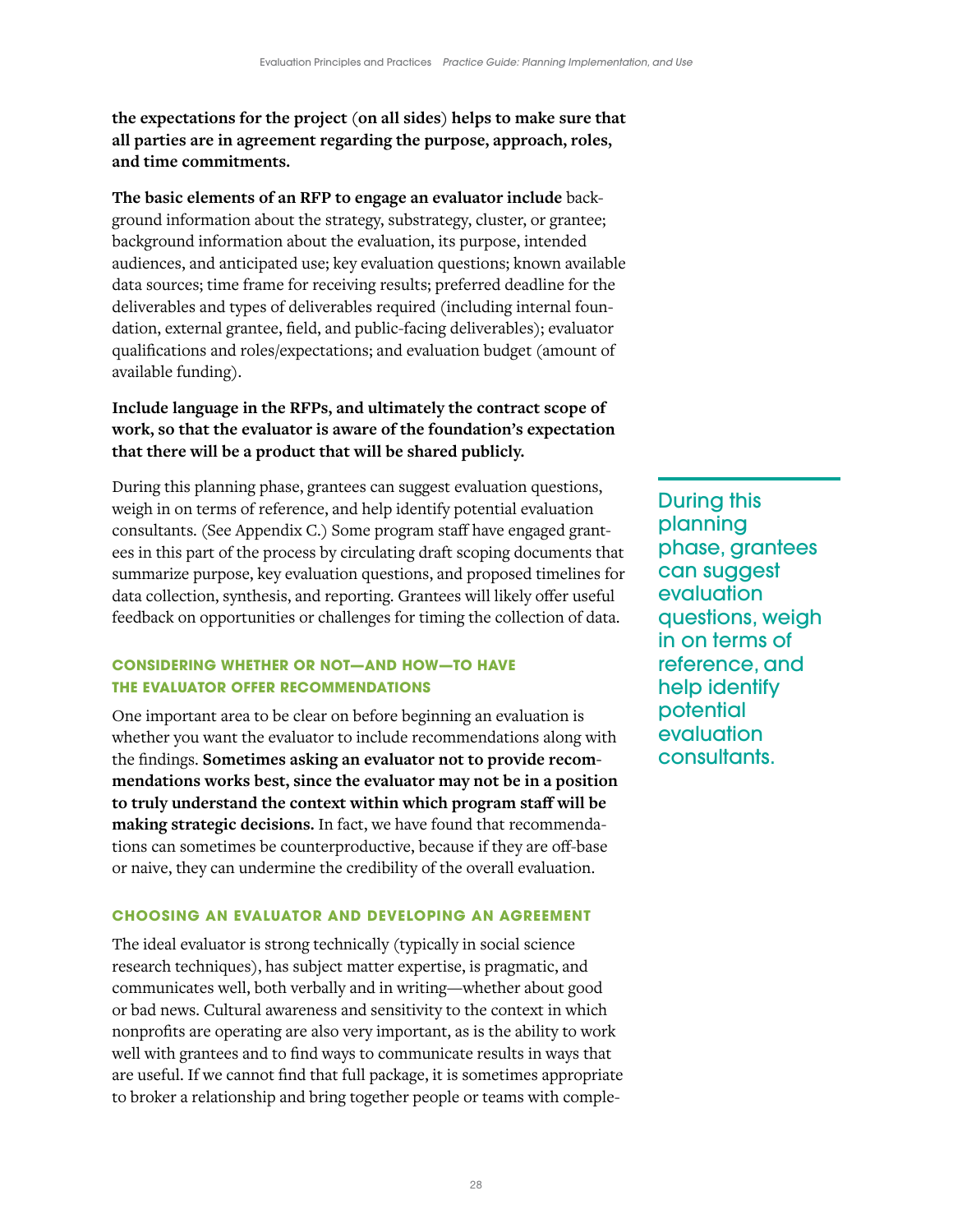mentary skills. For example, when commissioning the evaluations of our Cyber and Nuclear Security initiatives, pairing firms that had technical expertise in evaluation with specialists in these respective fields proved valuable. Choices always involve trade-offs; it is important to manage their risks. If we arrange the partnership, are we prepared for the extra time it will take for the partners to collaborate? Are we and the partners clear on what roles each will play, and are the roles well defined and clear?

**Part of our commitment to diversity, equity, and inclusion includes consideration for the evaluation team with whom we work.** When selecting an evaluator, build in enough time to look for candidates from a broad pool of qualified applicants with diverse backgrounds and experiences, and reflect on the evaluation team's ability to draw on knowledge of local context.

**Grantees can be helpful in the evaluator selection process.** Including grantees not only may help get them invested in the effort, but they also often contribute a useful pragmatic perspective. At the very least, it is important to introduce a selected evaluator to grantees and let them know of the time commitment and expectations for the evaluation—and what they can expect in terms of their involvement.

Getting the Right Evaluator/Evaluation Team: Technical, Context, Strategy, Content, and Other Considerations

The Cyber Initiative seeks to cultivate a field that develops thoughtful, multidisciplinary solutions to complex cyber challenges and catalyzes better policy outcomes for the benefit of society. A couple of years into the strategy, the Cyber team commissioned an [evaluation](https://hewlett.org/library/evaluation-network-building/) $42$  of its nascent effort to foster a network of cyber policy experts. They selected it as an evaluation focus area because of its centrality to the success of the overall strategy and because it offered an early opportunity for learning and course correction.

As the team put together a request for proposals, they crafted a set of evaluation team criteria. Subject matter knowledge of cyber policy was critical for this project, as was experience with evaluation and strategy development, so the team invited proposals that would incorporate partnerships between consultants.

In the end, they selected a proposal in which two firms partnered—one with deep evaluation expertise and the other with deep cybersecurity policy knowledge—enabling the evaluation to have the degree of rigor an evaluator brings, along with cyber content knowledge.

If the evaluator doesn't understand the work, there can be serious ramifications for building trust, accessing relevant subject matter experts, recognizing concepts, and determining appropriate evaluation designs. If the evaluator is exclusively a content expert, there can be serious consequences—predetermined ideas about how things should work, a lack of independence, and frequently little to no evaluation technical expertise.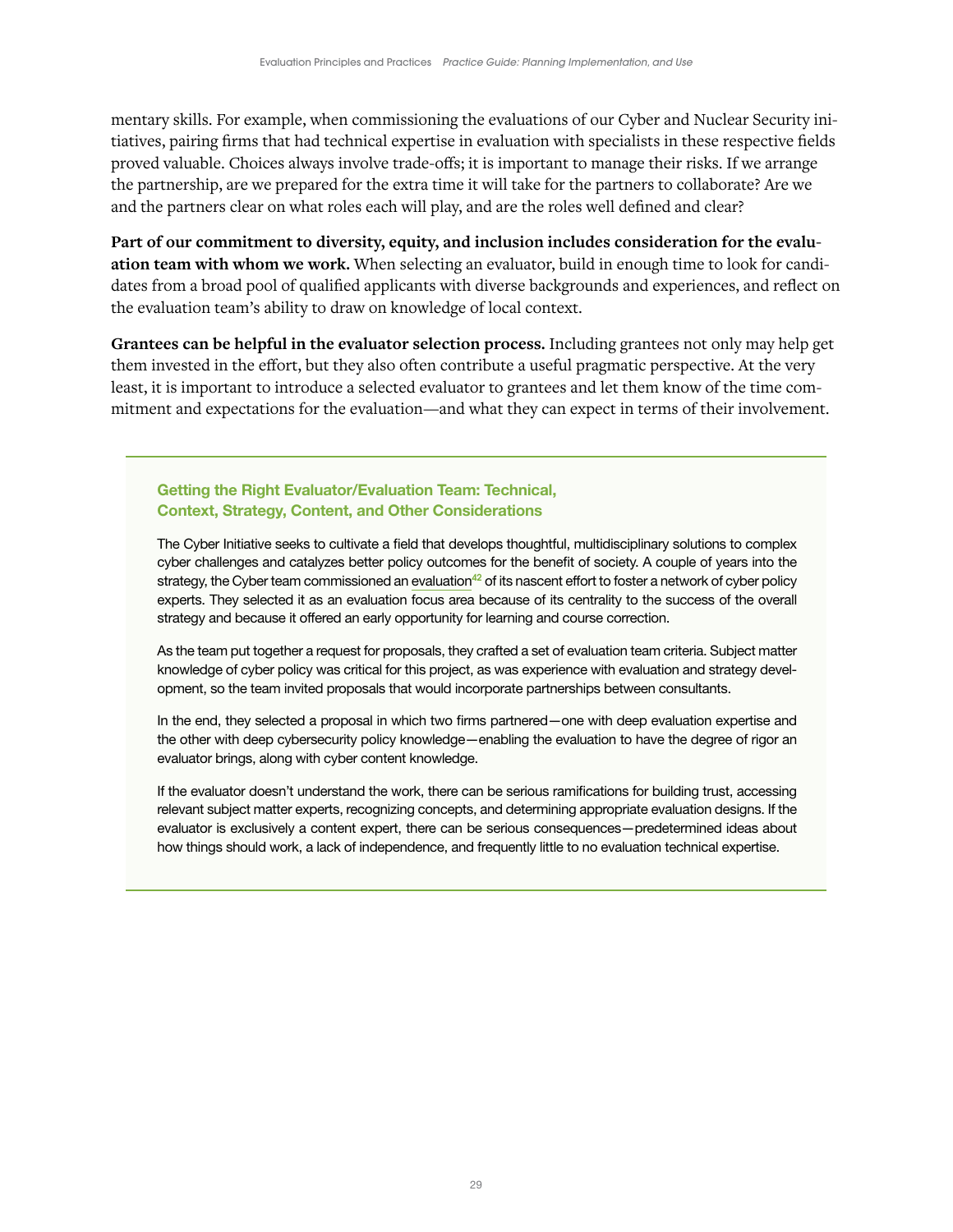### Selecting an Evaluator

Selecting the right evaluator is hugely important to the success of your evaluation. It's no easy task—an evaluator is charged with possessing the right mix of evaluation technical expertise, content and context knowledge, and cultural competence. The evaluator should understand how to convey evaluation findings to you, the client, in the ways that work best for you. Of course, you have a role to play in making that all work—but it's important to select the right partner. There are three tips that might help you:

- First, think through what qualities are likely to make an evaluation team be successful given your evaluation questions, time frame, and the context within which the strategy is situated.
- Second, talk to more than one evaluation team to understand the variety of approaches they bring to addressing the evaluation questions and collecting and analyzing data. Regardless of whether your evaluator is chosen competitively, make sure to conduct an interview with them. Interviews can help you feel out whether the evaluation team is a good match for your needs.
- And, finally, one idea is to do a trial run: Hire an evaluator to do just part of the evaluation process, such as the design phase. If both parties feel the partnership is working, you can extend the engagement. If you don't benefit from working with together, you can cut your losses early.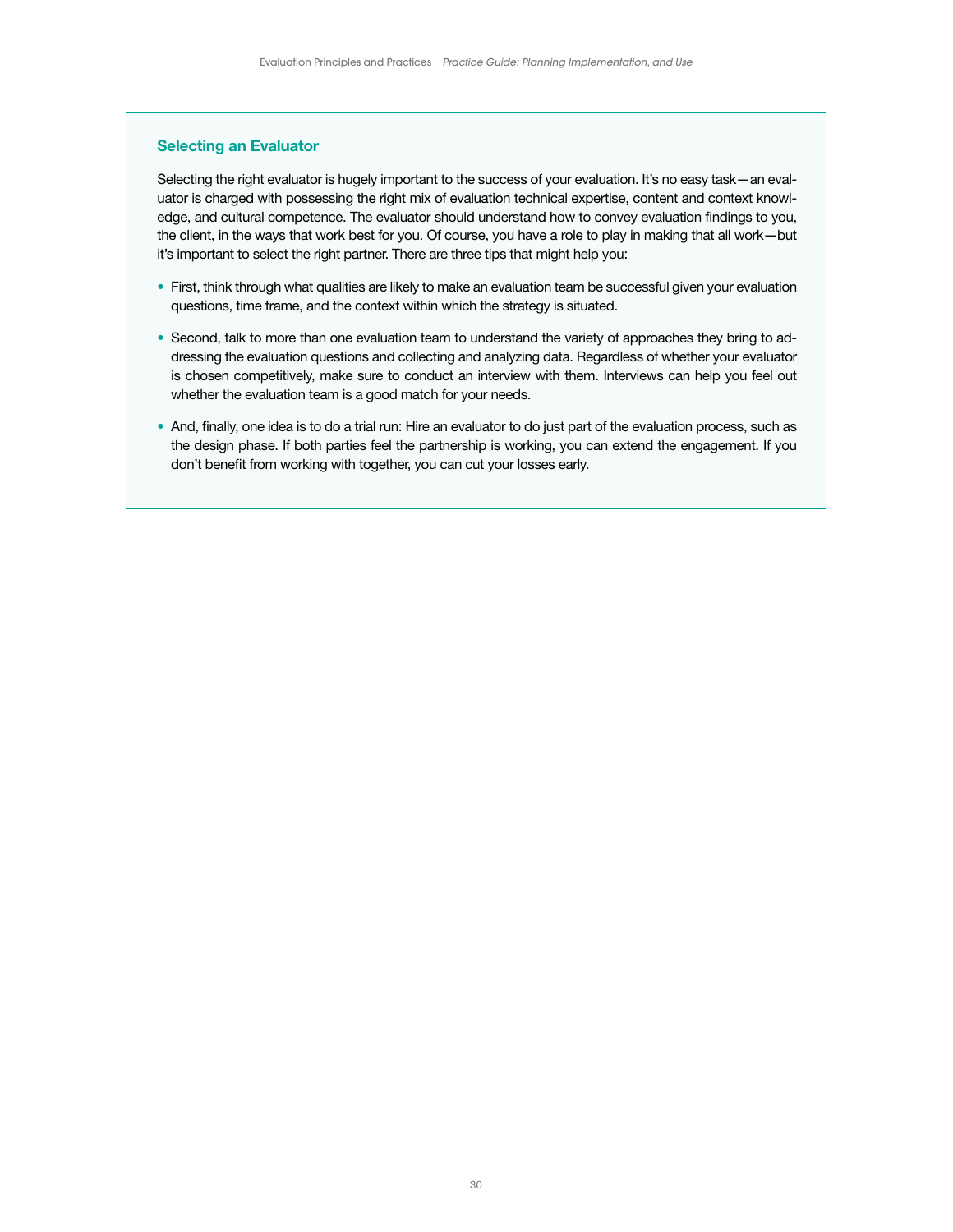# <span id="page-33-0"></span>**Implementation**

Sometimes an evaluation's implementation does not go precisely as planned. Staying connected with the evaluator and the evaluation during implementation can go a long way toward ensuring responsiveness and a generally higher-quality evaluation.

# **MANAGING AND STAYING INVOLVED WITH AN EVALUATION**

As mentioned above, less staff time is usually required during implementation of an evaluation, while evaluators are collecting data in the field. Ongoing management of their work takes some time but, in general, less than during planning and use. That said, active management is essential. Talk with the evaluator regularly and ask what is, or is not, going well. What are they finding? Are the findings making sense? Are there data missing, or might the data interpretation be off or incomplete due to the complexities of the strategy or other issues?

Request periodic updates to document progress and any obstacles the evaluator is facing in data collection, data quality, or other areas. These exchanges can be useful forcing functions to keep an evaluation on track and to start troubleshooting early. Often the data collection in an evaluation mirrors some of the challenges faced by a program in other facets of its work, so evaluation progress updates can be helpful in many ways.

Some program staff review and provide feedback on evaluation tools. This can be a useful way to ensure that everyone is on the same page about what data will be gathered and why.

# Support the Evaluator's Success

As the evaluation commissioner, program staff have a significant role in the success of an evaluation: whether and how the evaluation ultimately provides information that will be used and shared. We hire independent third-party evaluators. Therefore, it is essential for program staff to:

- Provide the important background information, contextual information, and introductions to grantees or other key stakeholders, to give the evaluators a good chance to gain the requisite knowledge to proceed effectively. Help them understand the culture of the foundation and the approach to strategy, grantmaking, and evaluation. For example, share these Evaluation Principles and Practices, and the Outcome-Focused Philanthropy Guidance.
- Give the evaluator enough time to dig into the background information, finalize the evaluation design, collect data, analyze, and interpret—and the time and attention to get your feedback. It might have taken you a while to plan for the evaluation and to hire the evaluators. Allow them the needed time to carry out the evaluation.
- Keep the evaluators apprised of changes to the strategy, new information about grantees, or issues that develop that may affect either the evaluation design or the interpretation of the findings.

Keep in mind: Your evaluators should be asking you for information and feedback as they proceed. These kinds of conversations ensure that the evaluation is on the right track. Don't let too much time go by before you have a conversation about what types of information sharing will be most helpful.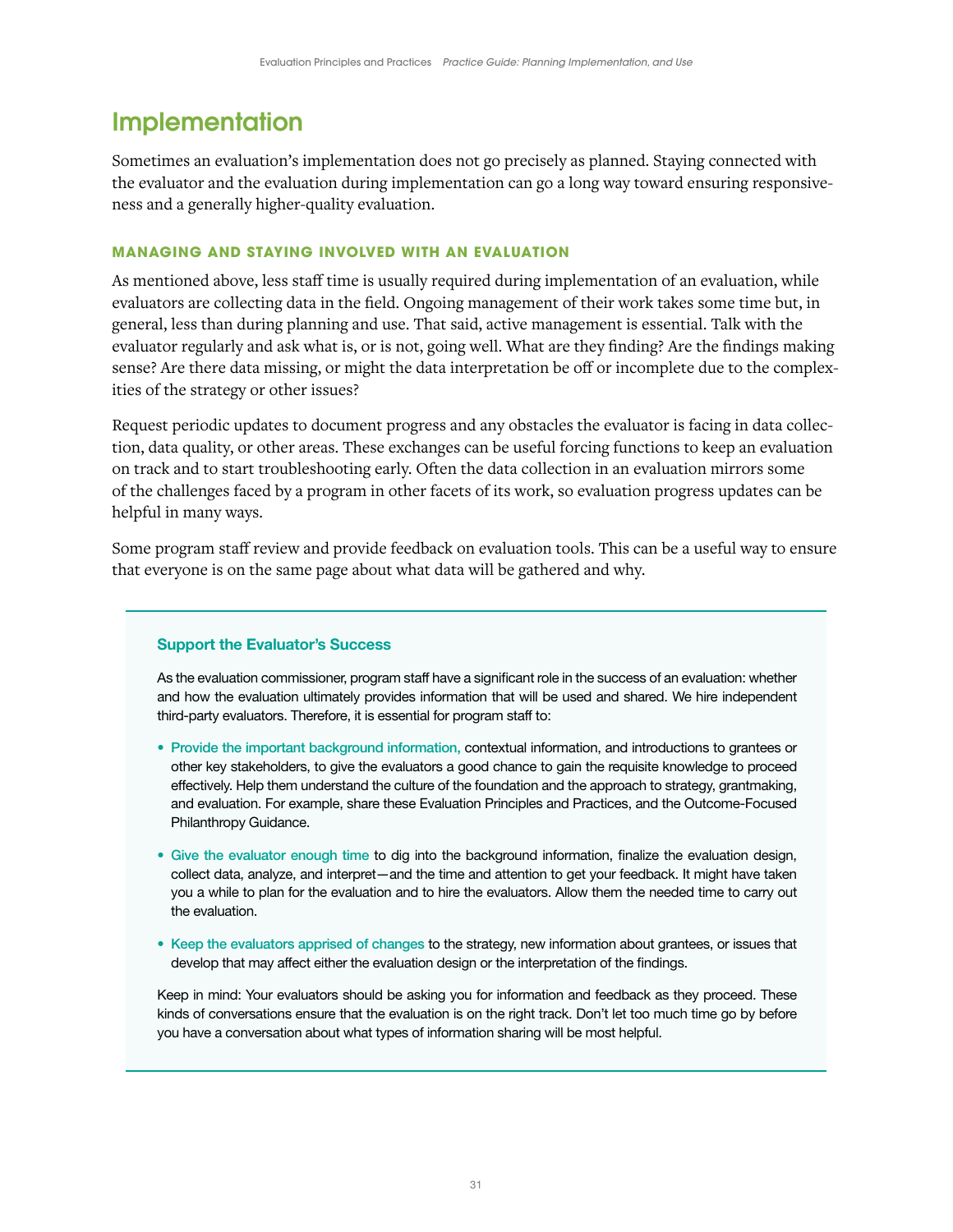It can be especially useful to set an expectation of baseline data summaries, or interim evaluation reports on preliminary findings. This will keep an evaluation on course, engage foundation staff in the discussion of early findings, and make space for any needed course corrections. For example, as part of the [evaluation of the Fund for Shared Insight,](https://www.fundforsharedinsight.org/knowledge/?t=evaluating-our-work#knowledge-tabs%7C3||knowledge-tabs|3)<sup>43</sup> the evaluator has produced numerous products "along the way" that have been helpful for discussions with funders, grantees, and prospective funders. The evaluations of the Transparency, Participation and Accountability and Supporting Local Advocacy in Sub-Saharan Africa strategies similarly have provided materials such as "baseline" summaries and annual reports of progress, which prompt topics for discussion at convenings.

Make sure to take the time to provide updates to the evaluator, so they are informed and can adjust. In cases where the strategy is evolving and the evaluation is being conducted alongside that evolution, it is important for program staff to provide evaluators with timely updates on relevant developments that may affect either the evaluation design or the interpretation of the findings.

**As important as managing the process is talking through the findings, early and often.** What do they mean? Do they resonate? Is the evaluator fully aware of the context? Is there any reason to make changes to the data collection plan or methodology to capture lessons on emerging areas of interest? Here you can consider whether an advisory committee would be worthwhile—to bring in others to the discussion of findings and to consider alternative perspectives on how the findings might be used.

### Using an Advisory Committee to Build Buy-In and Enhance Practicality, Quality, and Use

Advisory committees are a great way to engage others—funders, grantees, other external stakeholders, and others internally—in an evaluation. Developing and using an advisory committee has clear benefits: In particular, it can help increase the likelihood that the findings are used by and shared more quickly with intended audiences.

- 1. Who? You should think critically about who is on the committee and what role they play. Which funders, grantees, and others do you want to have early access to your findings? Who can give input on making the evaluation more practical and useful? Whose perspectives or voices might be left out?
- 2. Why? You can choose your members to serve various purposes. You may want to get buy-in from some constituents or feedback on the level of rigor needed to be convincing—this is a way to do it. Or sharing internally may be a priority, so engaging others internally may help.
- 3. How? Remember: You determine how and when you want them to engage. Typical times are when discussing the design of the evaluation, early findings (so they can be your test audience/sounding-board), and recommendations and dissemination. Also, be mindful of how much you are asking of them; consider an honorarium.

#### **OTHER CONSIDERATIONS**

The advisory committee will need management, so it is important to figure out whether this will be part of the evaluator's responsibility and paid for in the evaluation contract, or whether the program officer will be responsible. If the program officer is responsible, be aware that the management takes additional time.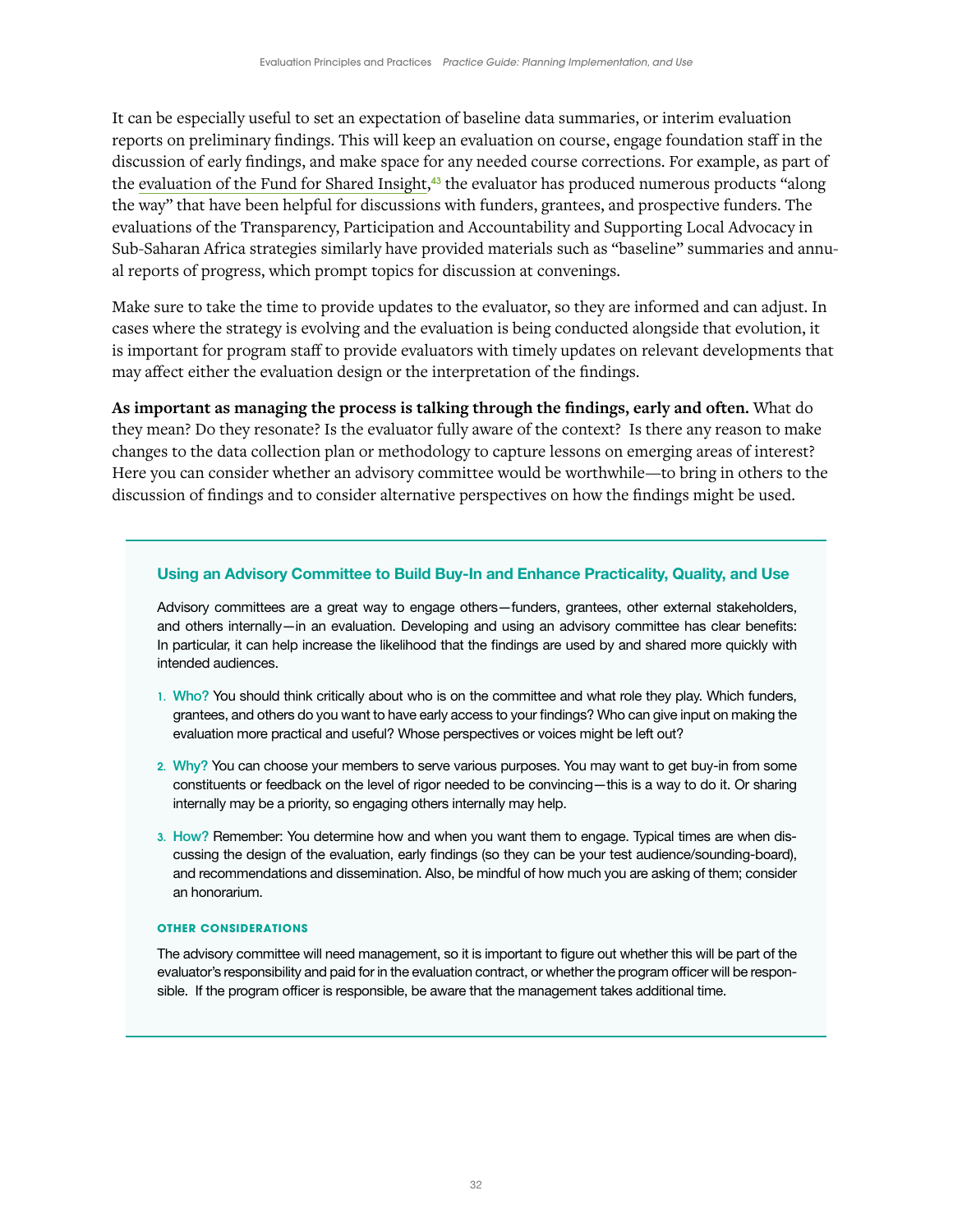<span id="page-35-0"></span>**Continue to check in with and engage grantees in the evaluation.** A reviewer of this guide said, "The relationship between the evaluators and the implementers is KEY" to successfully conducting an evaluation and applying the findings in practice. If grantees are engaged in the evaluations that touch them, they will be: (a) more supportive with respect to data collection; (b) more likely to learn something that will improve their work; (c) less likely to dismiss or defend against the evaluation; and (d) better able to help strengthen the evaluation design, especially if engaged early. From a design perspective, this last point is quite important: Grantees can serve as a reality check and deepen understanding of the available data and data collection systems. They might also suggest potential respondents for interviews, or data that may (or may not) be available from their own or others' monitoring systems. As part of the program staff's evaluation management responsibilities, it is helpful to check in with grantees about how the evaluation is going for them, to get feedback on the process and its strengths and challenges. Another idea is to create an evaluation advisory committee that includes representatives from grantee organizations to advise on aspects of the evaluation.

# **RESPONDING TO CHALLENGES**

Any number of challenges can emerge during an evaluation: A data source may be less reliable than predicted; survey response rates may be too low to draw conclusions; or consultant staff turnover in the selected firm may reduce confidence in the evaluation team.

If you hit these bumps or others in the evaluation road, it is important to pause, take stock of the challenges, revisit prior plans, consult appropriate stakeholders, consider alternative solutions, and make necessary course corrections. Don't forget to communicate any changes to everyone invested in the work, including grantees.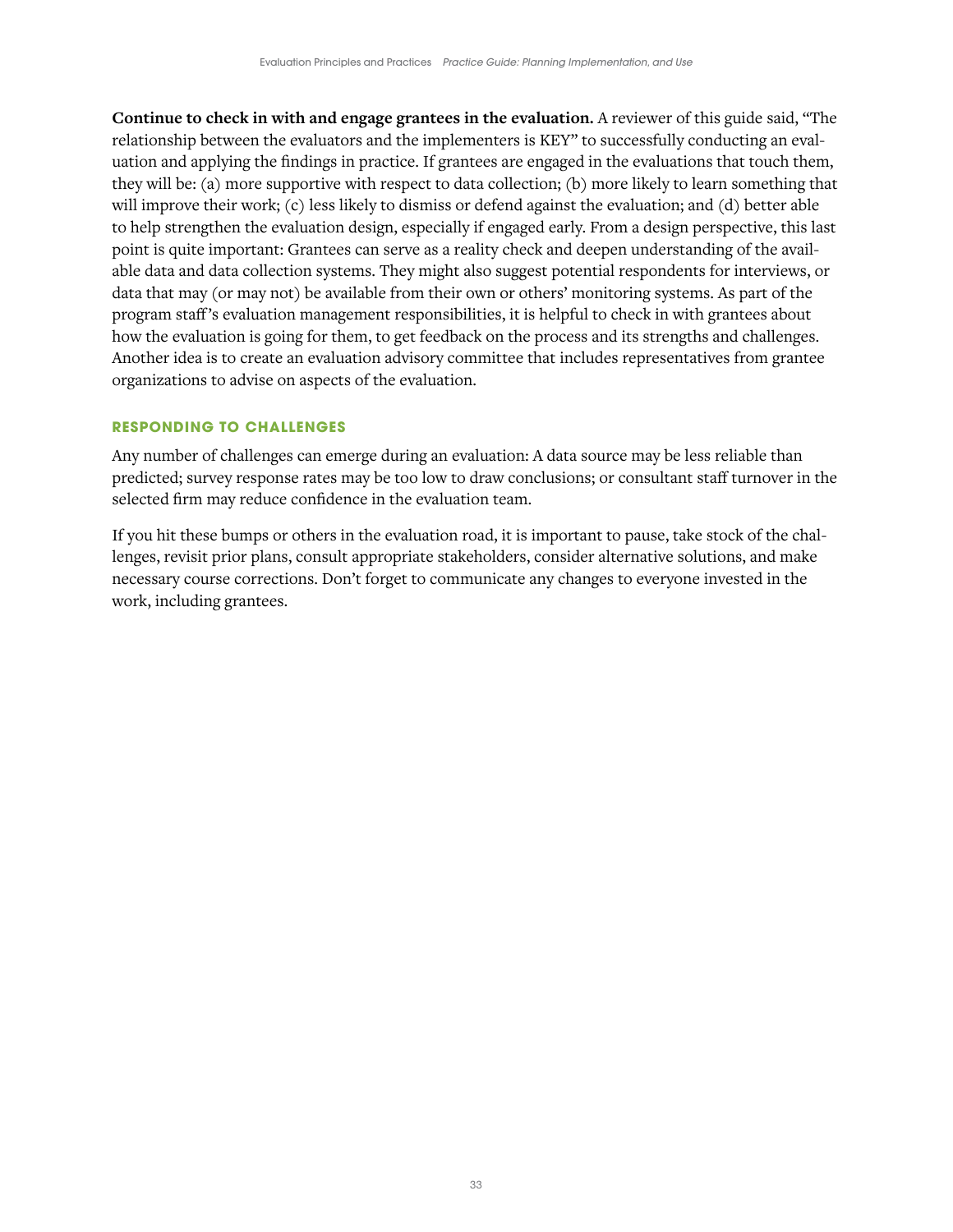# <span id="page-36-0"></span>Use *(Including Interpreting and Sharing Findings)*

Our first evaluation principle is "We lead with purpose" for a reason: Establishing a clear purpose—including audience, use, and a timeline—sets us up to maximize the usefulness of the evaluations and to live by another of our established principles: "We use the data!" Not using our findings is a missed opportunity for learning, improvement, and course correction—and a waste of time, energy, and resources. And yet, using the data requires additional effort, including active involvement on the part of the evaluation's intended users, and time to reflect and make meaning of the findings. We optimize use by sharing the findings using a variety of formats and communication approaches to reach diverse audiences. Engaging with groups to discuss shared findings, taking time to discuss and interpret findings from the evaluation as it progresses, and asking yourself "Now what?" go a long way to supporting use.

From the very beginning of an evaluation process, it is important to plan how the results will be used; **along the way, it is wise to remind yourself of those intended uses.**

As noted earlier, our evaluations tend to have a primary dual purpose of informing Hewlett Foundation staff and grantees, and sometimes informing the field. Common uses within those categories include informing:

• strategy-level decisions

*(making course corrections, ramping up or strengthening aspects of a strategy, testing assumptions, or exiting aspects of a strategy)*

• future evaluations

*(commissioning smaller substrategy or cluster evaluations as inputs to inform a larger, strategy-level summative evaluation, establishing a baseline, or helping to refine targets for change)*

• process improvements

*(improving data collection, grantee proposal or reporting practices, and "beyond the grant dollar" activities, such as convenings and information sharing)*

• grant and grantee-level decisions

*(helping to shape renewals of grants, closing a grant, developing OE grant opportunities, switching from project grants to general operating support)*

• other uses

*(summing up lessons learned as we exit a strategy or substrategy, developing frameworks for evaluation and assessment that inform other strategies at the foundation, or engaging other funders in discussions of findings)*

- grantees' decisions *(for their own program improvement)*
- field use *(others learning from what we are doing and how)*

Using results is often messier than anticipated. Sometimes staff expect more confirmation of success—or for an evaluation to uncover more surprises or "aha" moments for them—than an evaluation typically delivers. Sometimes an evaluation is not especially well done, and the results inspire limited confidence. Other times, staff simply are not sure how to apply the lessons. They are uncertain how best to shift or overhaul a strategy or substrategy.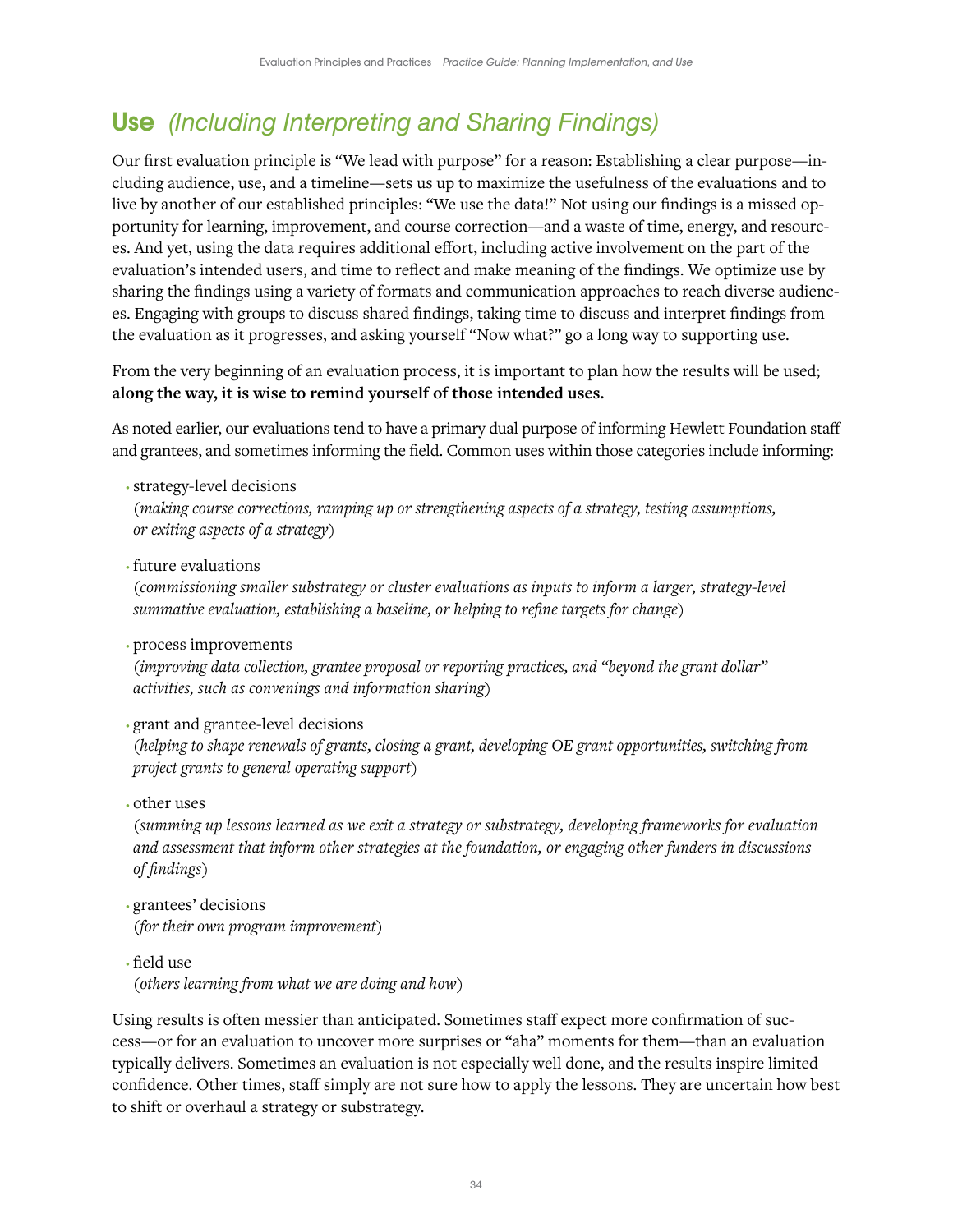**Use requires that teams pause to reflect and grapple with all of the "What? So what? Now what?" questions. Evaluators often provide the "what" in terms of the findings, but the program teams need to grapple with the "so what" and "now what," in order to make sure those findings are used. This takes dedicated time and effort.**

**Grantees, because of their knowledge of content and context, play an important role in verifying accuracy and helping interpret and make meaning of the findings.** Program staff can support use and sharing by convening grantees to discuss findings and sometimes engaging them in a process of co-creating recommendations. Or staff can meet with grantees at key junctures, when reflection on findings can serve to stimulate questions, ideas, and opportunities for improvement.

Sharing what we learn is essential not only at the conclusion of an evaluation but throughout the process. Sharing is not only a way to ensure that our evaluations maximize their utility, it is also consistent with our foundation values and principles of openness and transparency. Every program team should plan to publicly share findings from every evaluation commissioned, in some form.

**Issues of diversity, equity, and inclusion are relevant when discussing, interpreting, and sharing findings.** Through what lens are the evaluation results interpreted, used, and shared? Who is involved in the discussion? If recommendations are made, how do these factors come into play? Is sharing done in a variety of formats and made accessible to multiple groups?

### **PAUSE TO REFLECT**

- WHAT
	- What did we try with the strategy? What results are we seeing?
- SO WHAT What seemed to drive those results (positive and negative)?
- NOW WHAT What do we take away from that? How do we apply what we've learned going forward?

Adapted from *[Adaptive action: Lever](https://www.sup.org/books/title/?id=21971)[aging uncertainty in our organization](https://www.sup.org/books/title/?id=21971).* 44

#### Some Ways to Share (Internally and Externally)

- Convene grantees to discuss the results and recommendations
- Organize an internal briefing (e.g., at a Shoptalk or All Staff) to share with your colleagues what you've learned, both about your strategy projects and the evaluation process itself
- Discuss with your program's board advisory committee how the evaluation results will affirm or inform changes in your strategy or grantmaking approach
- Share a version of the evaluation with targeted external audiences, accompanied by a memo detailing how you are applying the findings in practice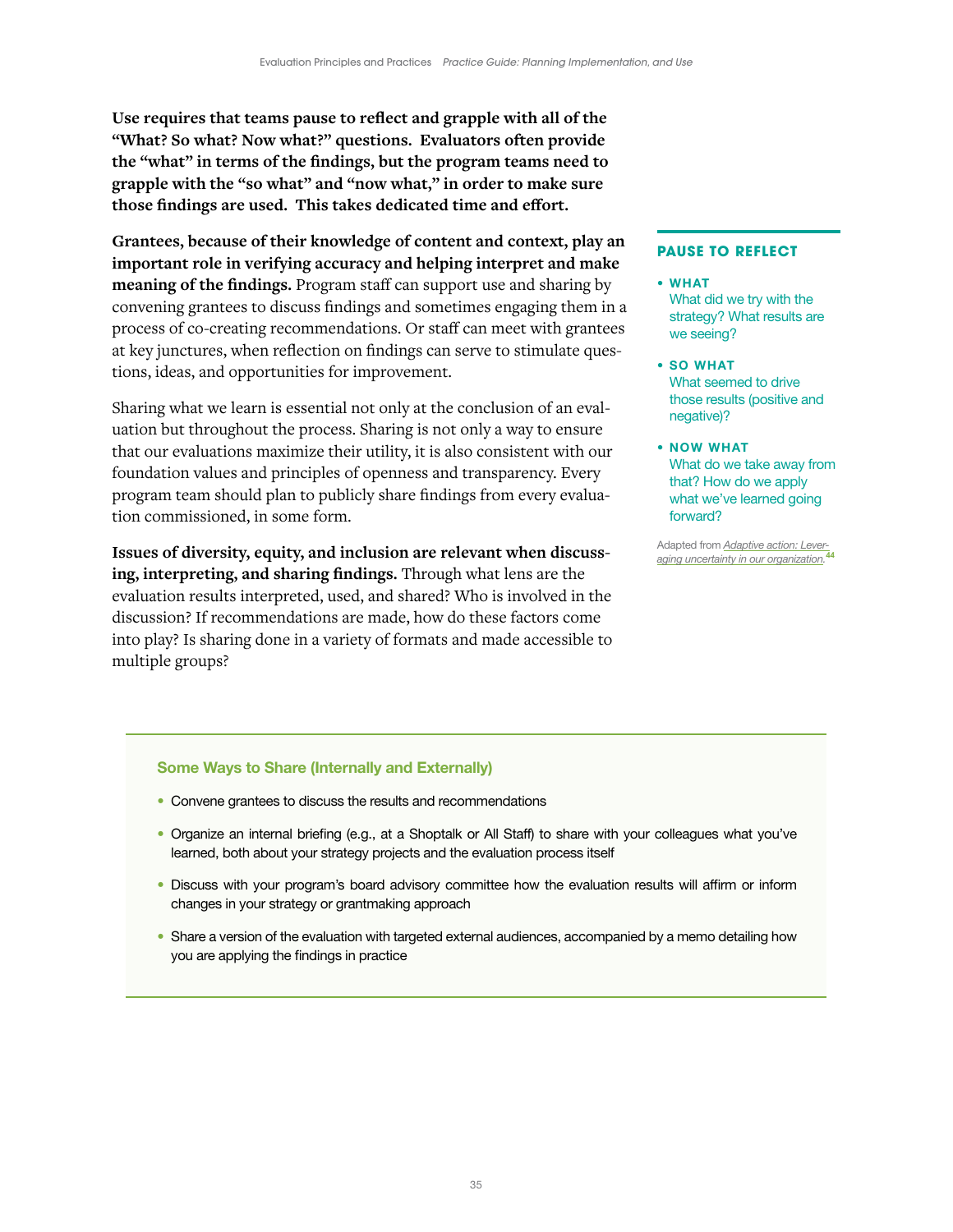#### <span id="page-38-0"></span>**SHARING RESULTS INTERNALLY**

Sharing the results of an evaluation with foundation colleagues brings many benefits, and it is worthwhile to build this step into your process. For staff managing an evaluation, these discussions can crystallize the results, lead to a deeper understanding of those results, and force some grappling with what is not yet understood. It can also help staff think through what the results mean programmatically and how to apply them in practice. For members of other teams, review of the evaluation results can generate insights about their own programs, grantmaking approaches, or evaluation designs.

An internal debrief at the end of each evaluation to discuss key lessons learned, what went well and what did not, and actions taken will help advance the foundation's evaluation practice and keep us focused on designing evaluations with action in mind. If another funder has collaboratively supported an evaluation, it is often appropriate to consider that partner an internal colleague with respect to sharing results and surfacing implications.

#### Sharing When Findings are Not All Positive

Most times we commission an evaluation, we ask evaluative questions to help us and grantees understand both successes and challenges. Yet, there are times when the findings are more negative than we expected. What do we do in those circumstances? Consider the following:

- The evaluation officer and communications teams are here to help. They can help you plan, from the beginning, what and how to share, to address sensitivities and protect reputations—so that we share lessons learned in the most appropriate and effective ways.
- There are external resources that can help you. This [article,](https://www.betterevaluation.org/blog/delivering-bad-news)<sup>45</sup> by BetterEvaluation, is a good place to start. It includes tips for when you might be in this situation—such as using a participatory approach from the start, limiting surprises, discussing the possibility of negative results from the start, framing as lessons learned, and considering ways to overcome the obstacles that are surfaced—but also emphasizes the need to fully report all findings truthfully, even negative ones.

### **SHARING RESULTS EXTERNALLY**

**Our intention is to share evaluation results—positive, negative, and in-between—so that others may learn from them.** Out of respect, we communicate with our grantees early on about our intention to share our evaluations, and we listen to any concerns they may have about confidentiality. Grant agreement letters specify an organization's likelihood of participating in an evaluation (which, as noted above, are not typically of just one particular grantee but are usually of numerous grantees who are part of a strategy, substrategy, or cluster of grants). As an evaluator comes on board, it is important to clarify and share with grantees the evaluation's purpose (including any anticipated effect on the grantee), the process for making decisions about it, and each party's required role and participation. It's also important when possible to come to an agreement regarding the level of findings (full evaluation results, an executive summary, or a presentation) that will be shared, with which audience. You might also negotiate that individualized results will be given to grantee organizations and general results will be shared with a cohort and with selected audiences or publicly.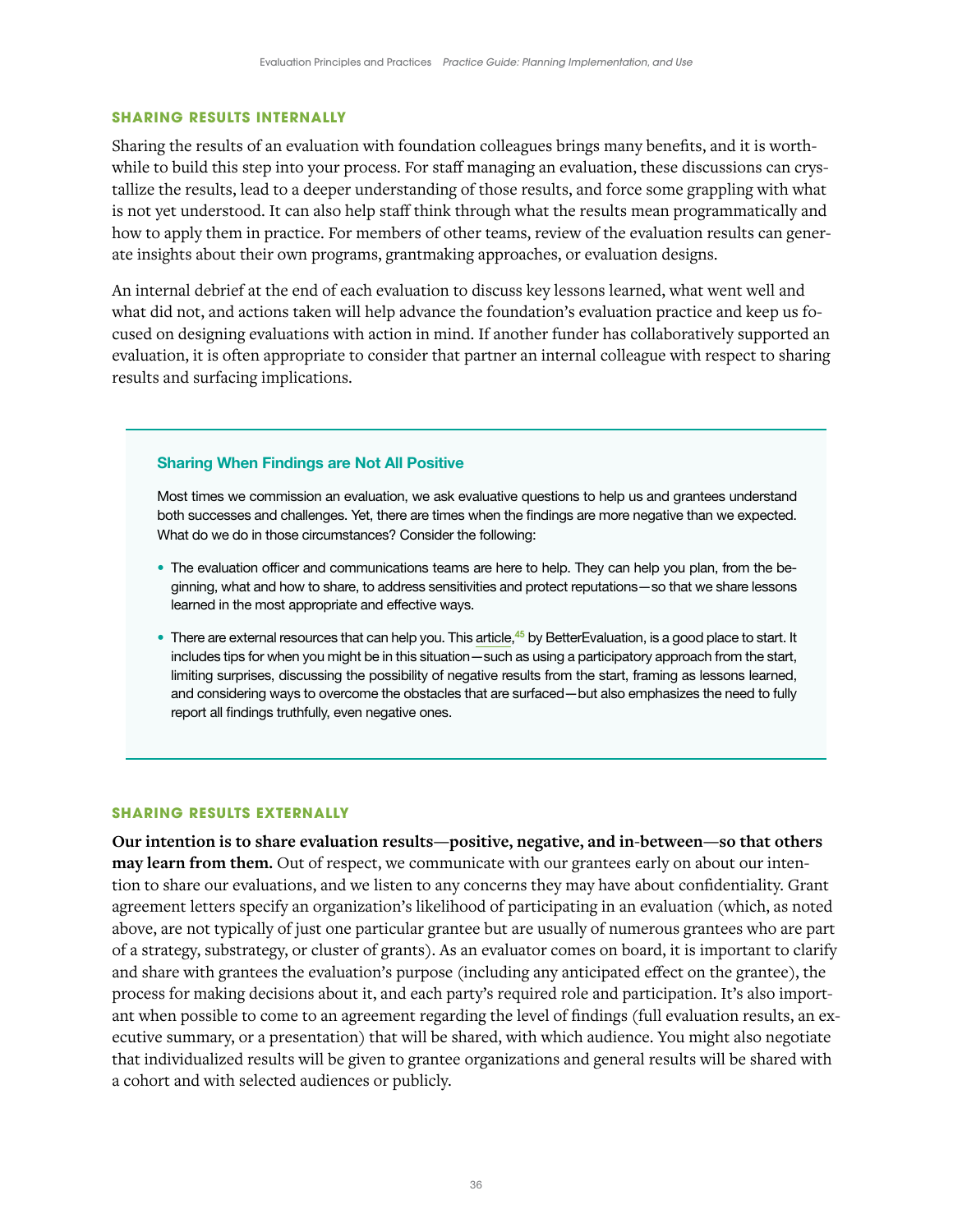**We consider the question of in what form we will be share evaluation findings on a case-by-case basis, with care given to issues of organizational confidentiality.** For instance, if an evaluation is in part focused on questions of organizational development, it may be more useful for the findings to be shared in full with that grantee, so the grantee can use the results to drive improvement without having to take a defensive public stance, and also to work with the evaluator to surface broader lessons to be shared publicly.

**The foundation expects that some product—whether it's a full evaluation report, an executive summary, or a presentation—from the process will be made public to support openness, transparency, and learning.** When planning how to share results publicly, program staff should consult with the foundation's communications staff—ideally, early in the process and over the course of the evaluation—to determine the best approach. They should review documents for sensitive issues and flag those for legal review before sharing results publicly.

### Sharing Evaluation Findings in Ways that Work Well for Different Audiences

The Knowledge for Better Philanthropy strategy supports the creation and dissemination of knowledge about how to do philanthropy well. From an earlier evaluation, the program team learned that the grantees were producing high-quality knowledge and distributing it widely. But they were missing key pieces of information: how foundations find knowledge resources, and whether these knowledge products inform or influence their philanthropic practice. These pieces are central to the strategy but had never been systematically assessed. As the philanthropy grantmaking team embarked on this new evaluation, they took time to ask the grantees what they would like to learn as part of the evaluation, included their questions where possible, involved them in an evaluation advisory committee, and established a process for sharing the findings.

The evaluators produced [a summary report](http://www.hewlett.org/wp-content/uploads/2017/03/Hewlett-Field-Scan-Report-2017-CCBYNC.pdf)<sup>46</sup> highlighting key findings. But the team did not stop there. First, the program officer hired a graphic design firm to help translate the report findings into [easily digest](https://hewlett.org/peer-to-peer-at-the-heart-of-influencing-more-effective-philanthropy/)[ible bites.](https://hewlett.org/peer-to-peer-at-the-heart-of-influencing-more-effective-philanthropy/)<sup>47</sup> This was, in fact, a finding from the study itself: Funders prefer easily digestible formats that are practically applicable and relevant to their work. These resulted in easily shareable, visually friendly snapshots of the data. Second, the program officer ensured that the grantees who were included in the study were also able to make best use of the work. To do so, each grantee received a confidential, individualized report, which included that organization's data as compared to others' (presented anonymously). These two extra steps—making the work more visually accessible, and relevant reporting to grantees who participated—led a grantee to [publish this commendation](https://www.ncrp.org/2017/03/finally-foundation-commissioned-study-actually-helps-grantees.html)<sup>48</sup>: Finally, a Foundation Commissioned Study Which Actually Helps its Grantees.

Doing this was not free of cost. To prepare both the public and the individualized reports cost more time and more money. It also required both upfront planning and some level of flexibility. The team didn't know exactly how they hoped to share the findings right at the start, but they built in the financial and timeline cushion to explore. They ultimately had to amend their contract with the evaluators to make this possible—but to the grantees involved in the Knowledge work and the broader field, these steps made the report more useful and relevant.

The program officer also looped in the Hewlett Foundation communications officer, who was able to provide input in a timely way about effective email, web, and social sharing.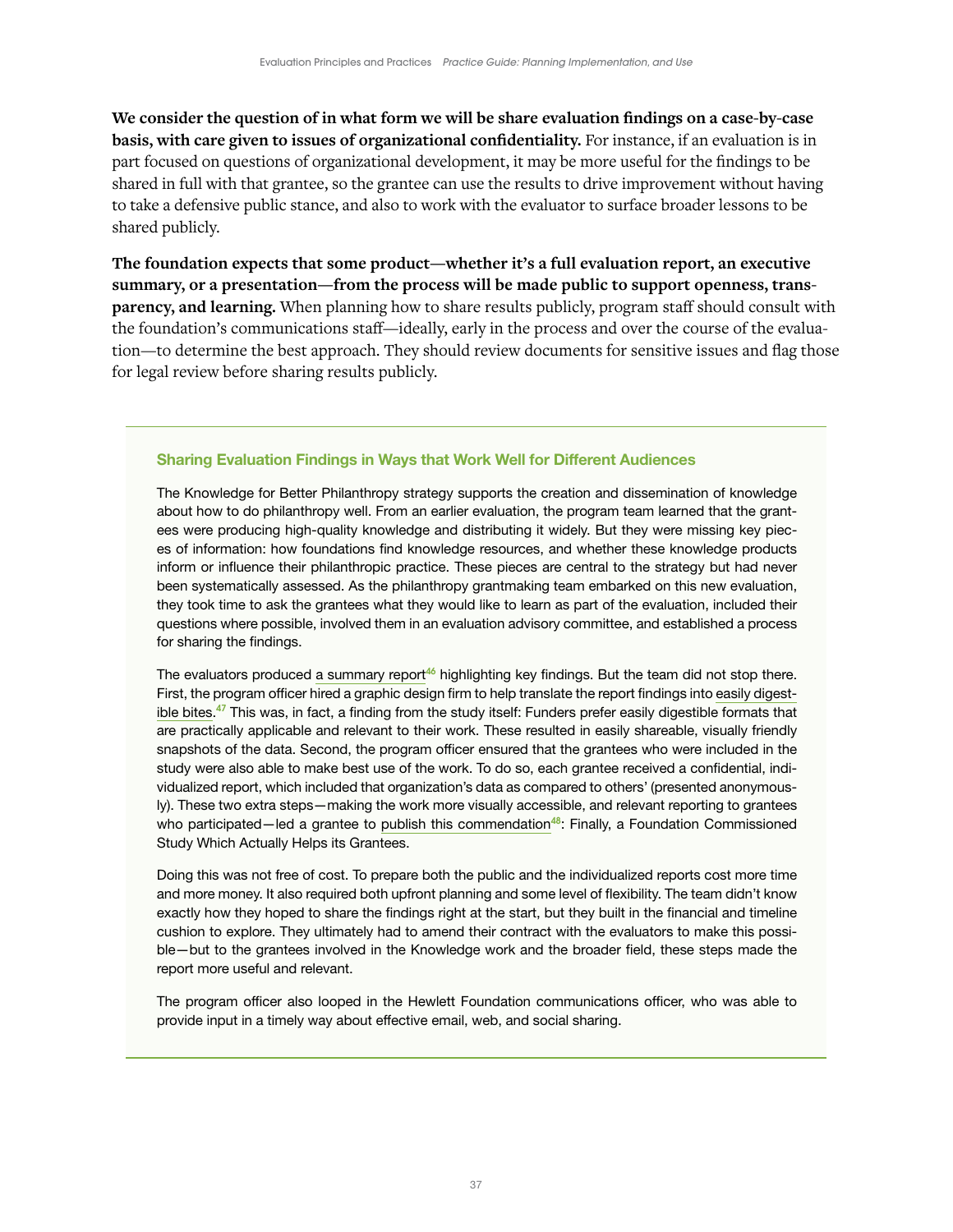# <span id="page-40-0"></span>Key Terms

| ACTIVITIES                                | The actions taken by the foundation or a grantee to achieve<br>intermediate outcomes and make progress toward the<br>achievement of goals. [Gates Foundation glossary]                                                                                                                                                                                                                                                                 |
|-------------------------------------------|----------------------------------------------------------------------------------------------------------------------------------------------------------------------------------------------------------------------------------------------------------------------------------------------------------------------------------------------------------------------------------------------------------------------------------------|
| <b>BASELINE</b>                           | An analysis or description of the situation prior to an interven-<br>tion, against which progress can be assessed or comparisons<br>made. [Gates Foundation glossary]                                                                                                                                                                                                                                                                  |
| EVALUATION                                | An independent, systematic investigation into how, why, to<br>what extent, and for whom outcomes or goals are achieved. It<br>can help the foundation answer key questions about strategy,<br>substrategy, clusters of grants, or sometimes a single grant.<br>[Variant of Gates Foundation glossary]                                                                                                                                  |
| <b>DEVELOPMENTAL</b><br><b>EVALUATION</b> | A "learn-by-doing" evaluative process that has the purpose<br>of helping develop an innovation, intervention, or program.<br>The evaluator typically becomes part of the design team, fully<br>participating in decisions and facilitating discussion through<br>the use of evaluative questions and data. Nariant of The En-<br>cyclopedia of Evaluation (Mathison, 2005) and Developmental<br>Evaluation (Quinn Patton, 2011)]       |
| <b>FORMATIVE</b><br><b>EVALUATION</b>     | An evaluation that occurs during a grant, initiative, or strategy<br>to assess how things are working while plans are still<br>being developed and implementation is ongoing.<br>[Gates Foundation glossary]                                                                                                                                                                                                                           |
| IMPACT<br><b>EVALUATION</b>               | A type of evaluation design that assesses the changes that<br>can be attributed to a particular intervention. It is based on<br>models of cause and effect and requires a credible counter-<br>factual (sometimes referred to as a control group or compar-<br>ison group) to control for factors other than the intervention<br>that might account for the observed change. [Gates Founda-<br>tion glossary; USAID Evaluation Policy] |
| <b>PERFORMANCE</b><br><b>EVALUATION</b>   | A type of evaluation design that focuses on descriptive or<br>normative questions. It often incorporates before/after com-<br>parisons and generally lacks a rigorously defined counterfac-<br>tual. [USAID Evaluation Policy]                                                                                                                                                                                                         |
| SUMMATIVE<br><b>EVALUATION</b>            | An evaluation that occurs after a grant or intervention is<br>complete, or in service of summing up lessons to inform a<br>strategy refresh or when exiting a strategy, in order to fully<br>assess overall achievements and shortcomings. [Variant of<br>Gates Foundation glossary]                                                                                                                                                   |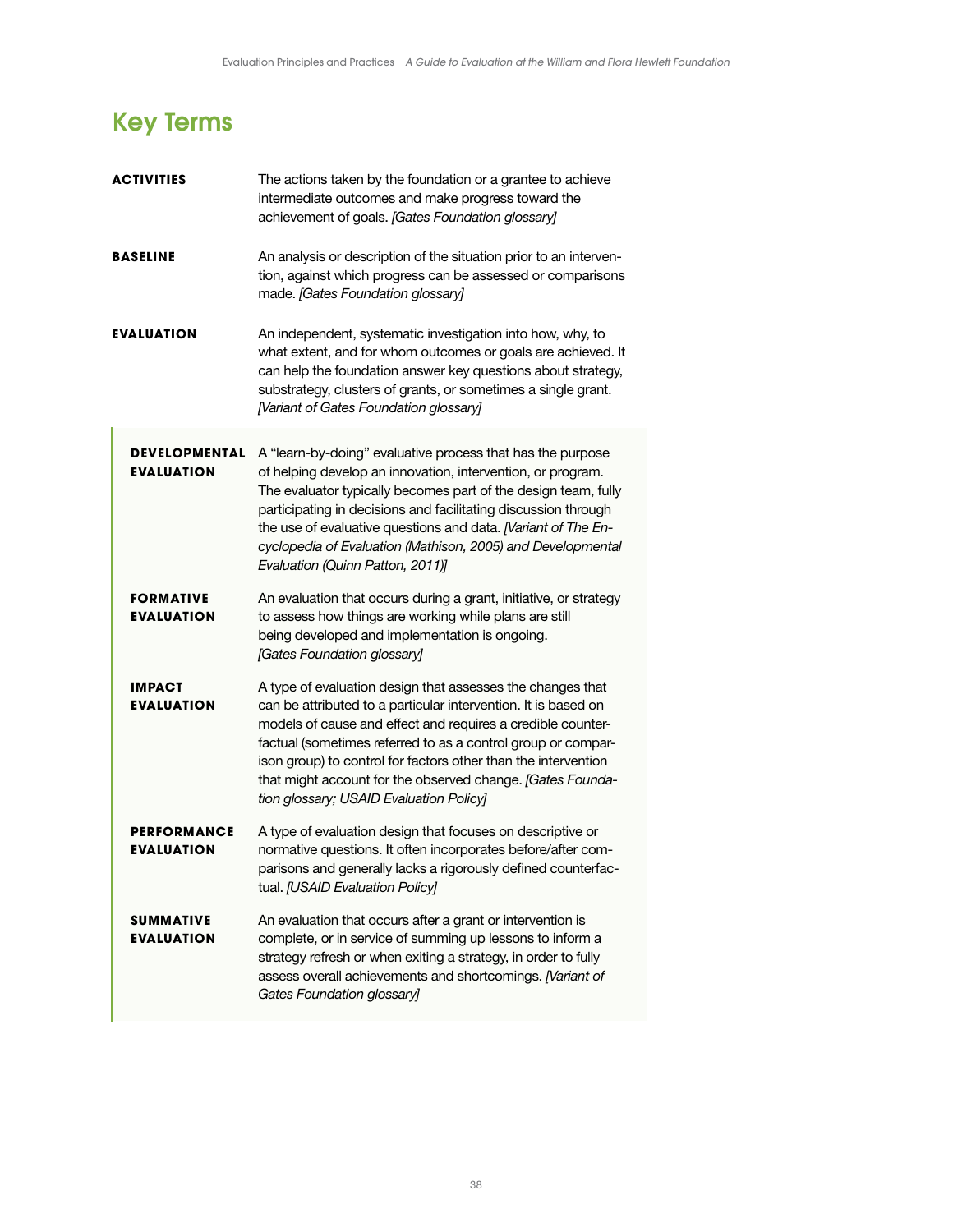| <b>EVIDENCE</b>                        | A general term that refers to qualitative and quantitative data<br>that can inform a decision.                                                                                                                                                                                                                                                             |
|----------------------------------------|------------------------------------------------------------------------------------------------------------------------------------------------------------------------------------------------------------------------------------------------------------------------------------------------------------------------------------------------------------|
| FEEDBACK                               | Data about the experience of the people who we hope will<br>ultimately be positively touched by our work. Feedback can<br>provide new information and insight that can be a valuable<br>source for learning; while it may inform evaluation, it is a dis-<br>tinct channel.                                                                                |
| GOAL                                   | A general statement of what we want to achieve; our aspira-<br>tion for the work. [OFP Guidebook]                                                                                                                                                                                                                                                          |
| <b>OUTCOME</b>                         | Specific change we hope to see in furtherance of the goal.                                                                                                                                                                                                                                                                                                 |
| <b>IMPLEMENTATION</b><br><b>MARKER</b> | A catch-all term referring to particular activities,<br>developments, or events (internal or external) that are useful<br>measures of progress toward our outcomes and goal.                                                                                                                                                                               |
| <b>GRANT</b>                           | A sum of money used to fund a specific project, program, or<br>organization, as specified by the terms of the grant award.                                                                                                                                                                                                                                 |
| <b>INDICATORS</b>                      | Quantitative or qualitative variables that specify results for<br>a particular strategy, component, initiative, subcomponent,<br>cluster, or grantee. [Gates Foundation glossary]                                                                                                                                                                          |
| <b>INITIATIVE</b>                      | A time-bound area of work at the foundation with a discrete<br>strategy and goals. Initiatives reside within a program, despite<br>occasionally having goals distinct from it (e.g., the Drought<br>Initiative within the Environment Program).                                                                                                            |
| <b>INPUTS</b>                          | The resources used to implement activities. [Gates]<br>Foundation glossary]                                                                                                                                                                                                                                                                                |
| <b>LOGIC MODEL</b>                     | A visual graphic that shows the sequence of activities and<br>outcomes that lead to goal achievement. [OFP Overview]                                                                                                                                                                                                                                       |
| <b>METRICS</b>                         | Measurements that help track progress.                                                                                                                                                                                                                                                                                                                     |
| <b>MONITORING</b>                      | A process that helps keep track of and describe progress to-<br>ward some change we want to see-our goals or outcomes.<br>Evaluation will often draw on monitoring data but will typically<br>include other methods and data sources to answer more<br>strategic questions.                                                                                |
| M&E                                    | An acronym used as shorthand to broadly denote monitoring<br>and evaluation activities. It includes both the ongoing use<br>of data for accountability and learning throughout the life<br>of a grant, component, initiative, or strategy, as well as an<br>examination of whether outcomes and impacts have been<br>achieved. [Gates Foundation glossary] |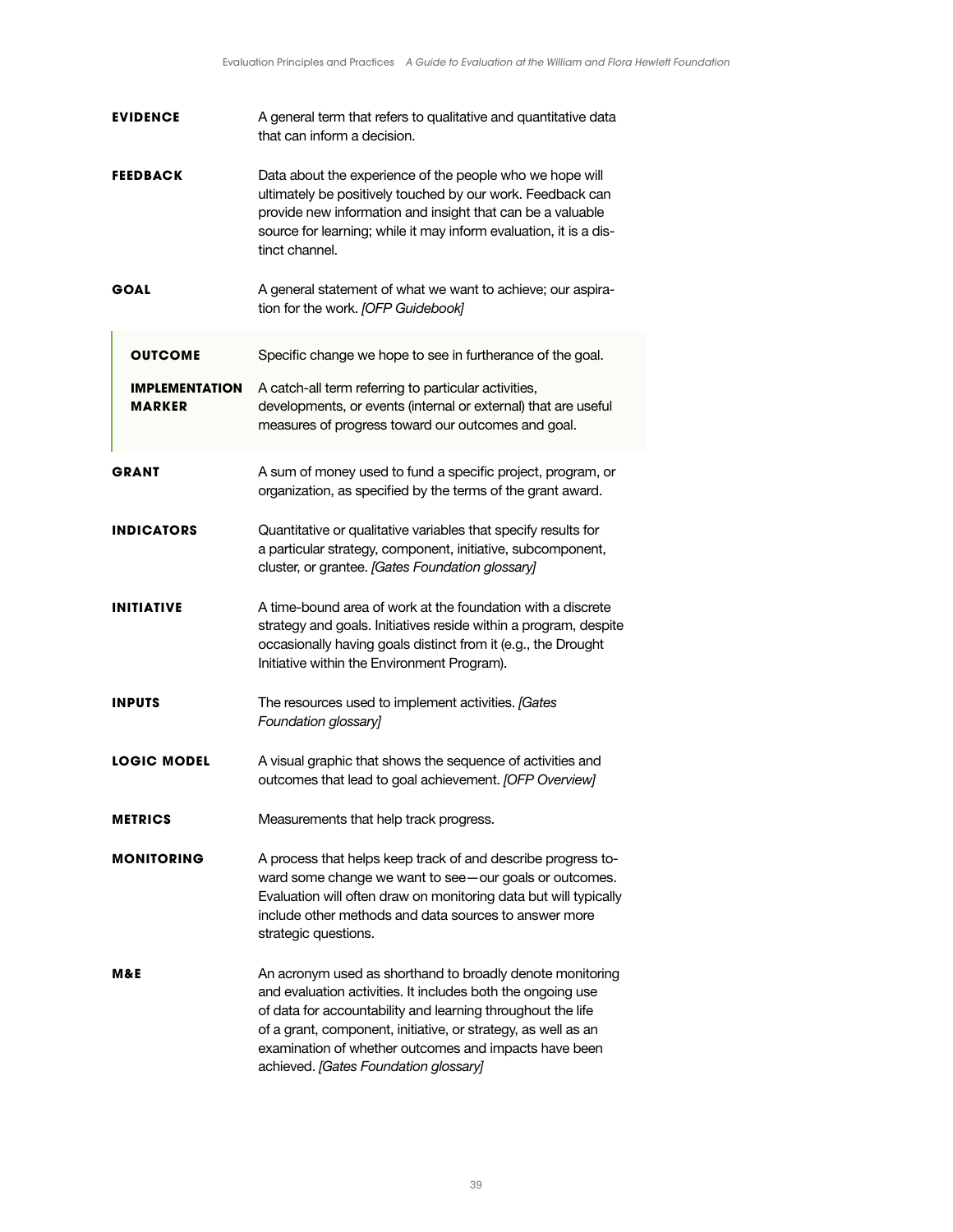| <b>OUTCOME-FOCUSED</b><br><b>PHILANTHROPY</b><br>(OFP) | A framework that guides how we do our philanthropic work,<br>from start to finish. It reflects the foundation's commitments<br>to being rigorous, flexible, adaptive, transparent, and open<br>while staying focused on results and actively learning at every<br>juncture. [OFP Overview]    |  |
|--------------------------------------------------------|-----------------------------------------------------------------------------------------------------------------------------------------------------------------------------------------------------------------------------------------------------------------------------------------------|--|
| <b>STRATEGY</b>                                        | A plan of action designed to achieve a particular goal.                                                                                                                                                                                                                                       |  |
| <b>SUBSTRATEGY</b>                                     | The different areas of work in which a program decides<br>to invest its resources in order to achieve its goals. Each<br>substrategy typically has its own theory of change, implemen-<br>tation markers, and outcomes – all of which are designed to<br>advance the program's overall goals. |  |
| <b>CLUSTER</b>                                         | A small group of grants with complementary activities and<br>objectives that collectively advance a strategy toward its goal.                                                                                                                                                                 |  |
| <b>TARGETS</b>                                         | The desired level for goals the program plans to achieve with<br>its funding. They are based on metrics and should be ambi-<br>tious but achievable within the specified time frame.                                                                                                          |  |
| <b>THEORY OF</b><br><b>CHANGE</b>                      | A set of assumptions that describe the known and<br>hypothesized social and natural science underlying the graph-<br>ic depiction in a logic model. (OFP Overview)                                                                                                                            |  |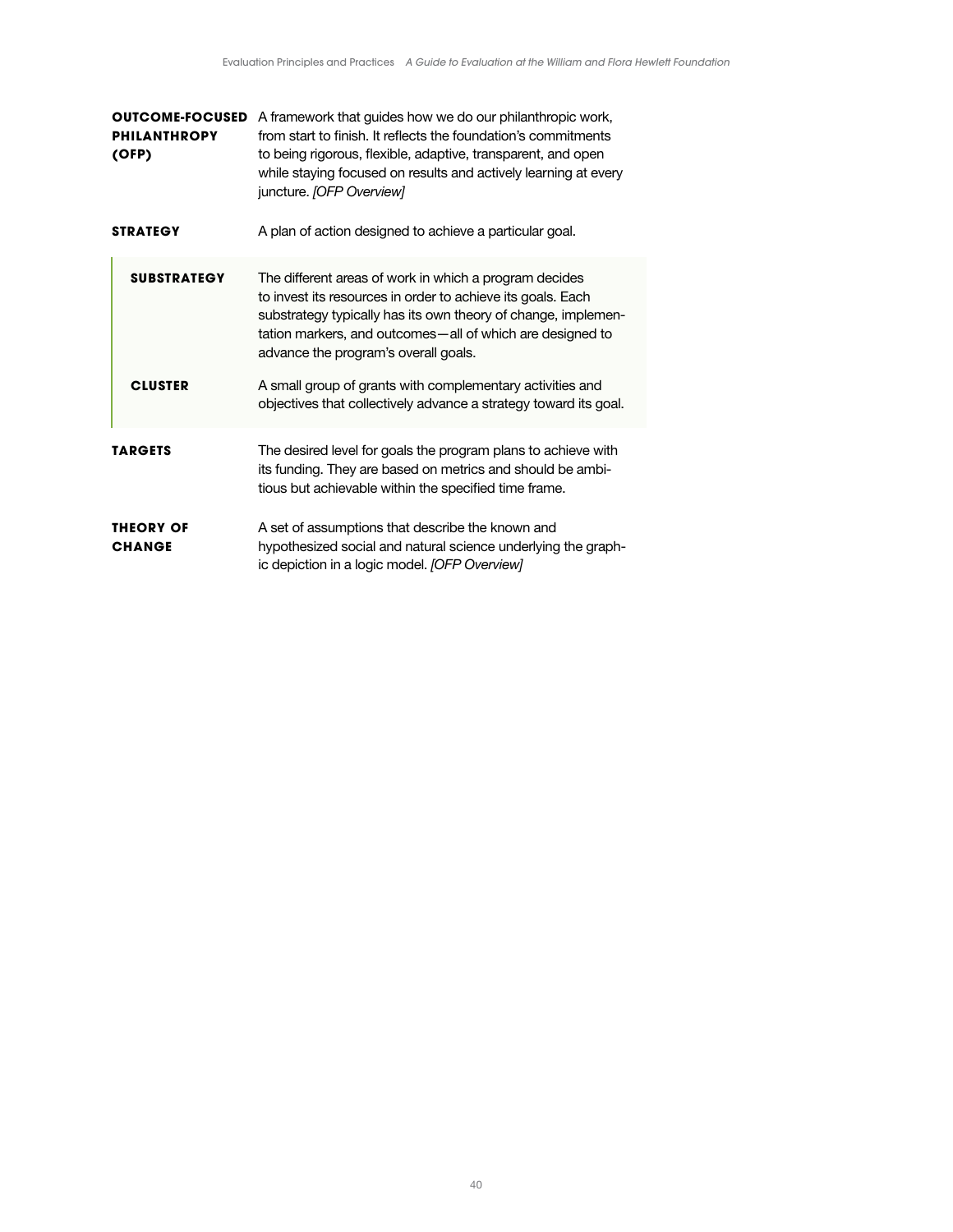# <span id="page-43-0"></span>**APPENDIX A.** Evaluate Throughout a Strategy

# **EVALUATE**

#### Develop an evaluation plan:

- What are your most important evaluation questions for the new strategy?
- What are the key assumptions of the new strategy?
- What areas of the strategy (substrategy, clusters of grants) are important to evaluate? When will findings be most valuable and why?

#### **EVALUATE**

- Commission strategy, substrategy, and cluster evaluations of key areas of the overall strategy.
- These may be developmental, formative, or summative, based on the questions and timing for decision-making.

### **EVALUATE**

- Synthesize findings across evaluations commissioned to date.
- Commission evaluation to fill in the gaps, if needed.

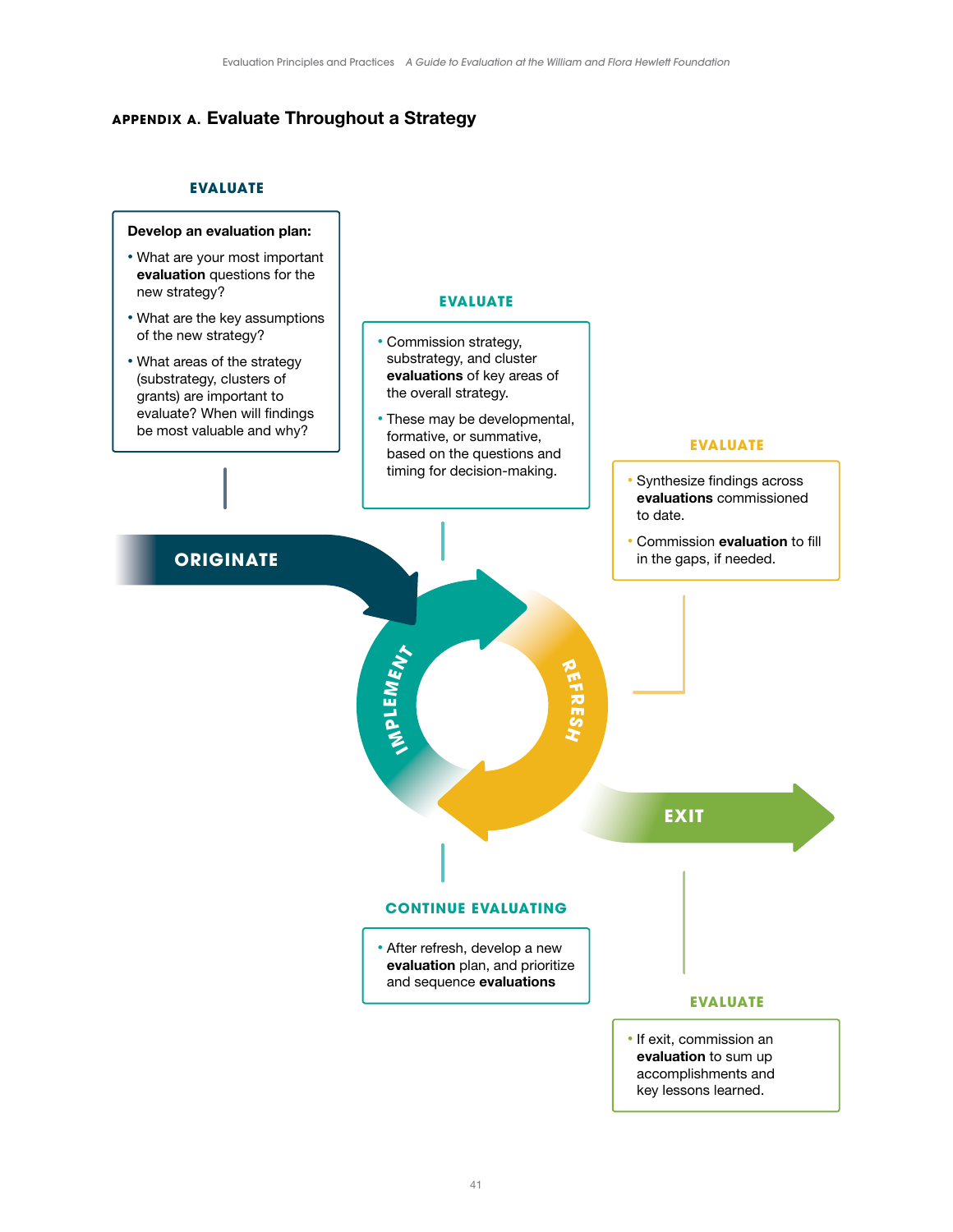# <span id="page-44-0"></span>**APPENDIX B.** Editorial Guidance: What Evaluators Need to Know

Consistent with the value the Hewlett Foundation places on openness and transparency, we are committed to sharing the results of evaluations of our grantmaking so that others may learn from our experience and hold us accountable for the results of our work. In fact, we presume that results from all evaluations will be shared publicly via our website, with only limited, principled exceptions where sharing could cause material harm to the foundation's grantees or our strategies.

In order to facilitate the foundation review and publication of the evaluation you are preparing for us, we ask you to keep the following points in mind as you draft your report and any related products. They reflect the most common requests we make for edits to draft evaluation reports, and we hope that making you aware of them in advance will help streamline the editing and publication process.

*Provide accurate descriptions of grantee advocacy efforts.* As you may know, as a private foundation, the Hewlett Foundation must comply with legal rules that preclude using our grant funds for lobbying and partisan election activities. That's the short description. The actual rules regarding grantee lobbying and election activities are quite complicated, and it is important that evaluations of our work reflect what is and is not permissible in our grant agreements. We ask that you flag for us in your draft report any sections where you discuss lobbying or election activities, and also note (either in the body of the report or a footnote) that while the report may describe grantees efforts to affect legislation or government policy, the Hewlett Foundation does not earmark its funds for prohibited lobbying activities, as defined in federal tax laws, and that the foundation does not fund partisan electoral activities, though it may fund nonpartisan election-related activities by grantees.

*Provide accurate descriptions of funder/grantee relationship.* The Hewlett Foundation believes strongly in treating our grantees as partners rather than contractors carrying out our directives. They are the ones with the expertise and front-line perspective, and we strive to work with them in ways "that are facilitative rather than controlling," as our [guiding principles](https://hewlett.org/collaboration-and-partnership/)<sup>49</sup> put it. Because evaluations we commission often look through the lens of our grantmaking strategy, the nature of our relationship with grantees is sometimes lost, and grantees are portrayed in a manner that is more instrumental than collaborative. It's accurate to describe shared goals between the foundation and our grantees, but we ask that you avoid descriptions that paint us as "puppet masters" or strategists moving pieces on a chess board. To be sure, we may not always achieve our goals regarding collaboration and partnership, and if it's accurate and appropriate to report that, please do so. However, we do not describe our grantees' work or achievements as our own, and we prefer that evaluations not do so either. It is the work and achievements of grantees that we have strategically chosen to support.

*Avoid undue flattery.* There's a natural tendency in preparing a report for a client to sing the praises of that client. Sometimes, that results in puffery: evaluators giving undue praise or trying to flatter the foundation. This is wholly unnecessary and a bit off-putting. It also conflicts with our goal in commissioning an evaluation, which is to get constructive, independent feedback on work we support so that we and others can learn and improve. We ask that you strive for a dispassionate and measured tone, acknowledging with candor what we got right and what we got wrong.

*Criticism of or confidential information about individual grantees.* Two exceptions to our general rule about openness and transparency are information that we have an ethical or legal duty to keep confidential (e.g. staffing changes at a grantee that have not yet been made public) or situations where sharing information publicly could cause material harm to a grantee, such as criticism of an individual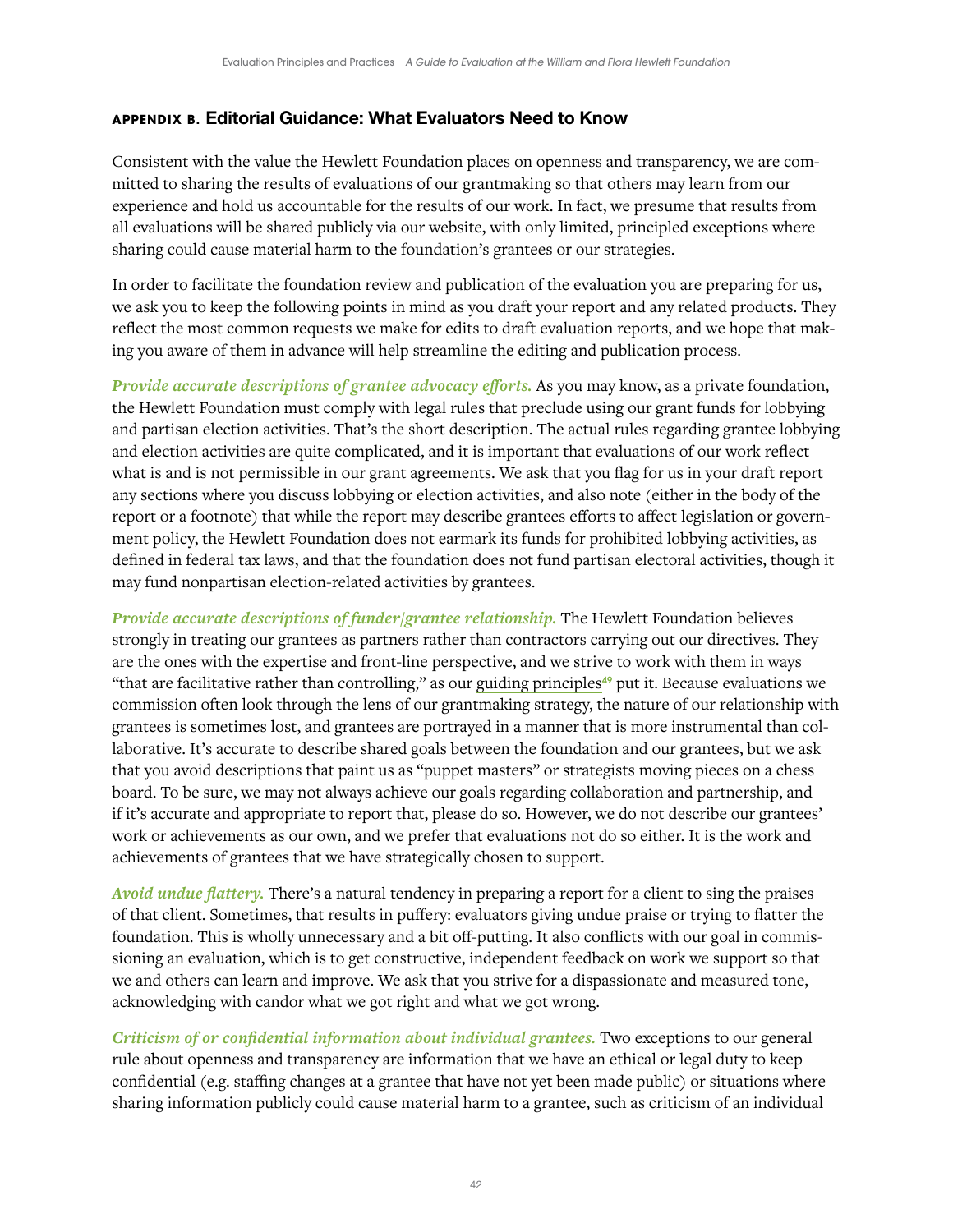organization's work. For that reason, we ask that you include whatever such information is relevant to your report, but flag it for us in a draft version so we can consider how best to fulfill our ethical and legal obligations to our grantee partners as we share the results in targeted fashion with other partners, or, more broadly, with the field and the public.

Thank you in advance for taking these points under advisement as you draft your evaluation reports and related products.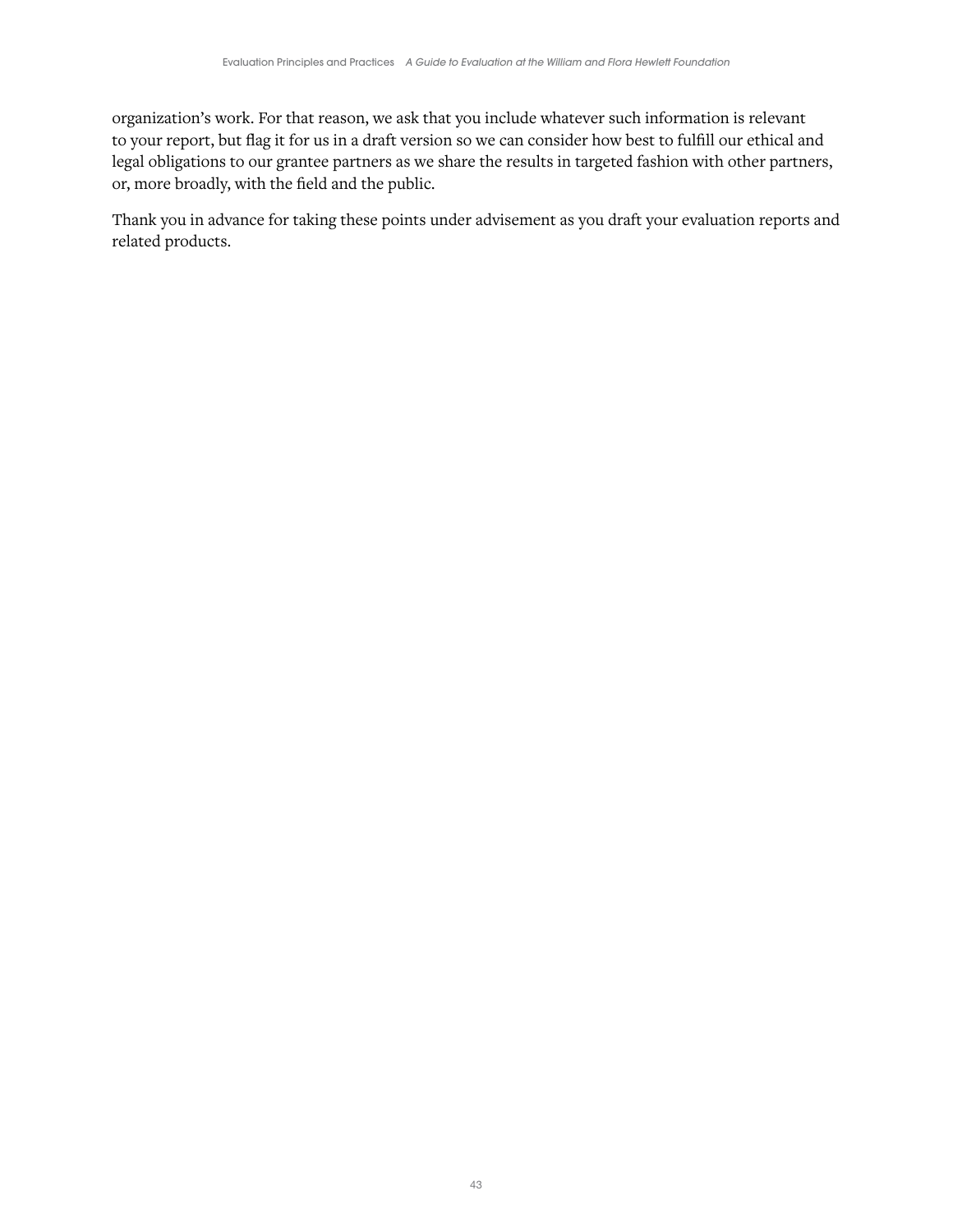# <span id="page-46-0"></span>**APPENDIX C.** Engage Grantees in Evaluation

Get input from grantees about what they hope to learn from an evaluation.

Build grantee questions into the evaluation when possible.

Share draft RFP or Evaluation Purpose and solicit feedback.

Be clear about how the results of the evaluation will be used and shared publicly.

> If appropriate, provide opportunity to weigh in on evaluator selection process.

> > Consider whether there will be an advisory group for the evaluation and how grantee representatives might be involved.

Introduce the external evaluator before the evaluation begins

Be upfront from the start about the demands of the evaluation (ie. share a FAQ).

> Ask for input on methodology and timing of data collection activities.

> > Keep in touch with grantees about upcoming evaluation activities.

Check in about the evaluation process along the way: how is it going for them?

Share and discuss relevant findings.

Share findings with grantees and get feedback on findings and evaluator's interpretation.

Consider opportunities to co-create relevant recommendations.

Provide grantees with the opportunity to verify accuracy of data before finalizing.

Discuss how findings might be used.

Brainstorm settings and opportunities to share findings together.

Convene grantees to discuss the results and recommendations.

**PRINTER** 

**PLANNING**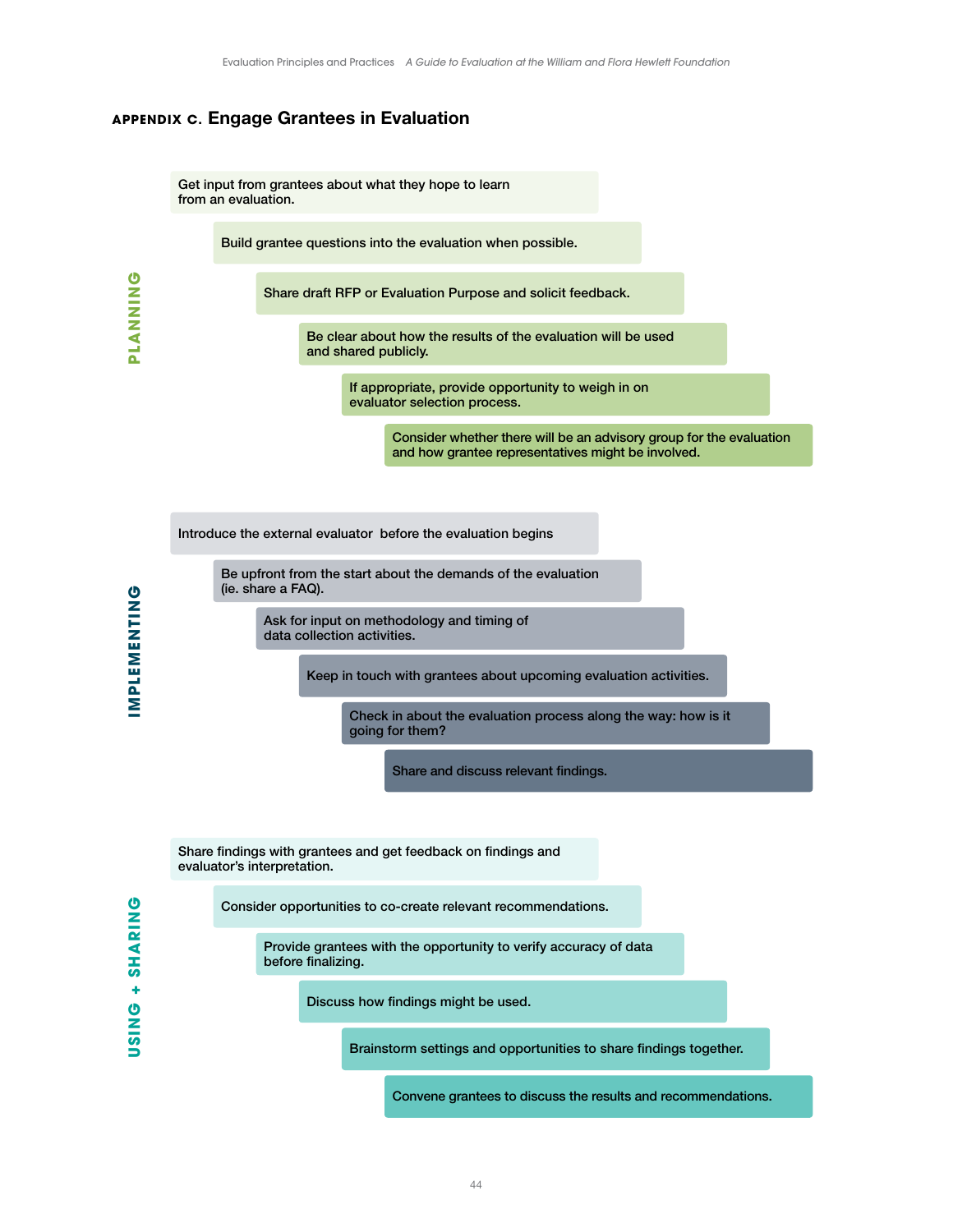# <span id="page-47-0"></span>**APPENDIX D.** 7 Principles of Evaluation

|                  | We lead with purpose.                                               | By anticipating our information needs, we are more likely to design and<br>commission evaluations that will be useful and used.                                                                                                                                                           |  |
|------------------|---------------------------------------------------------------------|-------------------------------------------------------------------------------------------------------------------------------------------------------------------------------------------------------------------------------------------------------------------------------------------|--|
|                  |                                                                     | • Design evaluation with actions and decisions in mind.                                                                                                                                                                                                                                   |  |
|                  |                                                                     | • Ask how and when will we and others use the information that comes from<br>this evaluation.                                                                                                                                                                                             |  |
| 2 <sup>1</sup>   | <b>Evaluation is</b><br>fundamentally                               | Establishing evaluation questions early in the strategy lifecycle helps us<br>clarify and refine how, why, for whom, when, and to what extent objectives<br>or goals are expected to be achieved.                                                                                         |  |
|                  | a learning process.                                                 | • Actively learn and adapt, as we plan, implement, and use evaluations.                                                                                                                                                                                                                   |  |
|                  |                                                                     | * Use evaluation as a key vehicle for learning as we implement our strategies,<br>to bring new insights to our work.                                                                                                                                                                      |  |
| $\boldsymbol{3}$ | We treat evaluations<br>as a key part of the<br>strategy lifecycle. | Building evaluative thinking in throughout the strategy lifecycle helps artic-<br>ulate key assumptions in a theory of change or strategy and establishes a<br>starting point for evaluation questions and a proposal for answering them in<br>a practical, meaningful sequence.          |  |
| 4                | We cannot evaluate                                                  | Undergoing an evaluation either of the whole strategy or of a key part within<br>three years ensures we don't go too long without external eyes.                                                                                                                                          |  |
|                  | everything, so we<br>choose strategically.                          | • Criteria guide decisions about where to put our evaluation dollars, includ-<br>ing: opportunity for learning, urgency to make course corrections or future<br>funding decisions, the potential for strategic or reputational risk, and size of<br>investment as a proxy for importance. |  |
| $5\phantom{1}$   | We maximize rigor<br>without compromising                           | Selecting evaluation designs that use multiple methods and data sources<br>when possible strengthens our evaluation designs and<br>reduces bias.                                                                                                                                          |  |
|                  | relevance.                                                          | • Match methods to questions and do not routinely choose one approach or<br>privilege one method over others.                                                                                                                                                                             |  |
|                  |                                                                     | • Evaluations clearly articulate methods used and their limitations.                                                                                                                                                                                                                      |  |
|                  |                                                                     | • Evaluations include comparative reference points.                                                                                                                                                                                                                                       |  |
| 6                | We share what we                                                    | We presumptively share the results of our evaluations so that others may<br>learn from our successes and failures.                                                                                                                                                                        |  |
|                  | are learning with                                                   | • Identify audiences for findings as we plan.                                                                                                                                                                                                                                             |  |
|                  | appropriate audiences<br>and share publicly.                        | • Communicate early with our grantees and co-funders about intention to<br>evaluate and plans to share.                                                                                                                                                                                   |  |
|                  |                                                                     | • Share the results of our evaluations, in some form (full, executive summary, or<br>presentation) with care given to issues of confidentiality.                                                                                                                                          |  |
|                  | We use the data!                                                    | Not using findings is a missed opportunity for learning and course correction.                                                                                                                                                                                                            |  |
|                  |                                                                     | • Take time to reflect on the results, generate implications for our strategies,<br>grantees, policy or practice, and adapt.                                                                                                                                                              |  |
|                  |                                                                     | • Combine the insights from evaluation results with wisdom from our<br>own experiences.                                                                                                                                                                                                   |  |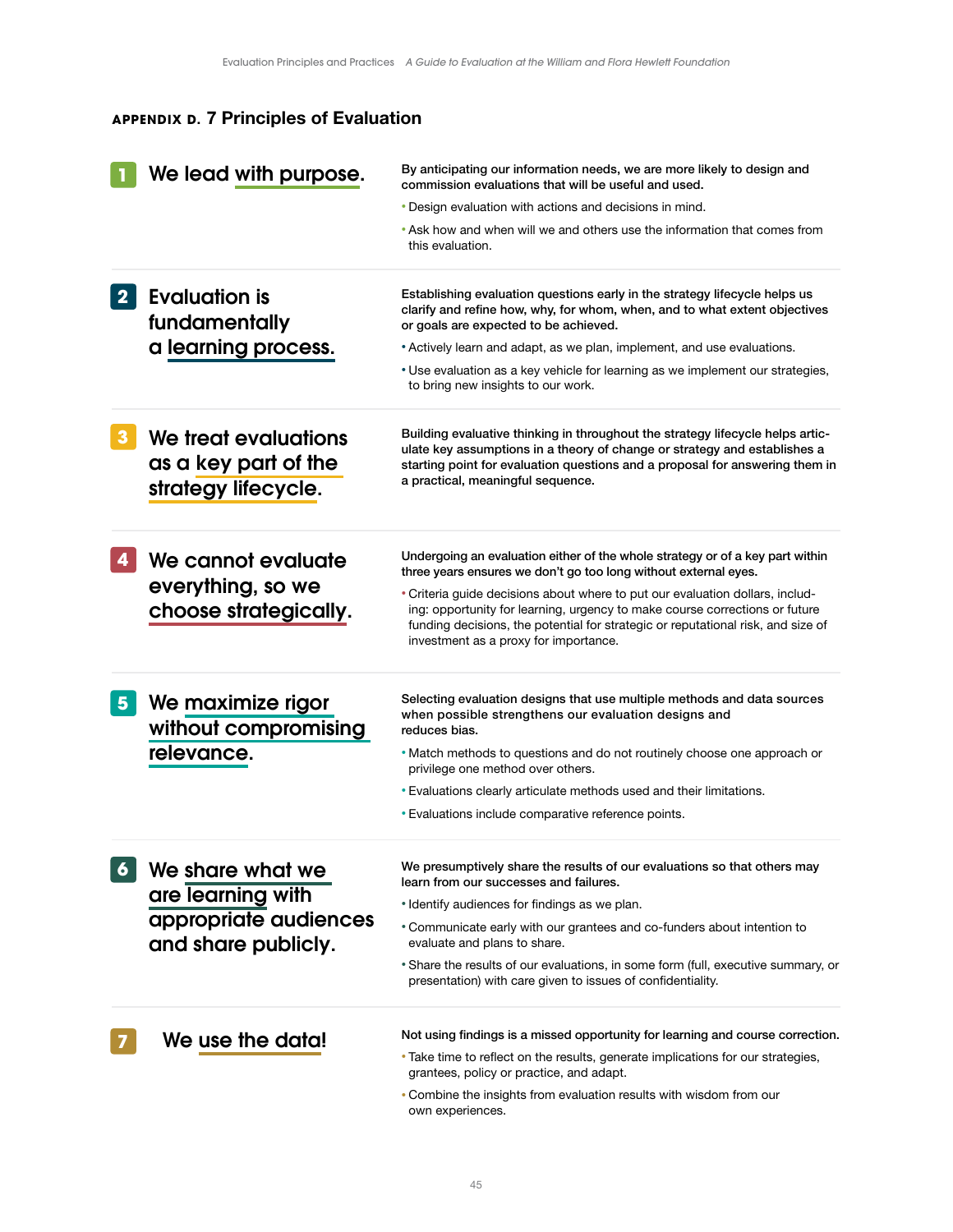- <span id="page-48-0"></span><sup>1</sup> Evaluation Principles and Practice, First Edition, [https://www.hewlett.org/library/evaluation-princi](https://www.hewlett.org/library/evaluation-principles-and-practices/)[ples-and-practices/](https://www.hewlett.org/library/evaluation-principles-and-practices/)
- <sup>2</sup> The Value of Evaluations: Assessing spending and quality, [https://hewlett.org/value-evaluations-assess](https://hewlett.org/value-evaluations-assessing-spending-quality/ )[ing-spending-quality/](https://hewlett.org/value-evaluations-assessing-spending-quality/ )
- <sup>3</sup> Hewlett Foundation Guiding Principles reference to Outcome-Focused Approach, [https://hewlett.org/out](https://hewlett.org/outcome-focused-approach/ )[come-focused-approach/](https://hewlett.org/outcome-focused-approach/ )
- <sup>4</sup> Outcome-Focused Philanthropy, [http://www.hewlett.](http://www.hewlett.org/wp-content/uploads/2016/12/OFP-Guidebook.pdf) [org/wp-content/uploads/2016/12/OFP-Guidebook.pdf](http://www.hewlett.org/wp-content/uploads/2016/12/OFP-Guidebook.pdf)
- <sup>5</sup> Tracking Progress: Setting, Collecting, and Reflecting on Implementation Markers, July 2018, [https://](https://hewlett.org/wp-content/uploads/2018/07/OFP-Guide-Tracking-Progress.pdf ) [hewlett.org/wp-content/uploads/2018/07/OFP-Guide-](https://hewlett.org/wp-content/uploads/2018/07/OFP-Guide-Tracking-Progress.pdf )[Tracking-Progress.pdf](https://hewlett.org/wp-content/uploads/2018/07/OFP-Guide-Tracking-Progress.pdf )
- <sup>6</sup> "Time for a Three-Legged Measurement Stool: Going beyond traditional monitoring and evaluation to focus on feedback can lead to new innovations in the social sector," Fay Twersky, SSIR, Winter 2019, [https://ssir.](https://ssir.org/articles/entry/time_for_a_three_legged_measurement_stool ) [org/articles/entry/time\\_for\\_a\\_three\\_legged\\_measure](https://ssir.org/articles/entry/time_for_a_three_legged_measurement_stool )[ment\\_stool](https://ssir.org/articles/entry/time_for_a_three_legged_measurement_stool )
- <sup>7</sup> Outcome-Focused Philanthropy, [http://www.hewlett.](http://www.hewlett.org/wp-content/uploads/2016/12/OFP-Guidebook.pdf) [org/wp-content/uploads/2016/12/OFP-Guidebook.pdf](http://www.hewlett.org/wp-content/uploads/2016/12/OFP-Guidebook.pdf)
- <sup>8</sup> Hewlett Foundation Guiding Principles reference to Diversity, Equity and Inclusion Principle, [hewlett.org/](http://hewlett.org/diversity-equity-inclusion/ ) [diversity-equity-inclusion/](http://hewlett.org/diversity-equity-inclusion/ )
- <sup>9</sup> Hewlett Foundation Guiding Principles reference to Diversity, Equity and Inclusion Principle, [hewlett.org/](http://hewlett.org/diversity-equity-inclusion/ ) [diversity-equity-inclusion/](http://hewlett.org/diversity-equity-inclusion/ )
- <sup>10</sup> The Value of Evaluations: Assessing spending and quality, [https://hewlett.org/value-evaluations-assess](https://hewlett.org/value-evaluations-assessing-spending-quality/)[ing-spending-quality/](https://hewlett.org/value-evaluations-assessing-spending-quality/)
- <sup>11</sup> Hewlett Foundation Guiding Principles reference to Openness, Transparency and Learning, [https://hewl](https://hewlett.org/openness-transparency-learning/)[ett.org/openness-transparency-learning/](https://hewlett.org/openness-transparency-learning/)
- <sup>12</sup> Hewlett Foundation Guiding Principles, [https://www.](https://www.hewlett.org/about-us/values-and-policies) [hewlett.org/about-us/values-and-policies](https://www.hewlett.org/about-us/values-and-policies)
- <sup>13</sup> "5-A-Day: Learning by Force of Habit," [https://me](mailto:https://medium.com/@jcoffman/5-a-day-learning-by-force-of-habit-6c890260acbf)[dium.com/@jcoffman/5-a-day-learning-by-force-of](mailto:https://medium.com/@jcoffman/5-a-day-learning-by-force-of-habit-6c890260acbf)[habit-6c890260acbf](mailto:https://medium.com/@jcoffman/5-a-day-learning-by-force-of-habit-6c890260acbf)
- <sup>14</sup> The Value of Evaluations: Assessing spending and quality, [https://hewlett.org/value-evaluations-assess](https://hewlett.org/value-evaluations-assessing-spending-quality/)[ing-spending-quality/](https://hewlett.org/value-evaluations-assessing-spending-quality/)
- <sup>15</sup> American Evaluation Association Guiding Principles For Evaluators,<http://www.eval.org/p/cm/ld/fid=51>
- <sup>16</sup> Evaluation of The William and Flora Hewlett Foundation's Organizational Effectiveness Program Final Report, November 21, 2015, [https://hewlett.org/](https://hewlett.org/wp-content/uploads/2016/10/Evaluation-of-OE-Program-November-2015.pdf ) [wp-content/uploads/2016/10/Evaluation-of-OE-Pro](https://hewlett.org/wp-content/uploads/2016/10/Evaluation-of-OE-Program-November-2015.pdf )[gram-November-2015.pdf](https://hewlett.org/wp-content/uploads/2016/10/Evaluation-of-OE-Program-November-2015.pdf )
- <sup>17</sup> "Assessing nonprofit capacity: A guide to tools," Prithi Trivedi and Jennifer Wei, October 30, 2017, [https://hewlett.org/assessing-nonprofit-capaci](https://hewlett.org/assessing-nonprofit-capacity-guide-tools/)[ty-guide-tools/](https://hewlett.org/assessing-nonprofit-capacity-guide-tools/)
- <sup>18</sup> "Evaluating the Madison Initiative," Daniel Stid, January 24, 2019, [https://hewlett.org/library/evaluat](https://hewlett.org/library/evaluating-the-madison-initiative/)[ing-the-madison-initiative/](https://hewlett.org/library/evaluating-the-madison-initiative/)
- <sup>19</sup> Evaluation of Network Building, Camber Collective, November, 2016, [https://hewlett.org/wp-content/](https://hewlett.org/wp-content/uploads/2018/02/Evaluation-of-network-building-Cyber-2016.pdf ) [uploads/2018/02/Evaluation-of-network-building-Cy](https://hewlett.org/wp-content/uploads/2018/02/Evaluation-of-network-building-Cyber-2016.pdf )[ber-2016.pdf](https://hewlett.org/wp-content/uploads/2018/02/Evaluation-of-network-building-Cyber-2016.pdf )
- <sup>20</sup> Evaluation Final Report: Hewlett Foundation's strategy to apply human-centered design to family planning and reproductive health, Itad, July 24, 2018, [https://hewlett.org/library/evaluation-of-the-hew](https://hewlett.org/library/evaluation-of-the-hewlett-foundations-strategy-to-apply-human-centered-design-to-improve-family-planning-and-reproductive-health-services-in-sub-saharan-africa/ )[lett-foundations-strategy-to-apply-human-cen](https://hewlett.org/library/evaluation-of-the-hewlett-foundations-strategy-to-apply-human-centered-design-to-improve-family-planning-and-reproductive-health-services-in-sub-saharan-africa/ )[tered-design-to-improve-family-planning-and-re](https://hewlett.org/library/evaluation-of-the-hewlett-foundations-strategy-to-apply-human-centered-design-to-improve-family-planning-and-reproductive-health-services-in-sub-saharan-africa/ )[productive-health-services-in-sub-saharan-africa/](https://hewlett.org/library/evaluation-of-the-hewlett-foundations-strategy-to-apply-human-centered-design-to-improve-family-planning-and-reproductive-health-services-in-sub-saharan-africa/ )
- <sup>21</sup> "Promise and progress on family planning in Francophone West Africa", Margot Fahnestock, July 25, 2018, [https://hewlett.org/promise-and-prog](https://hewlett.org/promise-and-progress-on-family-planning-in-francophone-west-africa/)[ress-on-family-planning-in-francophone-west-africa/](https://hewlett.org/promise-and-progress-on-family-planning-in-francophone-west-africa/)
- <sup>22</sup> International Women's Reproductive Health: Supporting Local Advocacy in Sub-Saharan Africa, April 2016, [https://hewlett.org/wp-content/uploads/2016/11/Sup](https://hewlett.org/wp-content/uploads/2016/11/Supporting-Local-Advocacy-in-Sub-Saharan-Africa.pdf)[porting-Local-Advocacy-in-Sub-Saharan-Africa.pdf](https://hewlett.org/wp-content/uploads/2016/11/Supporting-Local-Advocacy-in-Sub-Saharan-Africa.pdf)
- <sup>23</sup> Western Conservation Strategy 2018-2023, July 16, 2018, [https://hewlett.org/library/western-conserva](https://hewlett.org/library/western-conservation-strategy-2018-2023/)[tion-strategy-2018-2023/](https://hewlett.org/library/western-conservation-strategy-2018-2023/)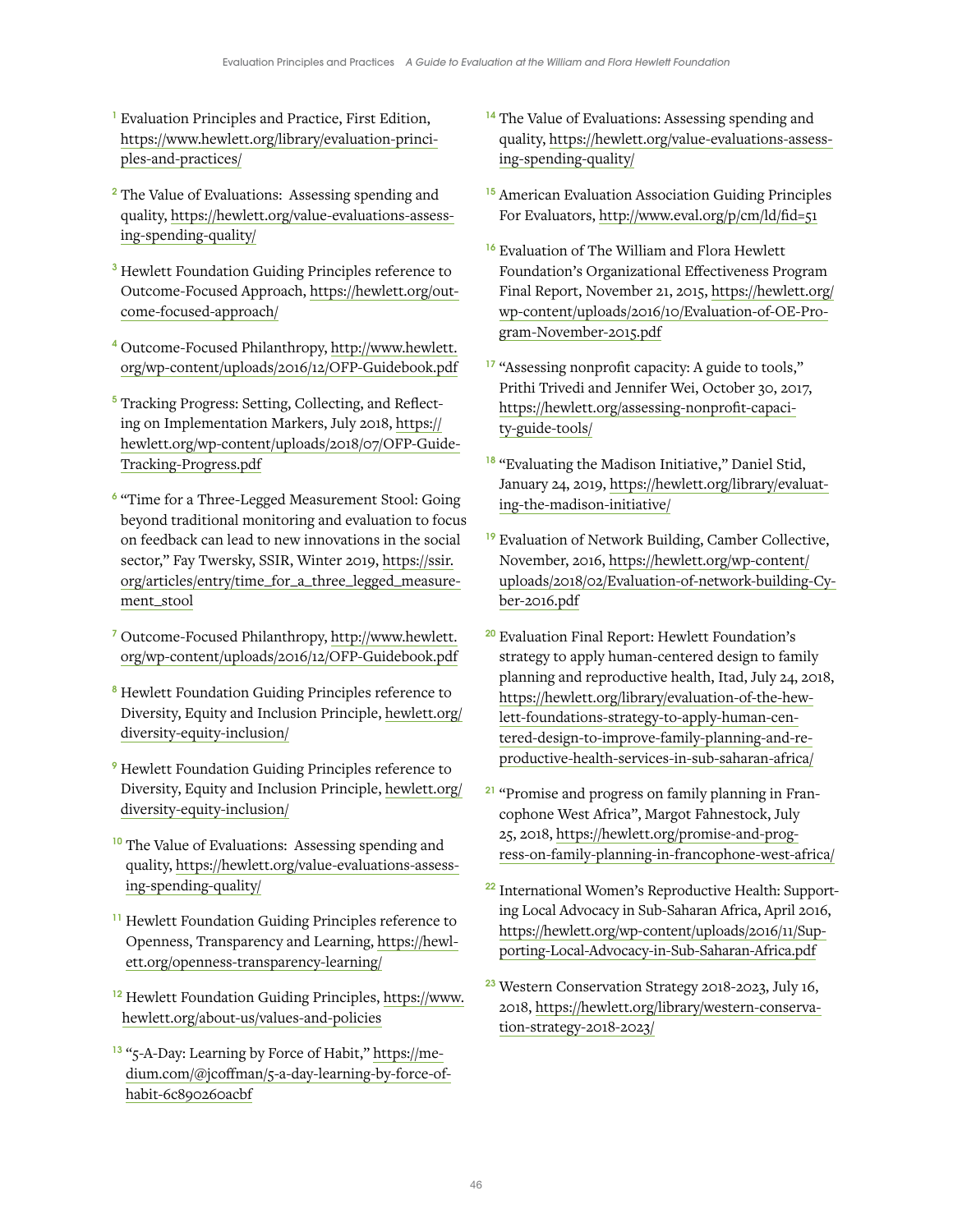- <sup>24</sup> Best Practices for Enduring Conservation, Hovland Consulting, July 2018, [https://hewlett.org/](https://hewlett.org/library/best-practices-for-enduring-conservation-five-year-retrospective-of-the-hewlett-foundations-western-conservation-grantmaking-strategy/) [library/best-practices-for-enduring-conserva](https://hewlett.org/library/best-practices-for-enduring-conservation-five-year-retrospective-of-the-hewlett-foundations-western-conservation-grantmaking-strategy/)[tion-five-year-retrospective-of-the-hewlett-founda](https://hewlett.org/library/best-practices-for-enduring-conservation-five-year-retrospective-of-the-hewlett-foundations-western-conservation-grantmaking-strategy/)[tions-western-conservation-grantmaking-strategy/](https://hewlett.org/library/best-practices-for-enduring-conservation-five-year-retrospective-of-the-hewlett-foundations-western-conservation-grantmaking-strategy/)
- <sup>25</sup> Research on Open: OER Research Hub Review and Futures for Research on OER, Linda Shear, Barbara Means, Patrik Lundh, October 14, 2015, [https://hew](https://hewlett.org/library/research-on-open-oer-research-hub-review-and-futures-for-research-on-oer/)[lett.org/library/research-on-open-oer-research-hub](https://hewlett.org/library/research-on-open-oer-research-hub-review-and-futures-for-research-on-oer/)[review-and-futures-for-research-on-oer/](https://hewlett.org/library/research-on-open-oer-research-hub-review-and-futures-for-research-on-oer/)
- <sup>26</sup> Evaluation findings, [https://www.fundforsharedin](https://www.fundforsharedinsight.org/knowledge/?t=evaluating-our-work#knowledge-tabs|3)[sight.org/knowledge/?t=evaluating-our-work#knowl](https://www.fundforsharedinsight.org/knowledge/?t=evaluating-our-work#knowledge-tabs|3)[edge-tabs|3](https://www.fundforsharedinsight.org/knowledge/?t=evaluating-our-work#knowledge-tabs|3)
- <sup>27</sup> The Hewlett Foundation Education Program Deeper Learning Review: Executive Summary, January 30, 2014, [https://hewlett.org/library/the-hewlett-founda](https://hewlett.org/library/the-hewlett-foundation-education-program-deeper-learning-review-executive-summary/)[tion-education-program-deeper-learning-review-ex](https://hewlett.org/library/the-hewlett-foundation-education-program-deeper-learning-review-executive-summary/)[ecutive-summary/](https://hewlett.org/library/the-hewlett-foundation-education-program-deeper-learning-review-executive-summary/)
- <sup>28</sup> Deeper learning, six years later, Barbara Chow, April 26, 2017, [https://hewlett.org/deeper-learning-six](https://hewlett.org/deeper-learning-six-years-later)[years-later/](https://hewlett.org/deeper-learning-six-years-later)
- <sup>29</sup> The William and Flora Hewlett Foundation's Nuclear Security Initiative—Findings from a Summative Evaluation, ORS Impact, May 4, 2015, [https://](https://hewlett.org/library/the-william-and-flora-hewlett-foundations-nuclear-security-initiative-findings-from-a-summative-evaluation/) [hewlett.org/library/the-william-and-flora-hewl](https://hewlett.org/library/the-william-and-flora-hewlett-foundations-nuclear-security-initiative-findings-from-a-summative-evaluation/)[ett-foundations-nuclear-security-initiative-find](https://hewlett.org/library/the-william-and-flora-hewlett-foundations-nuclear-security-initiative-findings-from-a-summative-evaluation/)[ings-from-a-summative-evaluation/](https://hewlett.org/library/the-william-and-flora-hewlett-foundations-nuclear-security-initiative-findings-from-a-summative-evaluation/)
- <sup>30</sup> "The Legacy of a Philanthropic Exit: Lessons From the Evaluation of the Hewlett Foundation's Nuclear Security Initiative," Anne Gienapp, Jane Reisman, David Shorr, and Amy Arbreton, The Foundation Review: Vol. 9: Iss. 1, Article 4, 2017, [https://scholar](https://scholarworks.gvsu.edu/tfr/vol9/iss1/4)[works.gvsu.edu/tfr/vol9/iss1/4](https://scholarworks.gvsu.edu/tfr/vol9/iss1/4)
- <sup>31</sup> "O&A with Margot Fahnestock: A teen-centered approach to contraception in Zambia and Kenya," Sarah Jane Staats, July 25, 2018, [https://hewlett.org/qa-with](https://hewlett.org/qa-with-margot-fahnestock-a-teen-centered-approach-to-contraception-in-zambia-and-kenya/)[margot-fahnestock-a-teen-centered-approach-to](https://hewlett.org/qa-with-margot-fahnestock-a-teen-centered-approach-to-contraception-in-zambia-and-kenya/)[contraception-in-zambia-and-kenya/](https://hewlett.org/qa-with-margot-fahnestock-a-teen-centered-approach-to-contraception-in-zambia-and-kenya/)
- <sup>32</sup> "BetterEvaluation community's views on the difference between evaluation and research," December 2014, Patricia Rogers, [https://www.betterevaluation.org/en/](https://www.betterevaluation.org/en/blog/difference_between_evaluation_and_research) [blog/difference\\_between\\_evaluation\\_and\\_research](https://www.betterevaluation.org/en/blog/difference_between_evaluation_and_research)
- <sup>33</sup> Improving the Practice of Philanthropy: An Evaluation of the Hewlett Foundation's Knowledge Creation and Dissemination Strategy, Harder + Co, November 2013, [https://hewlett.org/library/an-eval](https://hewlett.org/library/an-evaluation-of-the-knowledge-creation-and-dissemination-strategy/ )[uation-of-the-knowledge-creation-and-dissemina](https://hewlett.org/library/an-evaluation-of-the-knowledge-creation-and-dissemination-strategy/ )[tion-strategy/](https://hewlett.org/library/an-evaluation-of-the-knowledge-creation-and-dissemination-strategy/ )
- <sup>34</sup> Evaluation of the Population and Poverty Research Initiative (PopPov),Julie DaVanzo, Sebastian Linnemayr, Peter Glick, Eric Apaydin, 2014, [https://hewlett.](https://hewlett.org/wp-content/uploads/2016/08/RR527_REVFINALCOMPILED.pdf ) [org/wp-content/uploads/2016/08/RR527\\_REVFINAL-](https://hewlett.org/wp-content/uploads/2016/08/RR527_REVFINALCOMPILED.pdf )[COMPILED.pdf](https://hewlett.org/wp-content/uploads/2016/08/RR527_REVFINALCOMPILED.pdf )
- <sup>35</sup> Best Practices for Enduring Conservation, Hovland Consulting, July 2018, [https://hewlett.org/](https://hewlett.org/library/best-practices-for-enduring-conservation-five-year-retrospective-of-the-hewlett-foundations-western-conservation-grantmaking-strategy/) [library/best-practices-for-enduring-conserva](https://hewlett.org/library/best-practices-for-enduring-conservation-five-year-retrospective-of-the-hewlett-foundations-western-conservation-grantmaking-strategy/)[tion-five-year-retrospective-of-the-hewlett-founda](https://hewlett.org/library/best-practices-for-enduring-conservation-five-year-retrospective-of-the-hewlett-foundations-western-conservation-grantmaking-strategy/)[tions-western-conservation-grantmaking-strategy/](https://hewlett.org/library/best-practices-for-enduring-conservation-five-year-retrospective-of-the-hewlett-foundations-western-conservation-grantmaking-strategy/)
- <sup>36</sup> A new conservation grantmaking strategy for today's challenges, Andrea Keller Helsel, July 16, 2018, [https://hewlett.org/a-new-conservation-grantmak](https://hewlett.org/a-new-conservation-grantmaking-strategy-for-todays-challenges/ )[ing-strategy-for-todays-challenges/](https://hewlett.org/a-new-conservation-grantmaking-strategy-for-todays-challenges/ )
- <sup>37</sup> Contribution Analysis, [https://www.betterevaluation.](https://www.betterevaluation.org/en/plan/approach/contribution_analysis ) [org/en/plan/approach/contribution\\_analysis](https://www.betterevaluation.org/en/plan/approach/contribution_analysis )
- <sup>38</sup> Process Tracing, [https://www.betterevaluation.org/](https://www.betterevaluation.org/evaluation-options/processtracing) [evaluation-options/processtracing](https://www.betterevaluation.org/evaluation-options/processtracing)
- <sup>39</sup> Qualitative Comparative Analysis, [https://www.](https://www.betterevaluation.org/evaluation-options/qualitative_comparative_analysis) [betterevaluation.org/evaluation-options/qualitative\\_](https://www.betterevaluation.org/evaluation-options/qualitative_comparative_analysis) [comparative\\_analysis](https://www.betterevaluation.org/evaluation-options/qualitative_comparative_analysis)
- <sup>40</sup> Quip, [https://www.betterevaluation.org/en/plan/ap](https://www.betterevaluation.org/en/plan/approach/QUIP)[proach/QUIP](https://www.betterevaluation.org/en/plan/approach/QUIP)
- <sup>41</sup> Taking stock of our Performing Arts grantmaking, John McGuirk, April 2016, [https://hewlett.org/taking](https://hewlett.org/taking-stock-of-our-performing-arts-grantmaking/)[stock-of-our-performing-arts-grantmaking/](https://hewlett.org/taking-stock-of-our-performing-arts-grantmaking/)
- <sup>42</sup> Evaluation of Network Building, Camber Collective, November, 2016, [https://hewlett.org/wp-content/](https://hewlett.org/wp-content/uploads/2018/02/Evaluation-of-network-building-Cyber-2016.pdf ) [uploads/2018/02/Evaluation-of-network-building-Cy](https://hewlett.org/wp-content/uploads/2018/02/Evaluation-of-network-building-Cyber-2016.pdf )[ber-2016.pdf](https://hewlett.org/wp-content/uploads/2018/02/Evaluation-of-network-building-Cyber-2016.pdf )
- 43 Evaluation findings, [https://www.fundforsharedin](https://www.fundforsharedinsight.org/knowledge/?t=evaluating-our-work#knowledge-tabs|3)[sight.org/knowledge/?t=evaluating-our-work#knowl](https://www.fundforsharedinsight.org/knowledge/?t=evaluating-our-work#knowledge-tabs|3)[edge-tabs|3](https://www.fundforsharedinsight.org/knowledge/?t=evaluating-our-work#knowledge-tabs|3)